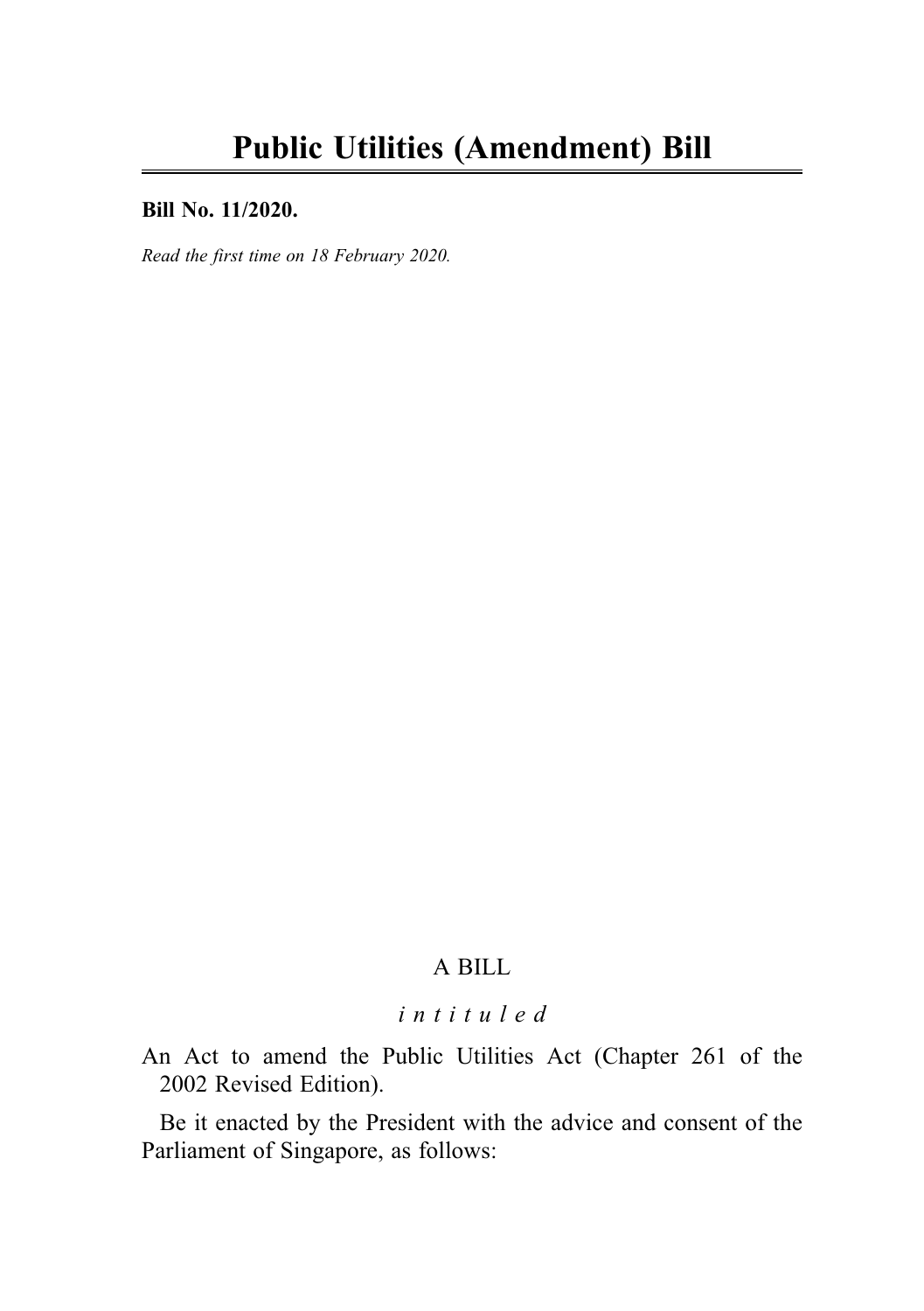#### Short title and commencement

1. This Act is the Public Utilities (Amendment) Act 2020 and comes into operation on a date that the Minister appoints by notification in the Gazette.

### <sup>5</sup> Amendment of section 2

2. Section 2 of the Public Utilities Act (called in this Act the principal Act) is amended —

10 ""AMI meter" or "Advanced Metering"

(a) by inserting, immediately before the definition of "apparatus", the following definition:

Infrastructure meter" means —

(a) a meter that can transmit information to the Board by means of telecommunications; and <sup>15</sup> (b) a meter, and a device which is associated with or ancillary to that meter and which — (i) is capable of converting mechanical readings to digital <sup>20</sup> data, where applicable; and (ii) enables information to be transmitted to the Board, or received by the meter, by means of 25 telecommunications;"; (b) by inserting, immediately after the definition of "Chief Executive", the following definitions: " "Coastal and Flood Protection Fund" means the fund of that name established under <sup>30</sup> section 18; "coastal hazard" means any of the following: (a) beach or foreshore erosion;

2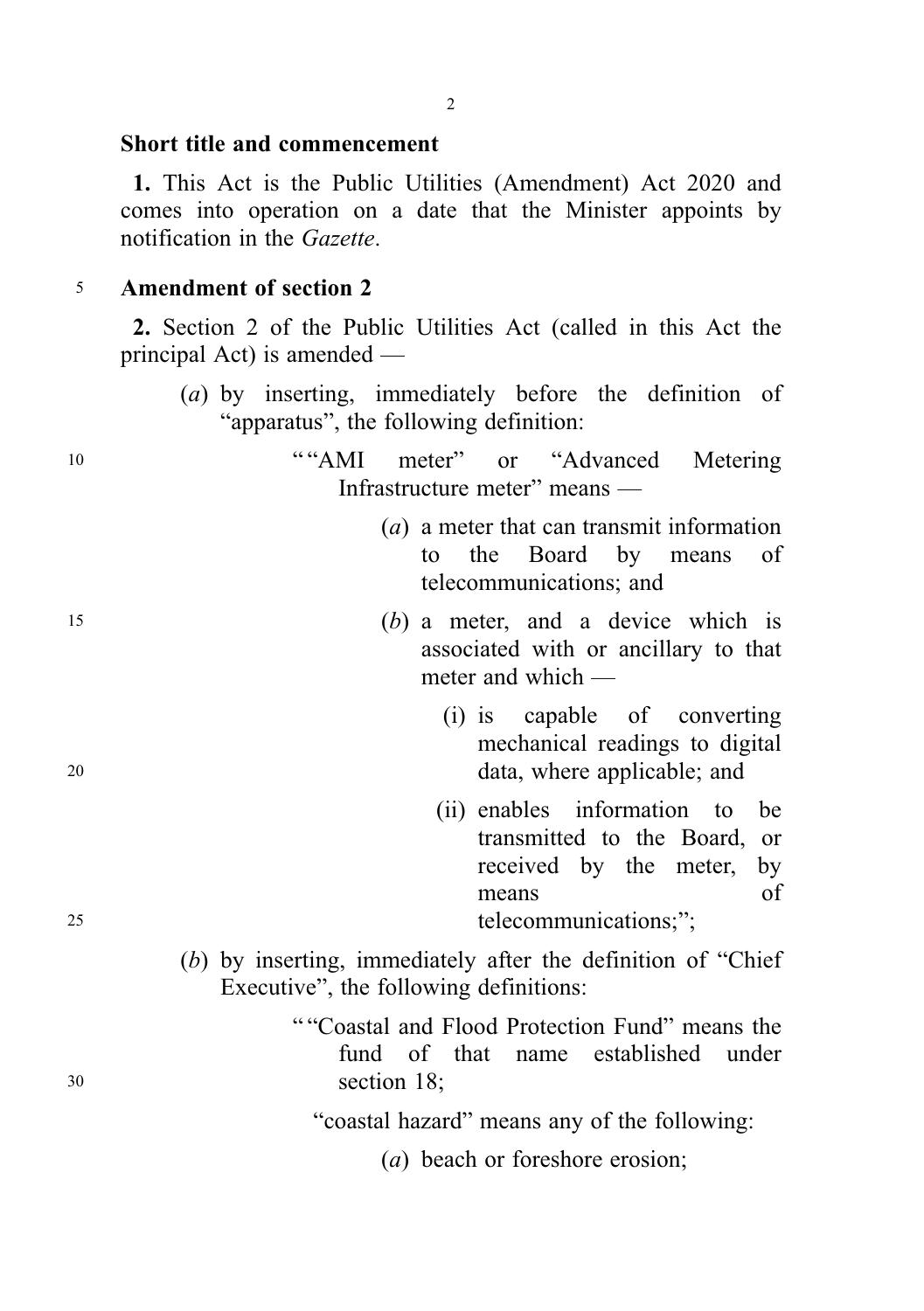- 3
- (b) coastal slope instability;
- (c) coastal inundation;
- (*d*) tidal inundation;
- (e) erosion and inundation of the coastal zone caused by tidal waters and the 5 action of waves, including the interaction of those waters with catchment floodwaters;
- "coastal management" includes the protection, conservation, rehabilitation and management <sup>10</sup> of the coastal zone to mitigate current and future risks from coastal hazards, taking into account the effects of climate change;
- "coastal zone" means any of the following in Singapore: 15
	- (a) littoral beaches, foreshores, tidal wetlands, estuaries, coastal swamps, mangrove areas, littoral forests or minor coastal streams, whether or not of a saline, freshwater or <sup>20</sup> brackish nature;
	- (b) all other areas at risk of being affected by coastal hazards, taking into account the effects of climate change;"; 25
- (c) by inserting, immediately after the definition of "drain-line", the following definition:
	- " "foreshore" means the land lying between the high water mark and low water mark of the sea as is ordinarily covered and uncovered by the <sup>30</sup> flow and ebb of the tide at spring tides;";
- (d) by deleting the definition of "meter" and substituting the following definition: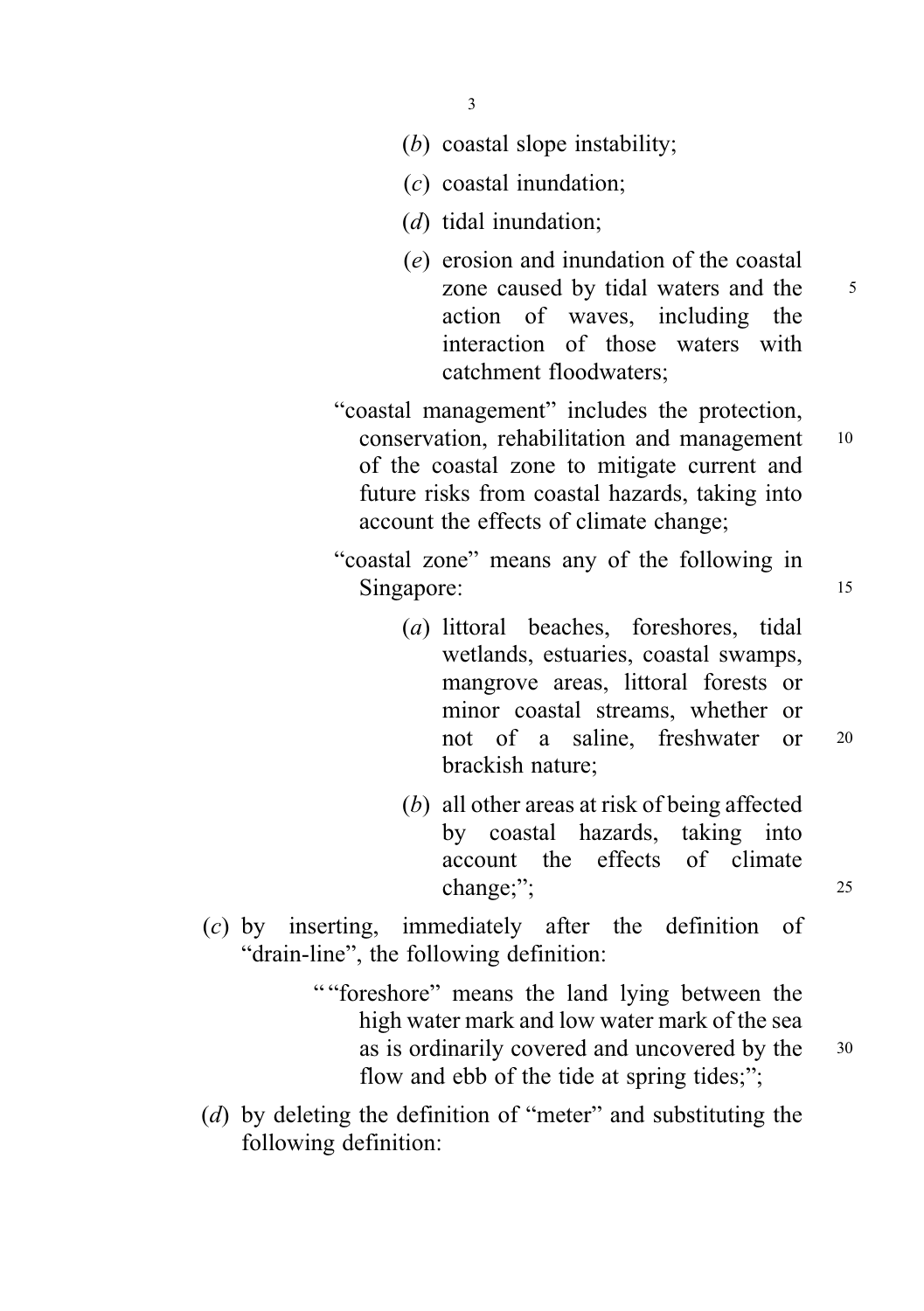" "meter"  $-$ 

- (a) means any appliance or device to measure, ascertain or regulate the amount of water taken from a <sup>5</sup> supply or conveyance of water to any place; and
	- (b) includes an AMI meter;"; and
	- (e) by inserting, immediately after the definition of "street", the following definition:

<sup>10</sup> " "telecommunications" has the meaning given by section 2 of the Telecommunications Act (Cap. 323);".

# Amendment of section 6

3. Section 6 of the principal Act is amended —

- <sup>15</sup> (a) by inserting, immediately after paragraph (e) of subsection (1), the following paragraphs:
- "(ea) manage and administer the Coastal and Flood Protection Fund in accordance with this Act subject to the directions of the <sup>20</sup> Minister;

#### (eb) carry out coastal management;

- (ec) ensure coordination of the policies and activities of the Government and other public authorities relating to the coastal <sup>25</sup> zone so as to facilitate decisions about land use and support or restrict development and activities in Singapore so as to safeguard against coastal hazards, taking into account the effects of climate change;
- <sup>30</sup> (ed) support public participation in coastal management and greater public awareness, education and understanding of coastal management activities;";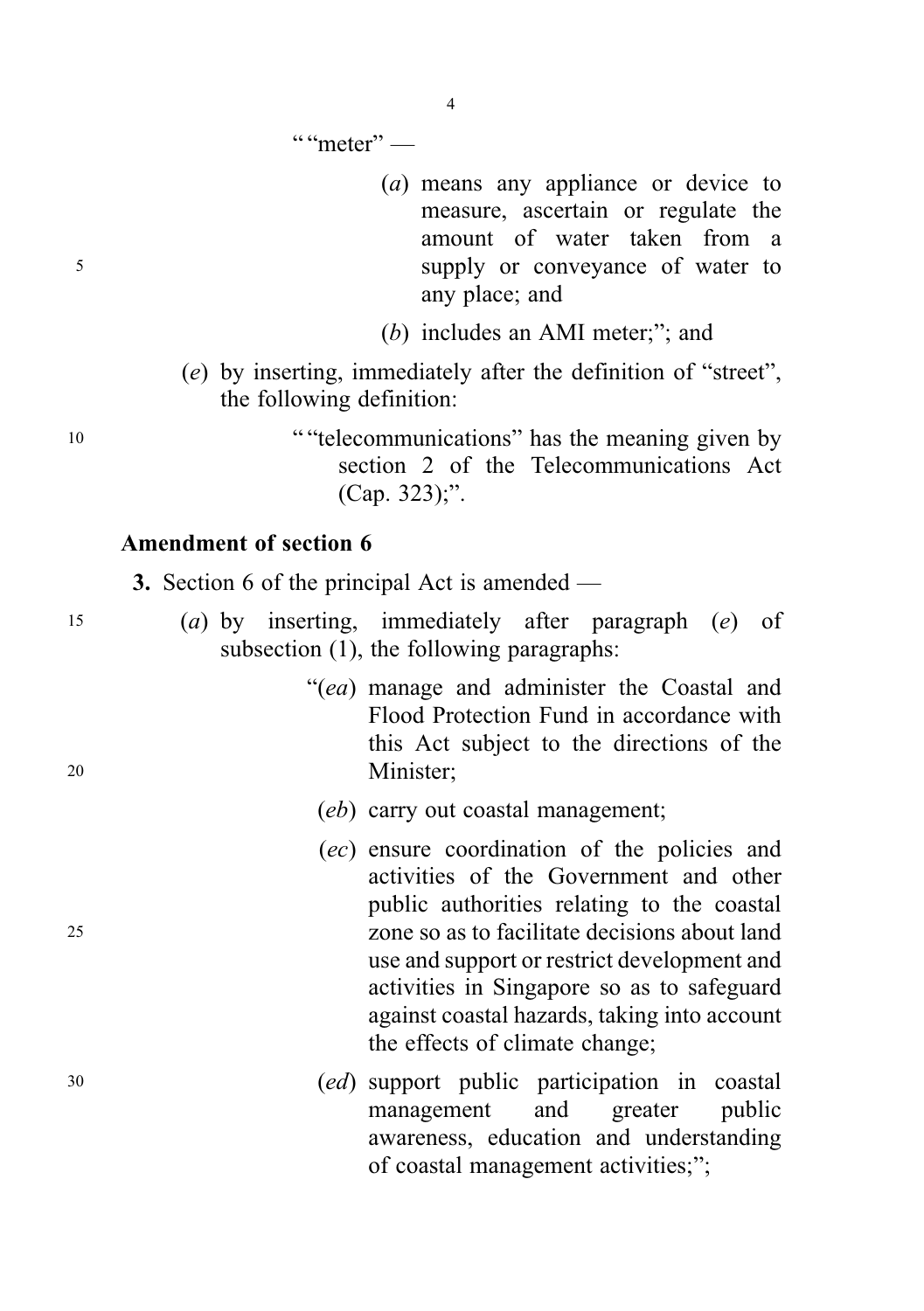- (b) by inserting, immediately after sub-paragraph (iv) of subsection  $(1)(f)$ , the following sub-paragraph:
	- "(v) any structure or installation designed to stop, reduce or mitigate the impact or risk of coastal hazards on the 5 coastal zone, including (but not limited to) a seawall, revetment, groyne, weir or dyke, and drains or other channels for the interaction of tidal waters with catchment <sup>10</sup> floodwaters:":
- (c) by inserting, immediately after paragraph (f) of subsection (1), the following paragraph:
	- " $(fa)$  act as an agent of the Government in the restoration, planting or conservation of any <sup>15</sup> mangroves, littoral forest or other vegetation that is necessary or expedient for coastal management on unalienated State land within the coastal zone:":
- (d) by inserting, immediately after the words "sewerage and 20 land drainage systems" in subsection  $(1)(g)$ , the words "and coastal protection systems";
- (e) by deleting the words "and drainage" in subsection  $(1)(i)(ii)$  and substituting the words ", drainage and coastal management"; <sup>25</sup>
- (f) by inserting, immediately after the word "drainage," in subsection  $(1)(i)$ , the words "coastal management,";
- (g) by inserting, immediately after the words "may assign to the Board" in subsection (2), the words ", by notification in the *Gazette*,": and 30
- (h) by inserting, immediately after the words "before any court" in subsection (3), the words "to which the Board would not otherwise be subject".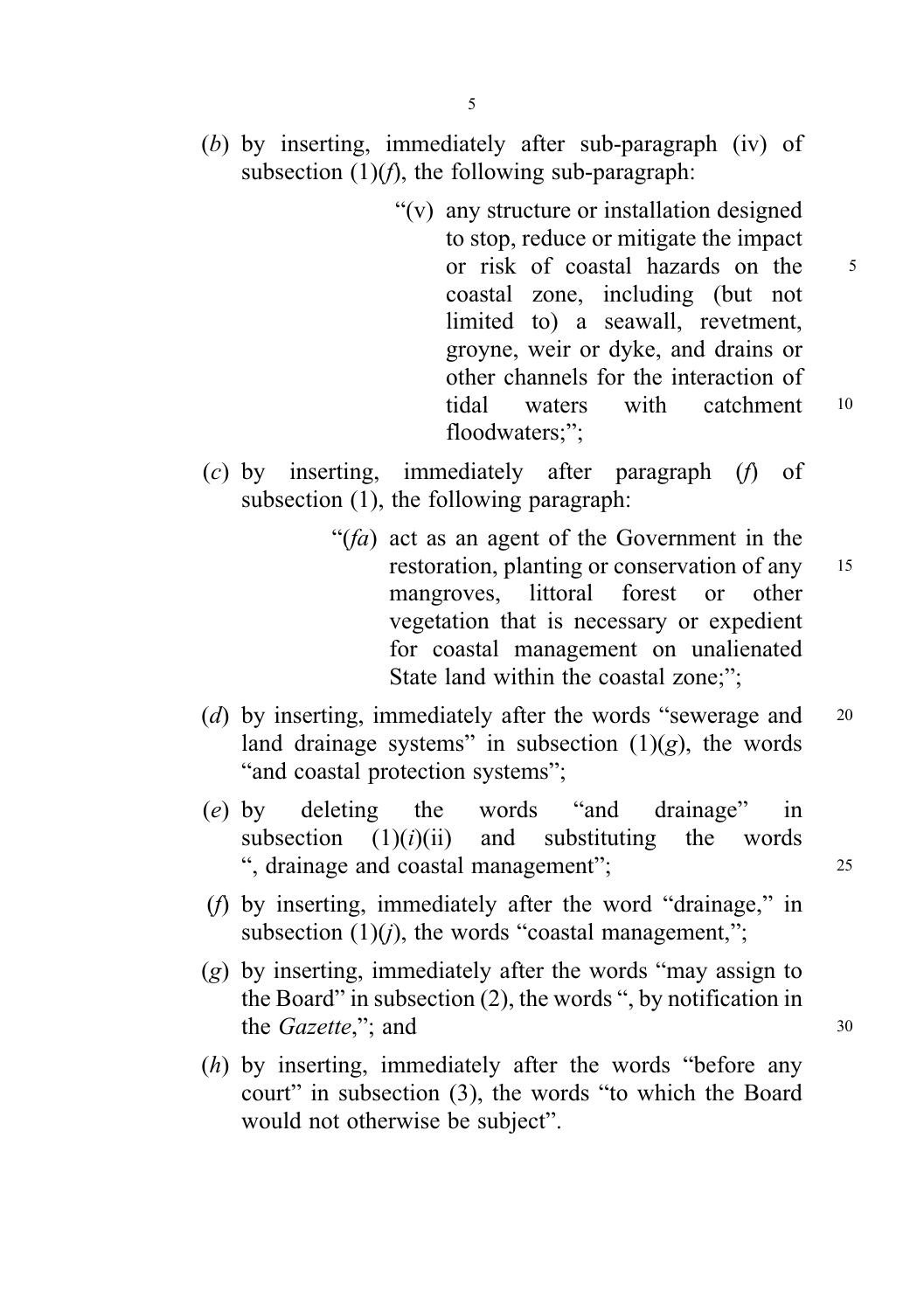#### New sections 18 and 18A

4. The principal Act is amended by inserting, immediately after section 17, the following sections:

### "Coastal and Flood Protection Fund

<sup>5</sup> 18.—(1) The Coastal and Flood Protection Fund is established consisting of —

- (a) all moneys from time to time appropriated from the Consolidated Fund or Development Fund and authorised to be paid into the Coastal and Flood 10 Protection Fund by Supply law;
	- (b) all moneys authorised by or under any other written law to be paid into the Coastal and Flood Protection Fund;
- (c) any gifts or donations made by any person for the <sup>15</sup> purposes of the Coastal and Flood Protection Fund; and
- (d) all investments out of moneys in the Coastal and Flood Protection Fund authorised to be made by this Act and the proceeds of any such investment, <sup>20</sup> including the net income from such investments.

(2) Upon the commencement of section 4 of the Public Utilities (Amendment) Act 2020, the Government must pay into the Coastal and Flood Protection Fund such sum as the Minister for Finance may determine out of moneys to be provided by <sup>25</sup> Parliament for the Coastal and Flood Protection Fund.

(3) For the purposes of subsection  $(1)(d)$ , the net income from investments is the amount ascertained by adding to, or deducting from, the income received from investments of moneys in the Coastal and Flood Protection Fund, any gain derived or loss <sup>30</sup> sustained, realised or unrealised (as the case may be) from such investments.

> (4) Upon the dissolution of the Coastal and Flood Protection Fund during any term of office of the Government (within the meaning of the Constitution), the balance then remaining in that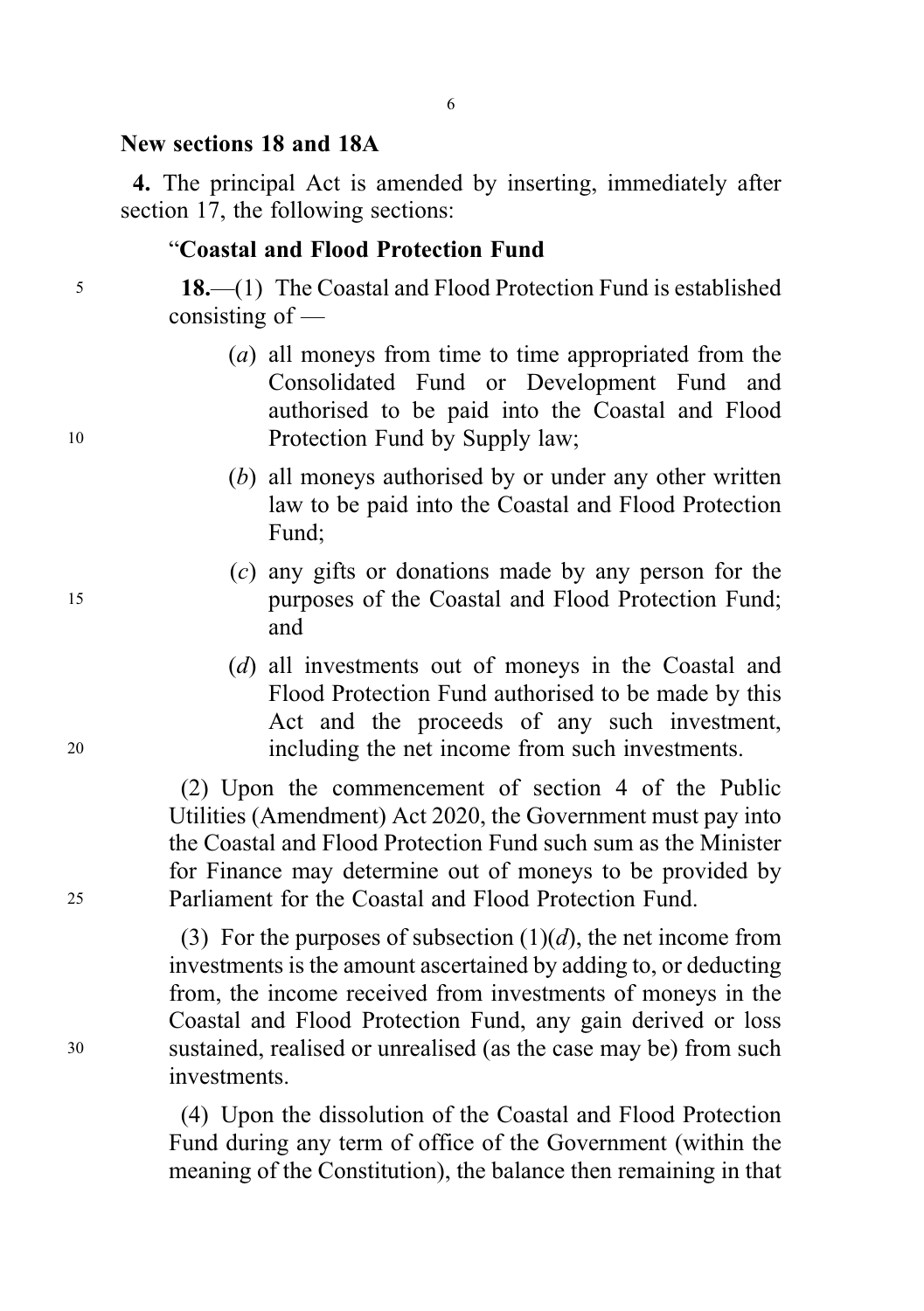Fund must be transferred to the Consolidated Fund and added to the reserves of the Government not accumulated by it during that term of office.

### Purposes of Coastal and Flood Protection Fund

18A.—(1) The moneys in the Coastal and Flood Protection 5 Fund may be withdrawn by the Board only for the following purposes:

- (a) for the Board to carry on any coastal management activity consisting of —
	- (i) the construction, improvement or extension, or  $10$ any demolition and replacement, of any structure or installation within the coastal zone —
		- (A) to stop or reduce the impact of coastal hazards on land adjacent to tidal waters, 15 including (but not limited to) a seawall, revetment, groyne, weir or dyke, and drains or other channels for the interaction of tidal waters with catchment floodwaters; or 20
		- (B) to mitigate current and future risks from coastal hazards, taking into account the effects of climate change; or
	- (ii) the restoration or planting within the coastal zone of mangroves, littoral forest or other <sup>25</sup> vegetation that is necessary or expedient for coastal management;
- (b) for the Board to carry on any construction, improvement or extension, or any demolition and replacement, of any structure or installation that is 30 part of the storm water drainage systems, drains and drainage reserves within the meaning of the Sewerage and Drainage Act (Cap. 294);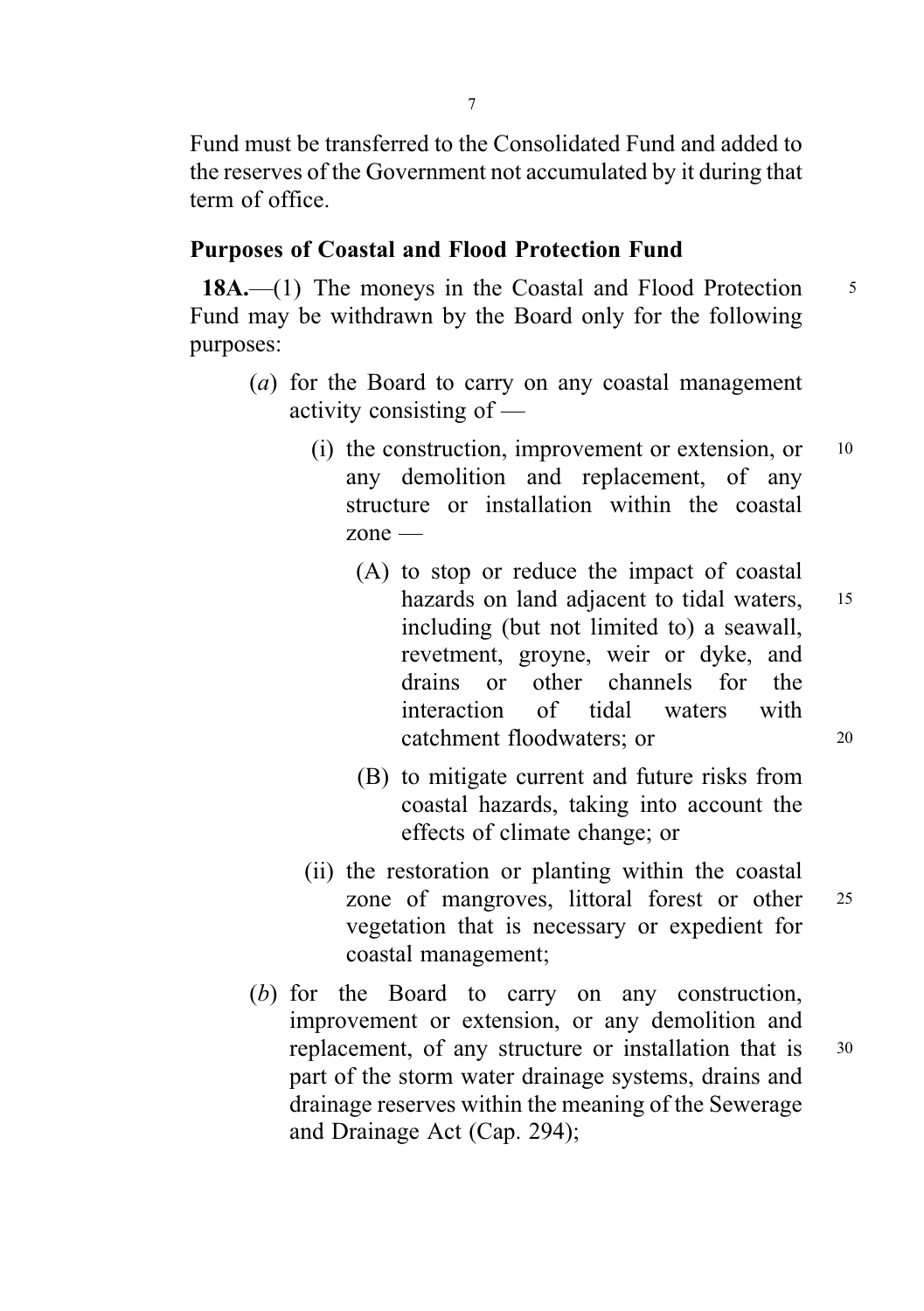- (c) for the acquisition by the Board of capital machinery or equipment required for or in connection with —
- (i) the start of operations of any structure or installation the construction, improvement or <sup>5</sup> extension, or demolition and replacement, of which (as the case may be) was paid for with money from the Coastal and Flood Protection Fund; or
- (ii) the operations of any structure or installation 10 that is part of the storm water drainage systems, drains and drainage reserves within the meaning of the Sewerage and Drainage Act, the construction, improvement or extension, or demolition and replacement, of which was <sup>15</sup> completed before, on or after the date of commencement of section 4 of the Public Utilities (Amendment) Act 2020;
- (d) for the Board to carry on any associated design, investigative and engineering studies or survey <sup>20</sup> preparatory to the undertaking of any activity, work or acquisition mentioned in paragraph  $(a)$ ,  $(b)$  or  $(c)$ ;
	- (e) to pay any of the following which is incurred or payable (as the case may be) for the purposes of any activity or work in paragraph  $(a)$  or  $(b)$ :
- <sup>25</sup> (i) the costs incurred by the Collector of Land Revenue in the acquisition of any land under the Land Acquisition Act (Cap. 152);
	- (ii) the compensation payable for the acquisition of any land under the Land Acquisition Act;
- <sup>30</sup> (f) to pay insurance premiums on capital equipment or other investments acquired, and land (including structures and installations) acquired and constructed, replaced, improved or extended using moneys of the Coastal and Flood Protection Fund;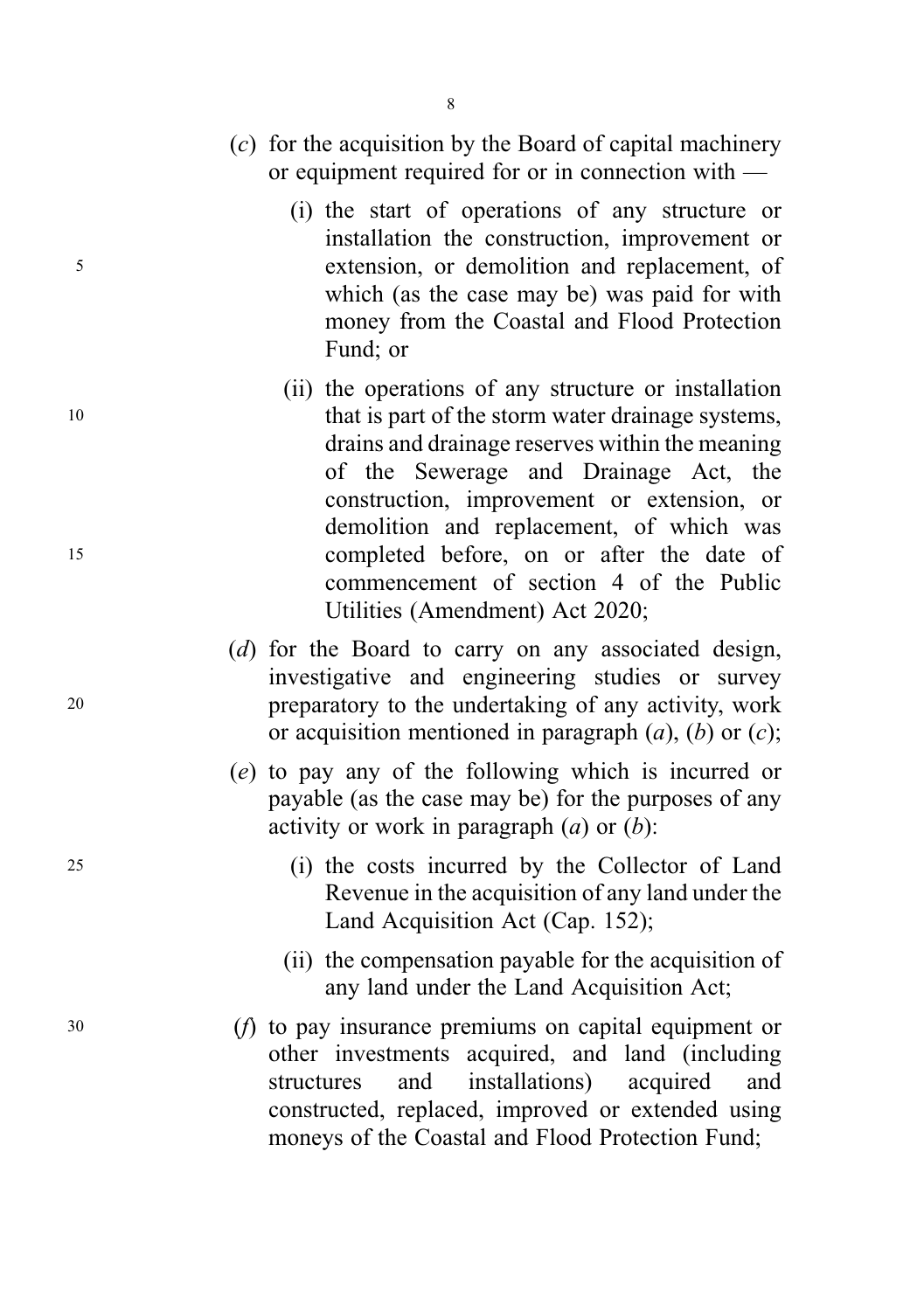- (g) for the Board to undertake (solely or in collaboration with other persons) scientific, engineering or other studies to develop plans or strategies to improve the resilience of the coastal zone to the impact of an uncertain climate future, including the impact of  $5<sup>5</sup>$ extreme weather events;
- (h) to pay all amounts relating to the sale, disposal or write-off of any investments paid for with money from the Coastal and Flood Protection Fund;
- (*i*) to invest in accordance with section 16;  $\frac{10}{2}$
- (j) to pay any expenses properly attributable to the setting up of the Coastal and Flood Protection Fund and the administration, management and investment of moneys in that Fund.

(2) However, no investment paid for with money from the <sup>15</sup> Coastal and Flood Protection Fund may be written-off by the Board without the prior approval of the Minister.

(3) To avoid doubt, no money may be withdrawn from the Coastal and Flood Protection Fund for the purposes of land reclamation by or on behalf of the Government.".

### Amendment of section 24A

- 5. Section 24A(1) of the principal Act is amended
	- (a) by inserting, immediately after paragraph  $(a)$ , the following paragraph:
		- "(*aa*) to lay or install under, over, in, on or  $25$ through the premises such meters as the Board considers necessary to measure, ascertain or regulate the supply of water to those or other premises;";
	- (b) by inserting, immediately after the words "paragraph  $(a)$ " 30 in paragraph  $(b)(i)$ , the words "or any meter mentioned in paragraph  $(aa)$ "; and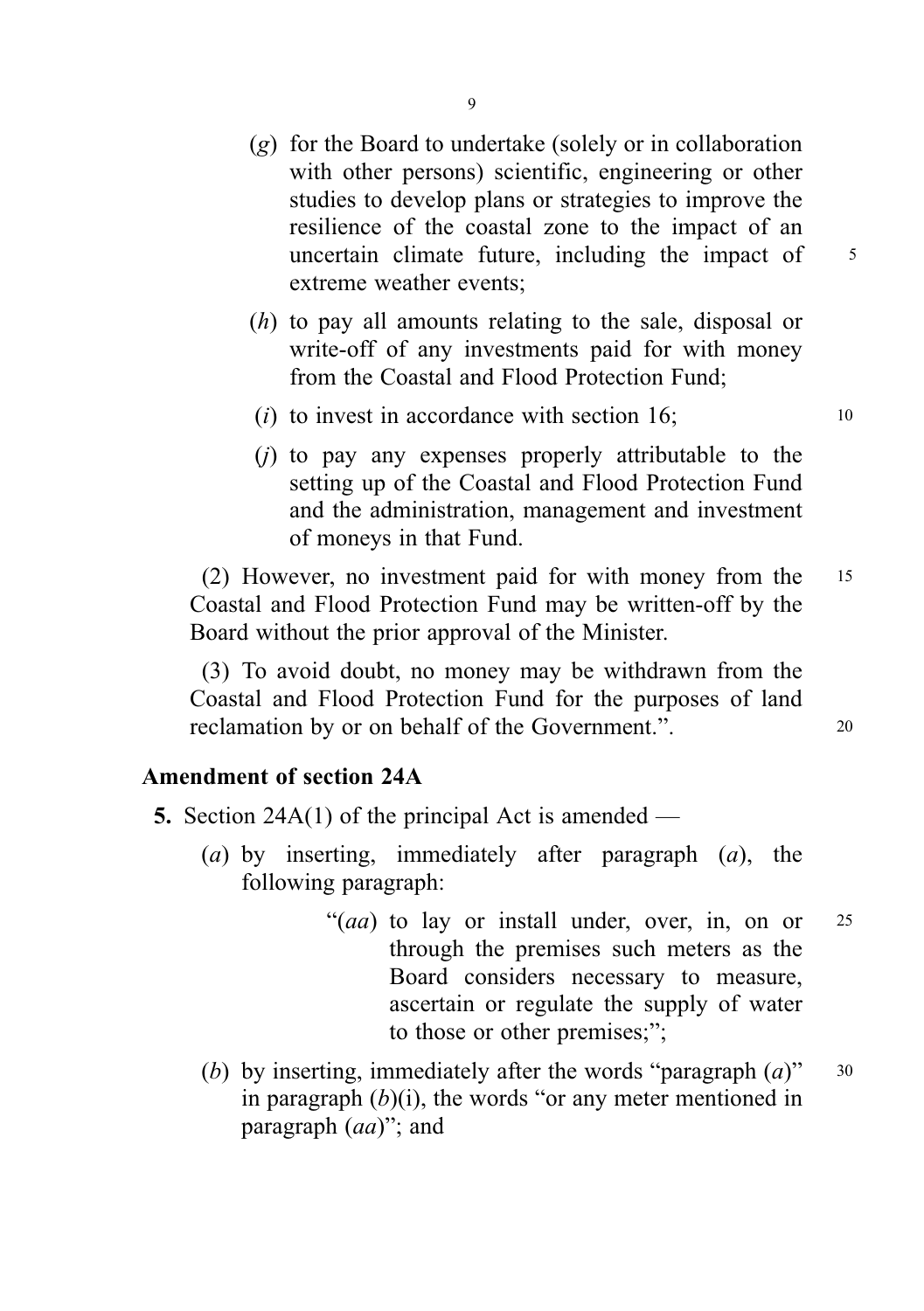- 10
- (c) by inserting, immediately after the words "paragraph  $(a)$ " in paragraph  $(c)$ , ",  $(aa)$ ".

### Amendment of section 31

6. Section 31(1) of the principal Act is amended —

- $\mathfrak{g}$  (a) by deleting the words "for the supply" in paragraph (a) and substituting the words "for, or in respect of, the supply"; and
	- (b) by inserting, immediately after the word "fitting," in paragraph  $(c)$ , the word "meter,".

### <sup>10</sup> Amendment of section 33

7. Section 33 of the principal Act is amended by deleting the words "or connecting pipe" wherever they appear in subsections (1) and  $(2)(b)(ii)$  and in the section heading and substituting in each case the words ", connecting pipe or meter".

#### <sup>15</sup> New Part IVA

8.—(1) The principal Act is amended by inserting, immediately after section 44, the following Part:

### "PART IVA

# CONTROL OF DESIGNATED ENTITIES, DESIGNATED <sup>20</sup> BUSINESS TRUSTS AND DESIGNATED TRUSTS

Division  $1$  — Preliminary

# Interpretation of this Part

44A.—(1) In this Part, unless the context otherwise requires —

- <sup>25</sup> "5% controller", in relation to a designated entity, designated business trust or designated trust, means a person who, alone or together with the person's associates —
- (a) holds 5% or more, but less than  $12\%$ , of the total <sup>30</sup> equity interests in; or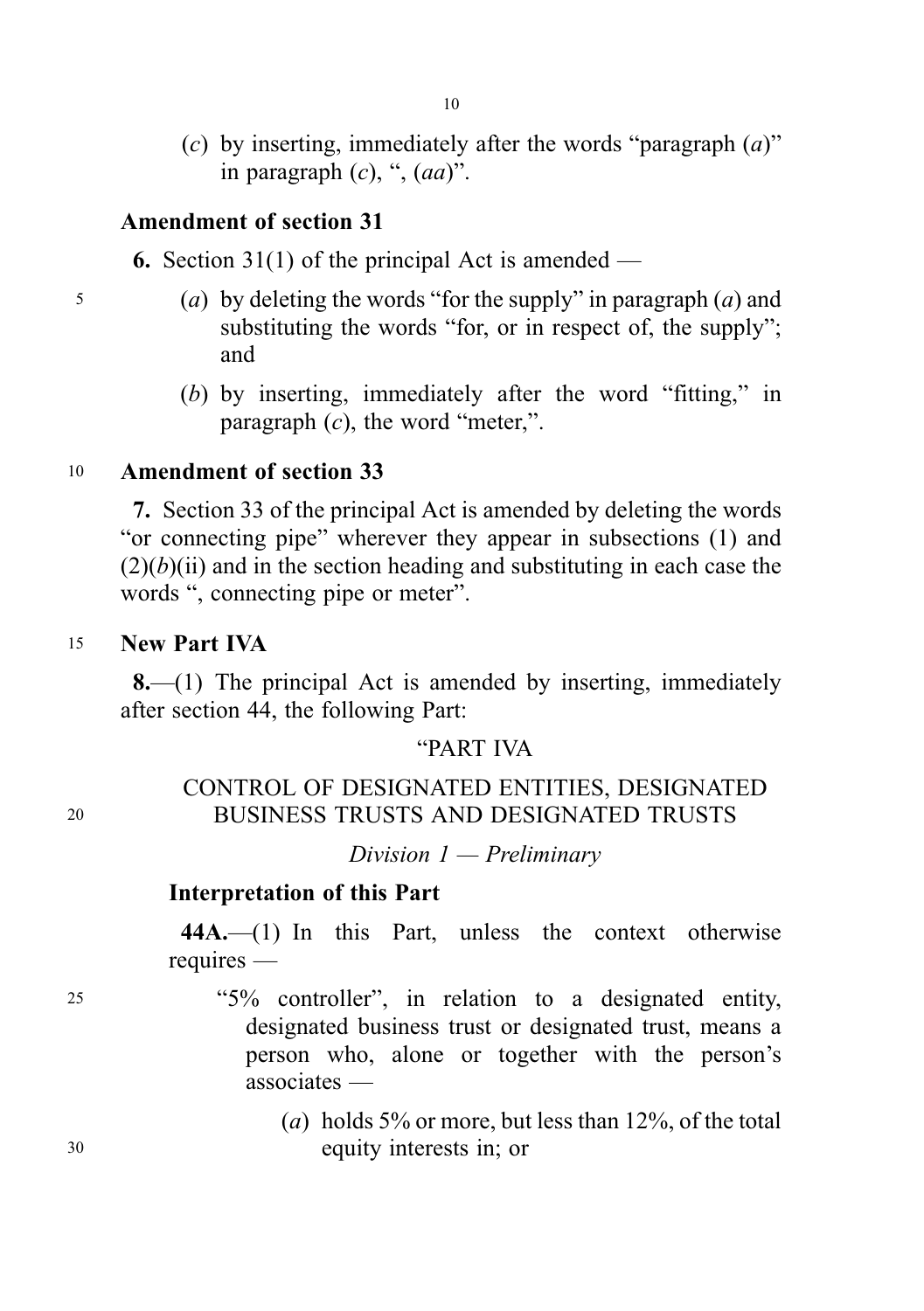(b) is in a position to control  $5\%$  or more, but less than 12%, of the voting power in,

the designated entity, designated business trust or designated trust, as the case may be;

"12% controller", in relation to a designated entity, <sup>5</sup> designated business trust or designated trust, means a person who, alone or together with the person's associates —

- (a) holds 12% or more, but less than 30%, of the total equity interests in; or 10
- (b) is in a position to control  $12\%$  or more, but less than 30%, of the voting power in,

the designated entity, designated business trust or designated trust, as the case may be;

- "30% controller", in relation to a designated entity, <sup>15</sup> designated business trust or designated trust, means a person who, alone or together with the person's associates —
	- (a) holds 30% or more of the total equity interests in; or 20
	- (b) is in a position to control  $30\%$  or more of the voting power in,

the designated entity, designated business trust or designated trust, as the case may be;

- "acquisition" includes an agreement to acquire, but does <sup>25</sup> not include —
	- (a) an acquisition by will or by operation of law; or
	- (b) an acquisition by way of enforcement of a security for any loan or other debt;
- "appointed day" means the date of commencement of <sup>30</sup> section 8(1) of the Public Utilities (Amendment) Act 2020;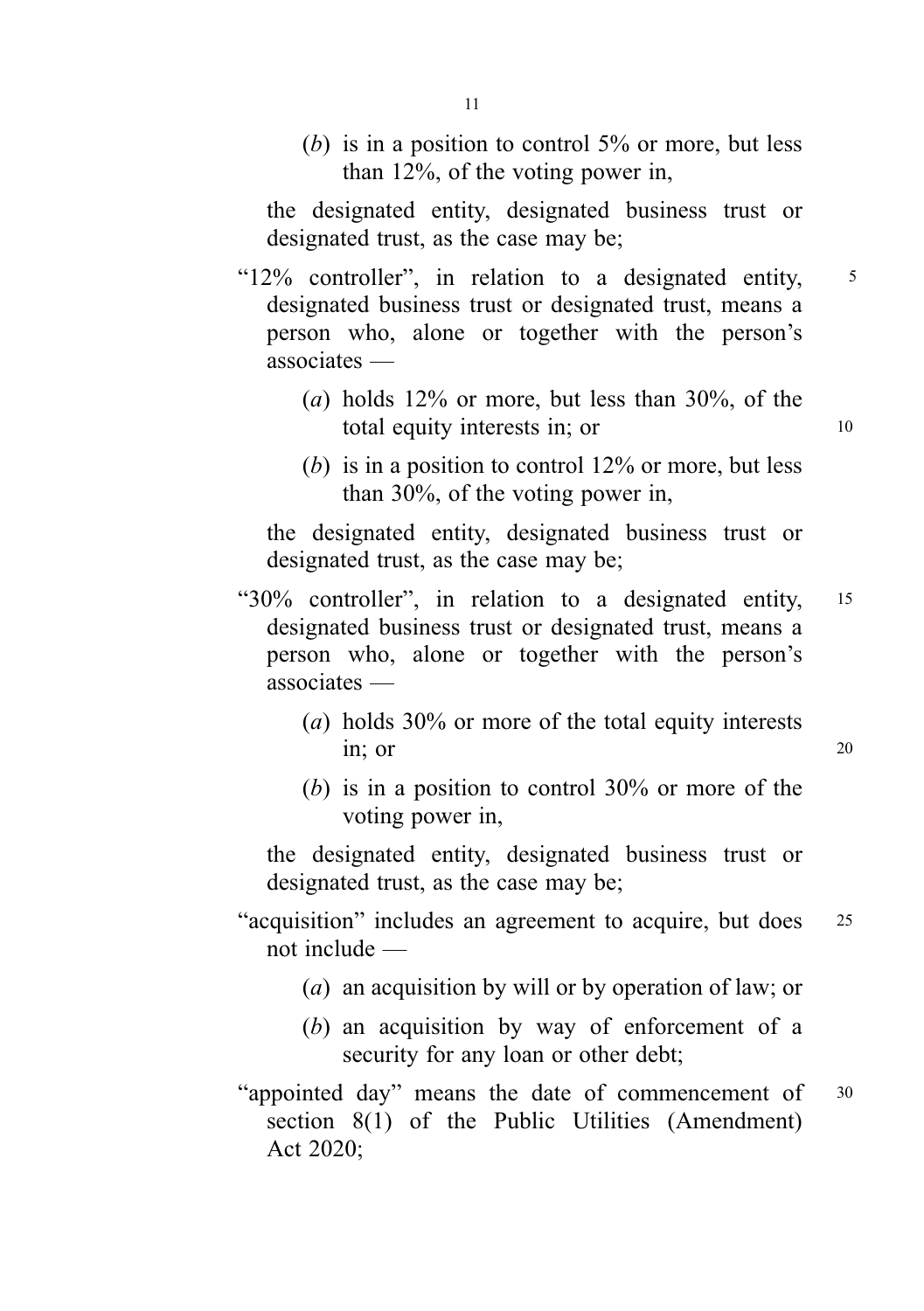|    | "arrangement" includes any formal or informal scheme,<br>arrangement or understanding, and any trust whether<br>express or implied;                                                                                                             |
|----|-------------------------------------------------------------------------------------------------------------------------------------------------------------------------------------------------------------------------------------------------|
| 5  | "business trust" has the meaning given by section 2 of the<br>Business Trusts Act (Cap. 31A);                                                                                                                                                   |
| 10 | "control" includes control as a result of, or by means of, any<br>trust, agreement, arrangement, understanding or<br>practice, whether or not having legal or equitable<br>force and whether or not based on legal or equitable<br>rights;      |
|    | "corporation" has the meaning given by section $4(1)$ of the<br>Companies Act (Cap. 50);                                                                                                                                                        |
| 15 | "designated business trust" means a business trust that has<br>been designated under section 44D as a designated<br>business trust;                                                                                                             |
|    | "designated entity" means an entity that has been<br>designated under section 44D as a designated entity;                                                                                                                                       |
|    | "designated trust" means a trust that has been designated<br>under section 44D as a designated trust;                                                                                                                                           |
| 20 | "director" has the meaning given by section $4(1)$ of the<br>Companies Act;                                                                                                                                                                     |
|    | "entity" means any sole proprietorship, partnership,<br>corporation or other body of persons, whether<br>corporate or unincorporate;                                                                                                            |
| 25 | "equity interest" means —                                                                                                                                                                                                                       |
|    | (a) in relation to a corporation — a voting share in<br>that corporation;                                                                                                                                                                       |
| 30 | $(b)$ in relation to an entity other than a<br>corporation - any right or interest, whether<br>legal or equitable, in that entity (by whatever<br>name called) which gives the holder of that right<br>or interest voting power in that entity; |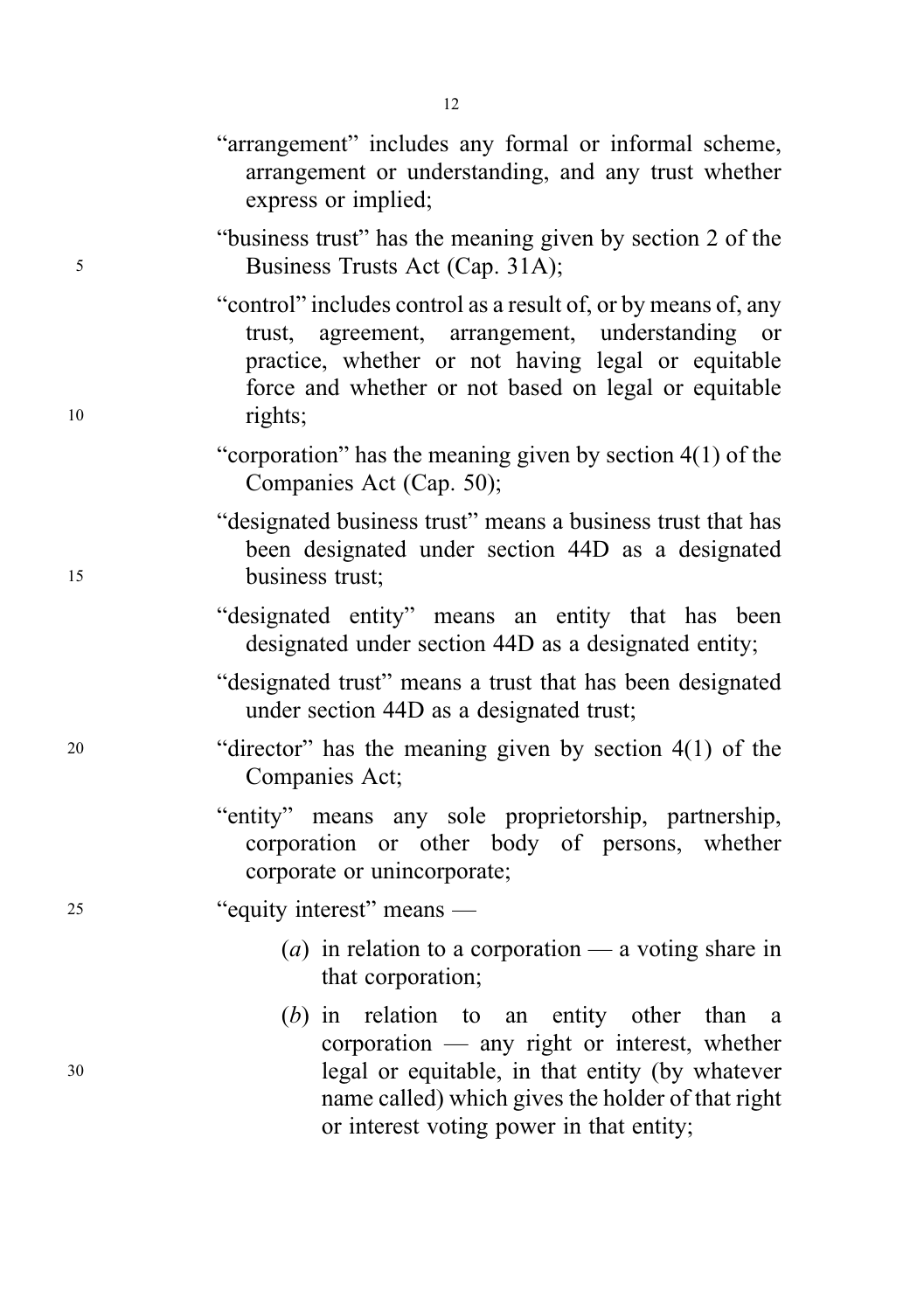- (c) in relation to a business trust a unit in that business trust; and
- (d) in relation to a trust other than a business trust any right or interest, whether legal or equitable, in that trust (by whatever name called) which  $5$ gives the holder of that right or interest voting power in that trust;
- "indirect controller", in relation to a designated entity, designated business trust or designated trust, means any person, whether acting alone or together with any other <sup>10</sup> person, and whether with or without holding equity interests or controlling the voting power in the designated entity, designated business trust or designated trust, as the case may be —
	- (a) whose directions, instructions or wishes the <sup>15</sup> directors or other officers of the designated entity, the trustee-manager of the designated business trust, or the trustee of the designated trust (as the case may be) is accustomed or under an obligation, whether formal or informal, to act <sup>20</sup> in accordance with; or
	- (b) who is in a position to determine the policy of the designated entity, designated business trust or designated trust, as the case may be,

 $but does not include  $—$  25$ 

- (c) any person who is a director or other officer of the designated entity, the trustee-manager of the designated business trust or the trustee of the designated trust, as the case may be; or
- (d) any person whose directions, instructions or  $30$ wishes the directors or other officers of the designated entity, the trustee-manager of the designated business trust or the trustee of the designated trust (as the case may be) is accustomed to act in accordance with by <sup>35</sup>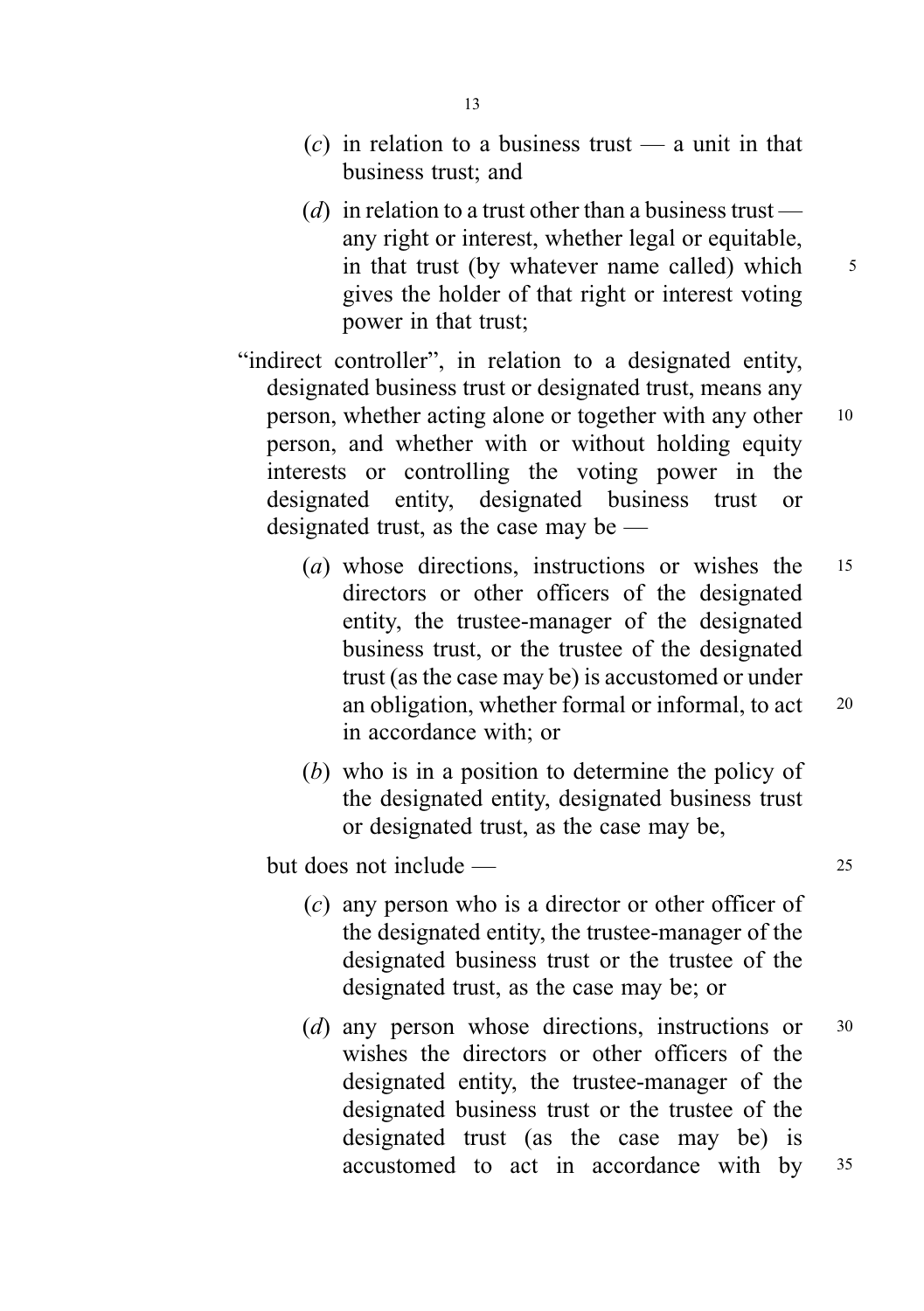|    | reason only that they act on advice given by the<br>person in that person's professional capacity;                                                                                                                 |
|----|--------------------------------------------------------------------------------------------------------------------------------------------------------------------------------------------------------------------|
| 5  | "limited liability partnership" has the meaning given by<br>section 2(1) of the Limited Liability Partnerships Act<br>(Cap. 163A);                                                                                 |
|    | "liquidator" includes the Official Receiver when acting as<br>the liquidator of a corporation;                                                                                                                     |
|    | "officer", in relation to a corporation, includes —                                                                                                                                                                |
| 10 | (a) a director or secretary of, or a person employed<br>in an executive capacity by, the corporation;                                                                                                              |
| 15 | (b) any receiver or manager, or any receiver and<br>manager, of any part of the undertaking of the<br>corporation, appointed under a power contained<br>in any instrument or by the High Court or by<br>creditors; |
|    | $(c)$ any liquidator of the corporation appointed in a<br>voluntary winding up or by the High Court or by<br>creditors; and                                                                                        |
| 20 | $(d)$ any judicial manager of the corporation<br>appointed by the High Court under Part VIIIA<br>of the Companies Act;                                                                                             |
|    | "Official Receiver" means the Official Assignee as defined<br>in section $2(1)$ of the Bankruptcy Act (Cap. 20);                                                                                                   |
| 25 | "related corporation", in relation to a corporation, means<br>another corporation that is deemed under section $44C(2)$<br>to be related to that corporation;                                                      |
| 30 | "share", in relation to a corporation, means a share in the<br>share capital of the corporation and includes stock into<br>which all or any of the share capital of the corporation<br>has been converted;         |
|    | "treasury share" has the meaning given by section $4(1)$ of<br>the Companies Act;                                                                                                                                  |

14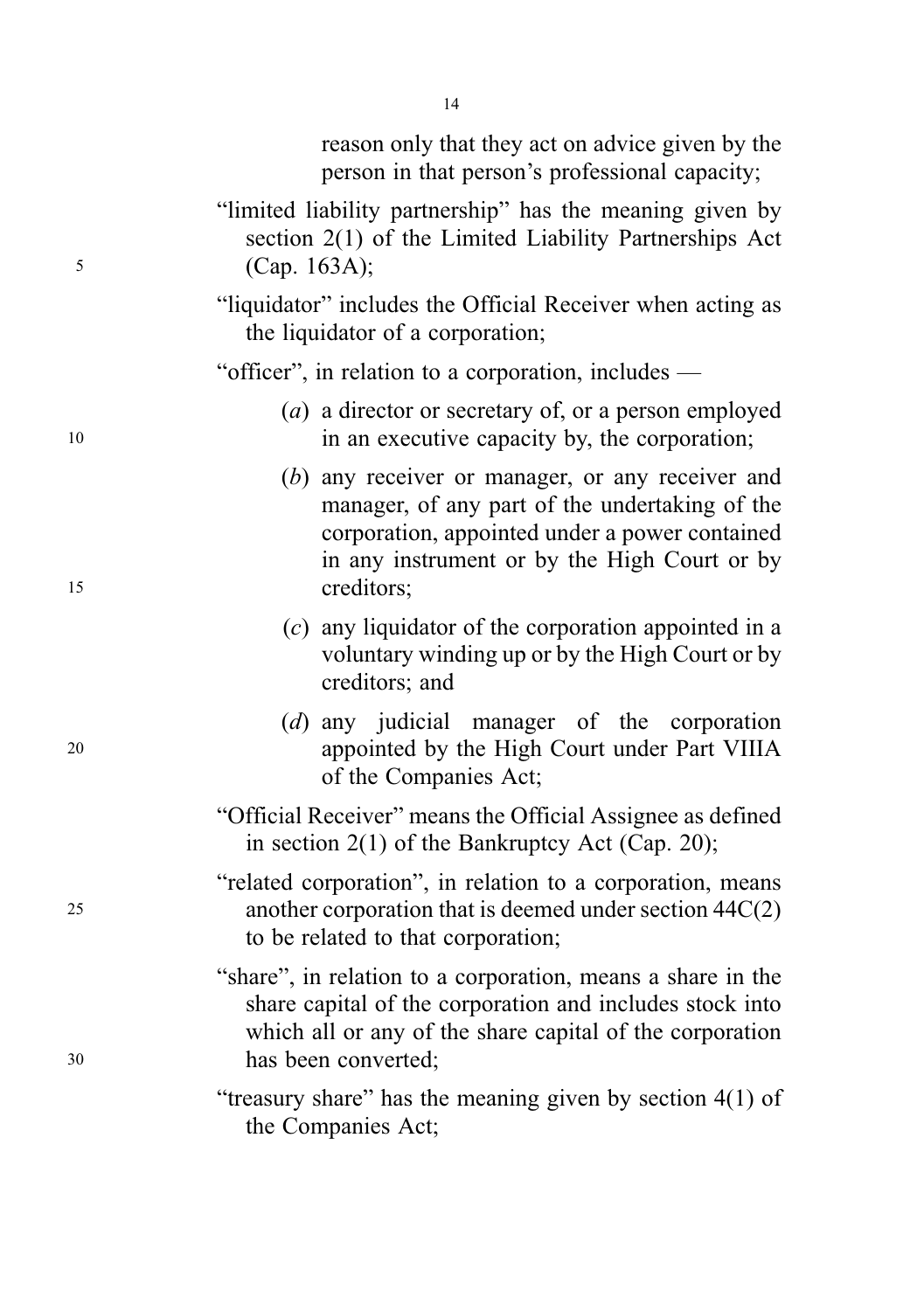- "unit" has the meaning given by section 2 of the Business Trusts Act;
- "unitholder" means a person who holds units in a business  $\frac{5}{5}$ trust;
- "unregistered company" has the meaning given by section 350 of the Companies Act;
- "voting share" has the meaning given by section 4(1) of the Companies Act but does not include a treasury share. 10

(2) A reference in this Part to the control of a percentage of the voting power in a designated entity, designated business trust or designated trust is a reference to the control, whether direct or indirect, of that percentage of the total number of votes that might be cast in a general meeting of the designated entity, a 15 general meeting of the unitholders of the designated business trust, or a general meeting of the beneficiaries of the designated trust, as the case may be.

(3) In ascertaining a person's control of the percentage of the total number of votes that might be cast at a general meeting 20 mentioned in subsection (2), the number of votes that the person is entitled to cast at the meeting by reason of having been appointed a proxy or representative to vote at the meeting is to be disregarded.

(4) In this Part —  $25$ 

- (a) a reference to the business or undertaking of a designated business trust means the business or undertaking carried on by the trustee-manager of the designated business trust on behalf of the designated business trust; and  $30$
- (b) a reference to the business or undertaking of a designated trust means the business or undertaking carried on by the trustee of the designated trust on behalf of the designated trust.

15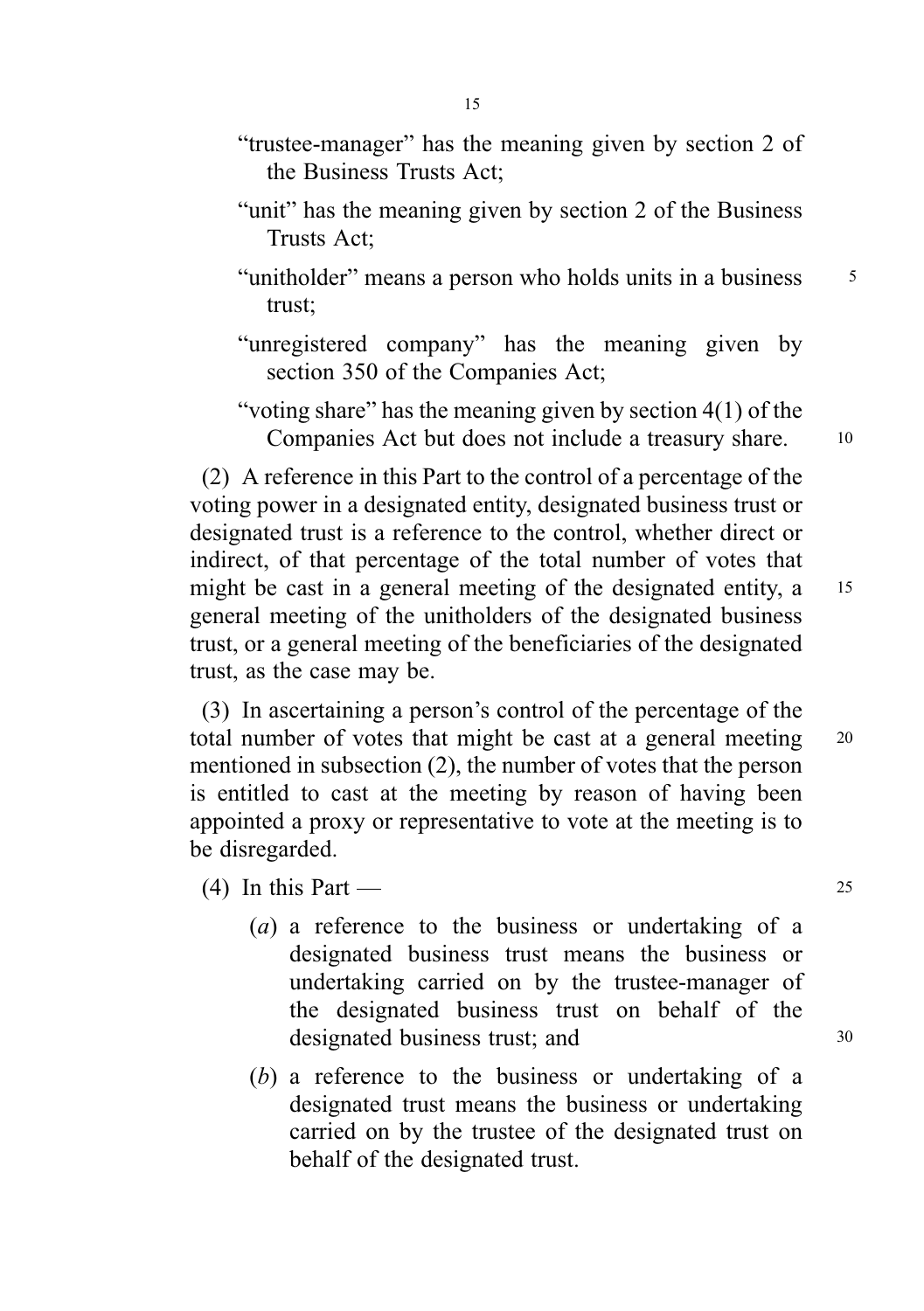- 16
- (5) A reference in this Part —
- (a) to the High Court is, on or after the date of commencement of the Supreme Court of Judicature (Amendment) Act 2019 (Act 40 of 2019), a reference <sup>5</sup> to the General Division of the High Court;
- (b) to any judicial manager appointed by the High Court under Part VIIIA of the Companies Act includes, on or after the date of commencement of section 451 of the Insolvency, Restructuring and Dissolution <sup>10</sup> Act 2018 (Act 40 of 2018) (called in this subsection the IRD Act), a judicial manager (as defined in section 88(1) of the IRD Act) appointed by the Court under the IRD Act;
- (c) to the Official Assignee as defined in section  $2(1)$  of <sup>15</sup> the Bankruptcy Act is, on or after the date on which the Bankruptcy Act is repealed by notification made under section 450 of the IRD Act, a reference to the Official Receiver as defined in section 2(1) of the IRD Act;
- <sup>20</sup> (d) to a judicial management order made under the Companies Act includes, on or after the date of commencement of section 451 of the IRD Act, a judicial management order made under Part 7 of the IRD Act;
- <sup>25</sup> (e) to section 211I of the Companies Act is, on or after the date of commencement of section 451 of the IRD Act, a reference to section 71 of the IRD Act;
- (f) to Part VIIIA of the Companies Act is, on or after the date of commencement of section 451 of the IRD Act, <sup>30</sup> a reference to Part 7 of the IRD Act;
	- (g) to any proceedings under the Companies Act relating to winding up includes a reference to any proceedings under the IRD Act relating to winding up; and
- $(h)$  to sections 254(2), 350 and 351(2) of the Companies <sup>35</sup> Act is, on or after the date of commencement of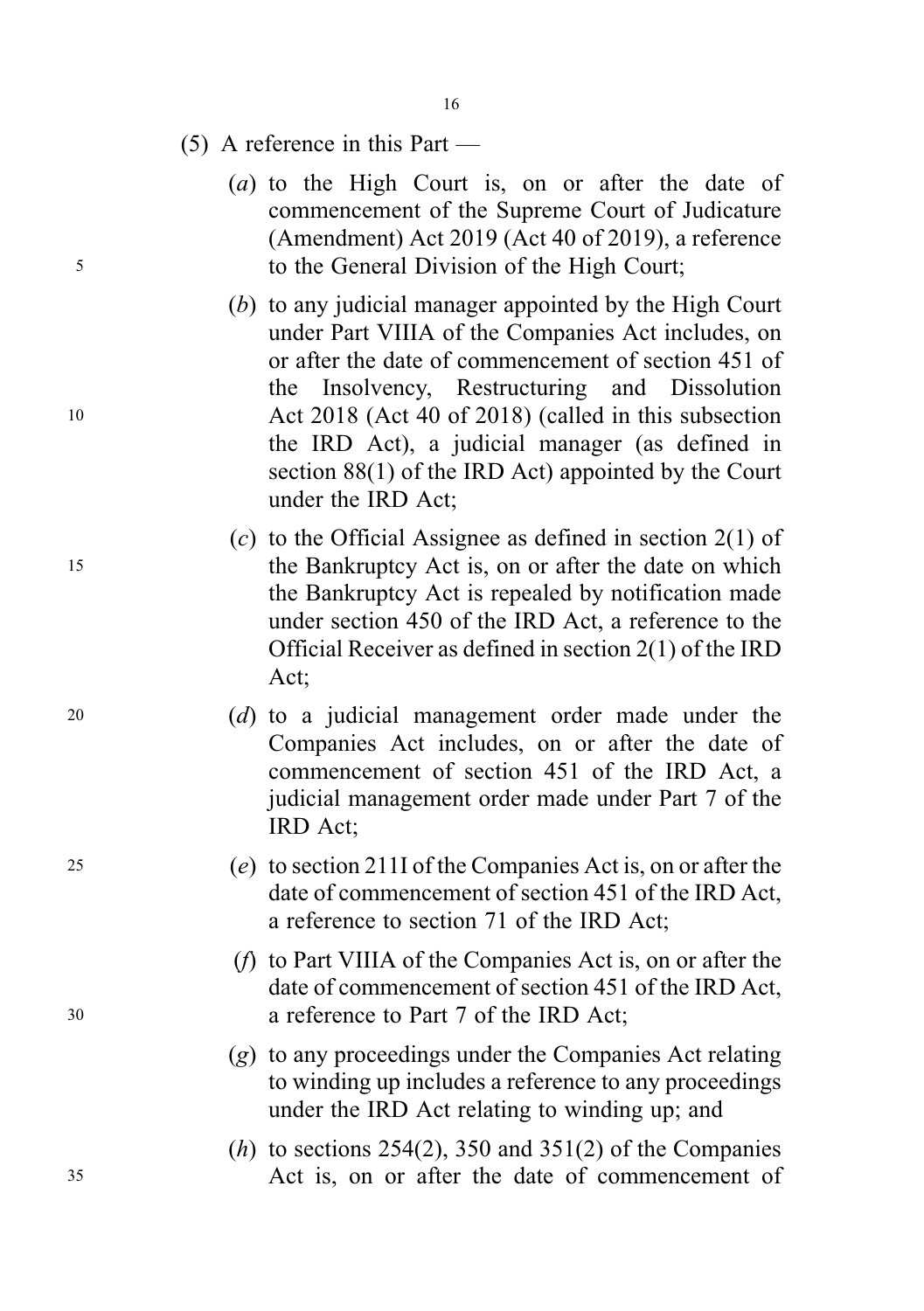section 451 of the IRD Act, a reference to sections  $125(2)$ ,  $245$  and  $246(2)$ , respectively, of the IRD Act.

#### What holding an equity interest means

 $44B$ , (1) A person holds an equity interest under this Part if  $\frac{5}{5}$ the person —

- (a) has or is deemed to have an equity interest in accordance with subsections (2) to (8); or
- (b) otherwise has a legal or equitable interest in that equity interest, 10

except for any interest prescribed by regulations made under section 72 as an interest that is to be disregarded.

(2) Subject to subsection (3), a person has an equity interest if the person has authority (whether formal or informal, or express or implied) to dispose of, or to exercise control over the disposal 15 of, that equity interest.

(3) It is immaterial that the authority of a person to dispose of, or to exercise control over the disposal of, the equity interest mentioned in subsection (2) is, or is capable of being made, subject to restraint or restriction. 20

(4) It is immaterial, for the purposes of determining whether a person has an equity interest, that the interest cannot be related to a particular share, an interest or a right that gives its holder voting power, or a unit of a business trust, as the case may be.

(5) A person is deemed to have an equity interest if  $\sim$  25

- (a) any property held in trust consists of or includes the equity interest; and
- (b) that person knows, or has reasonable grounds for believing, that that person has an interest under that trust. 30

(6) A person is also deemed to have an equity interest if that person —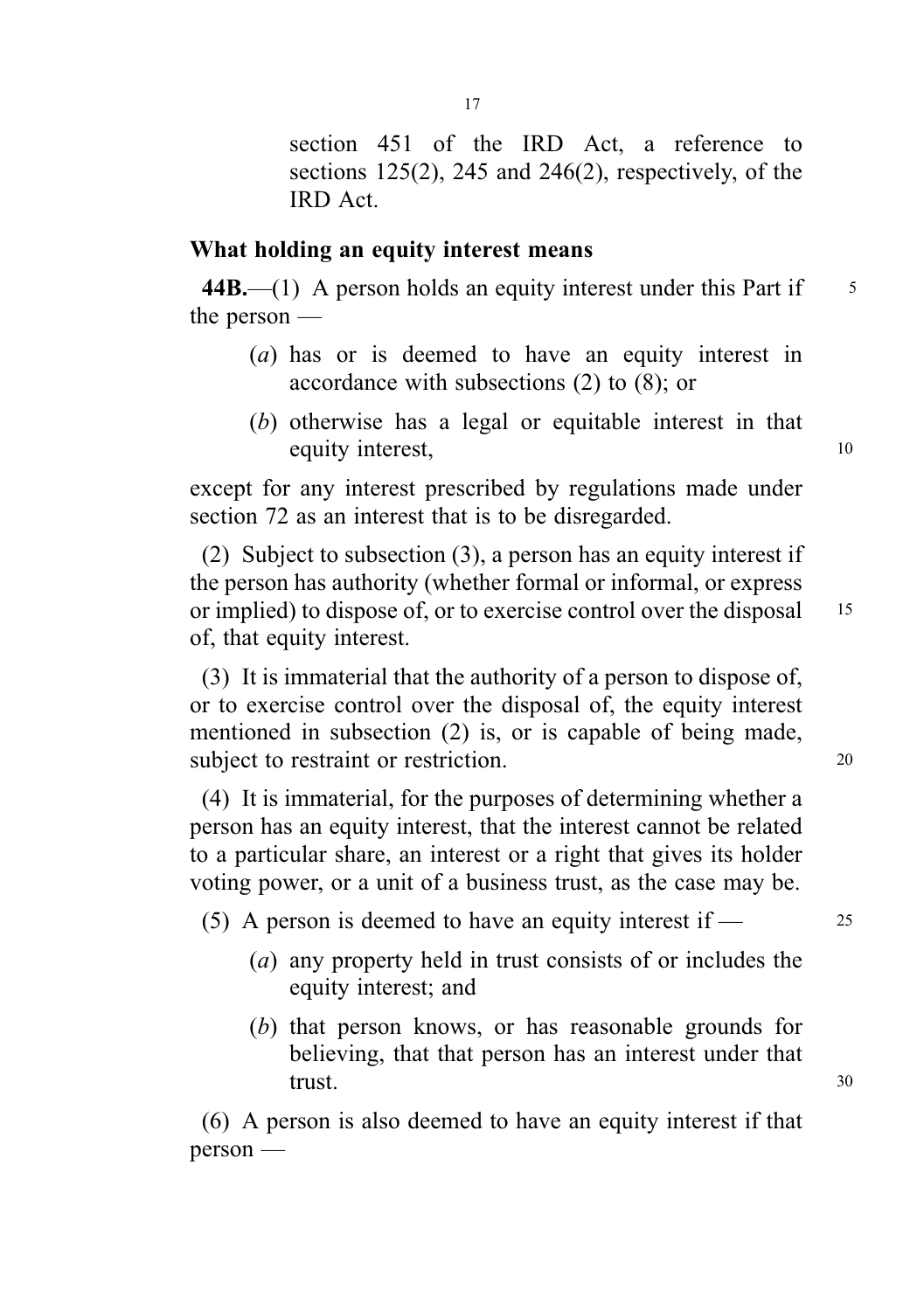- (a) has entered into a contract to purchase the equity interest;
- (b) has a right, otherwise than by reason of having an interest under a trust, to have the equity interest <sup>5</sup> transferred to (or to the order of) that person, whether the right is exercisable presently or in the future and whether on the fulfilment of a condition or not:
- (c) has the right to acquire the equity interest under an option, whether the right is exercisable presently or in <sup>10</sup> the future and whether on the fulfilment of a condition or not; or
- (d) is entitled (otherwise than by reason of having been appointed a proxy or representative to vote (as the case may be) at a general meeting of the entity, a <sup>15</sup> general meeting of the unitholders of the designated business trust, or a general meeting of the beneficiaries of the designated trust in question) to exercise or control the exercise of a right attached to the equity interest, not being an equity interest in <sup>20</sup> which that person has a legal or equitable interest.

(7) A person is not to be deemed as not having an equity interest by reason only that the person has the equity interest jointly with another person.

(8) An equity interest is not to be disregarded by reason only  $25$  of —

- (*a*) its remoteness;
- (b) the manner in which it arose; or
- (c) the fact that the exercise of a right conferred by the equity interest is, or is capable of being made, subject <sup>30</sup> to restraint or restriction.

(9) Regulations made under section 72 may provide that any equity interest is to be disregarded for the purposes of this section or any subsection of this section.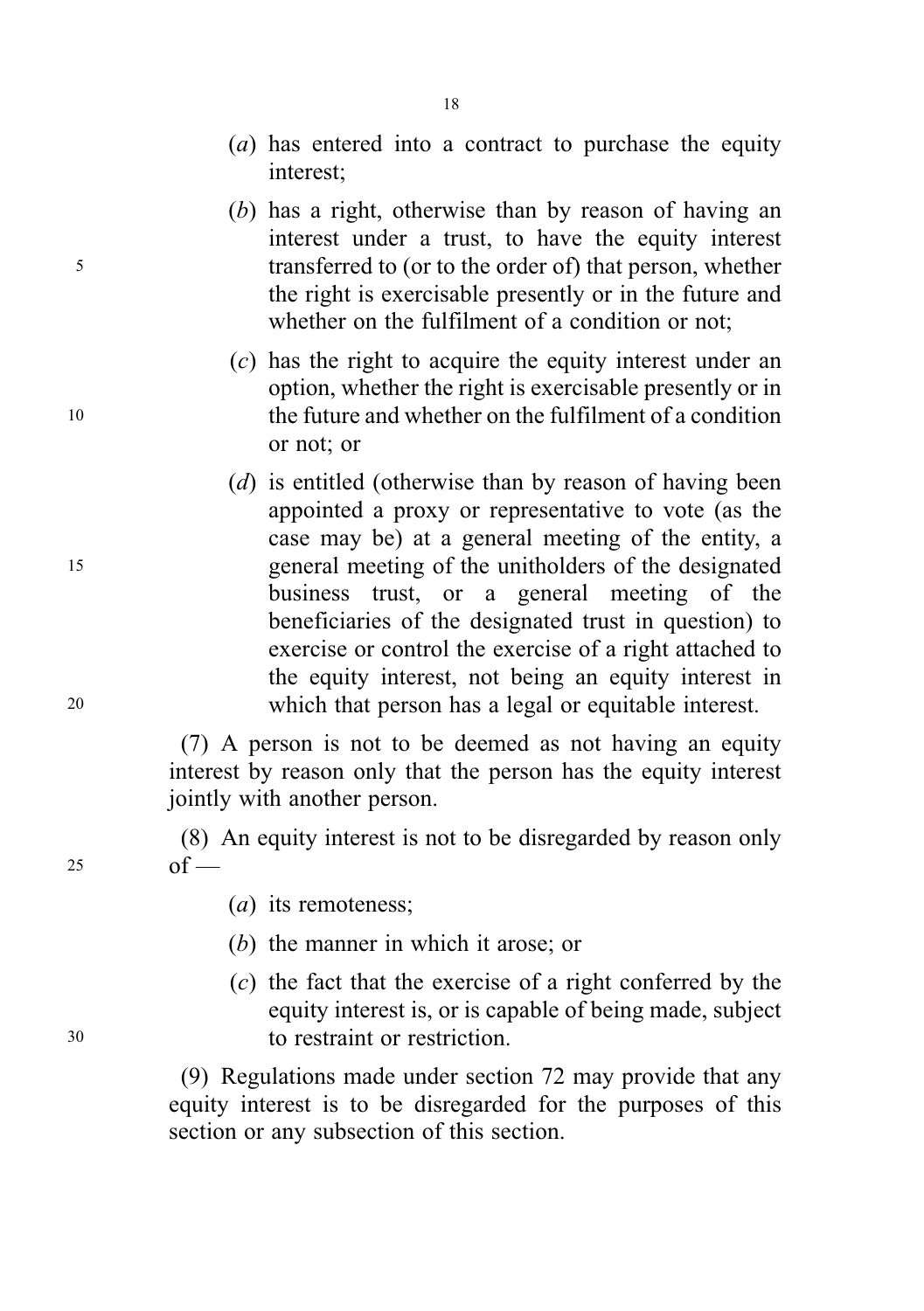### Meaning of "associate"

44C.—(1) In this Part, a person (A) is an associate of another person  $(B)$  if —

- (a)  $\Lambda$  is the spouse, or a parent, step-parent or remoter lineal ancestor, or a son, stepson, daughter, 5 stepdaughter or remoter issue, or a brother or sister, of  $B$ :
- (b) A is a partner of B in a partnership or limited liability partnership;
- (c)  $\vec{A}$  is a corporation of which  $\vec{B}$  is an officer; 10
- (d)  $B$  is a corporation of which  $A$  is an officer;
- (e)  $\Lambda$  and  $\Lambda$  are officers of the same corporation;
- (*f*) *A* is an employee of *B*;
- (g) *B* is an employee of *A*;
- (*h*) *A* and *B* are employees of the same employer;  $15$
- (i)  $\Lambda$  is the trustee of a discretionary trust where  $\tilde{B}$  (or another person who is an associate of B by virtue of any paragraph, except this paragraph and paragraphs  $(i)$  and  $(r)$ ) benefits, or is capable (whether by exercise of a power of appointment or <sup>20</sup> otherwise) of benefitting, under the trust, either directly or through interposed entities or trusts;
- (i) B is the trustee of a discretionary trust where  $A$  (or another person who is an associate of A by virtue of any paragraph, except this paragraph and <sup>25</sup> paragraphs  $(i)$  and  $(r)$ ) benefits, or is capable (whether by exercise of a power of appointment or otherwise) of benefitting, under the trust, either directly or through interposed entities or trusts;
- $(k)$  A is a corporation whose directors are accustomed or  $30$ under an obligation, whether formal or informal, to act in accordance with the directions, instructions or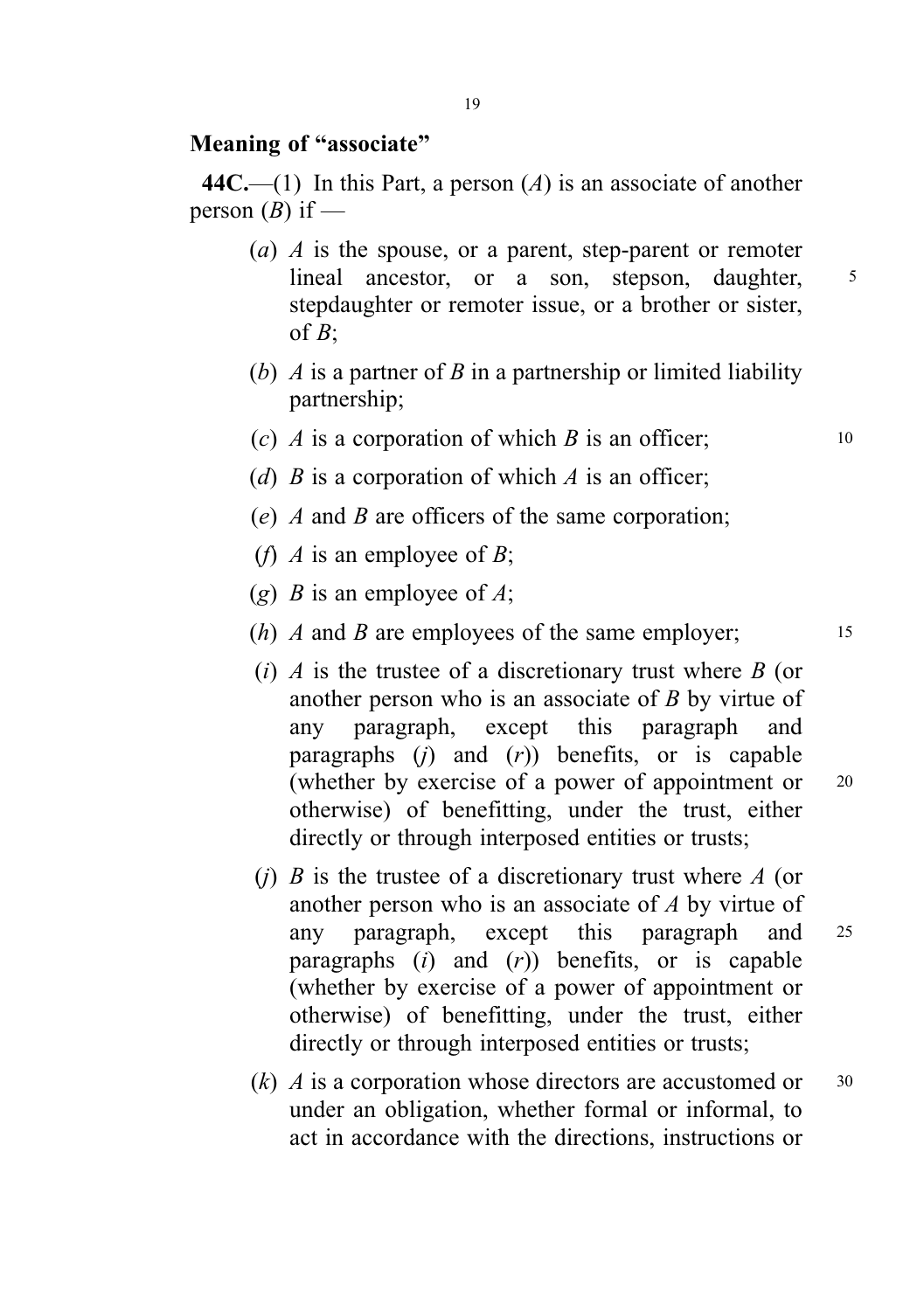wishes of  $B$  or, where  $B$  is a corporation, of the directors of  $B$ :

- ( $l$ )  $B$  is a corporation whose directors are accustomed or under an obligation, whether formal or informal, to <sup>5</sup> act in accordance with the directions, instructions or wishes of  $A$  or, where  $A$  is a corporation, of the directors of A;
- $(m)$  A is a person who is accustomed or under an obligation, whether formal or informal, to act in <sup>10</sup> accordance with the directions, instructions or wishes of B or, where B is a corporation, of the directors of B;
- $(n)$  B is a person who is accustomed or under an obligation, whether formal or informal, to act in accordance with the directions, instructions or wishes 15 of A or, where A is a corporation, of the directors of A;
	- (o)  $\Lambda$  is a related corporation of  $B$  or  $B$  is a related corporation of A;
- (p)  $\Lambda$  is a corporation in which  $B$ , alone or together with other associates of B as described in paragraphs  $(b)$  to 20 (*o*), is in a position to control not less than  $20\%$  of the voting power in A;
- (q)  $B$  is a corporation in which  $A$ , alone or together with other associates of A as described in paragraphs  $(b)$  to  $(o)$ , is in a position to control not less than 20% of the <sup>25</sup> voting power in B;
	- $(r)$  A is a person with whom B enters, or proposes to enter, into an agreement or arrangement (whether oral or in writing and whether express or implied) that relates to any of the following matters:
- <sup>30</sup> (i) A and B being in a position, by acting together, to control any of the voting power in a designated entity, designated business trust or designated trust;

20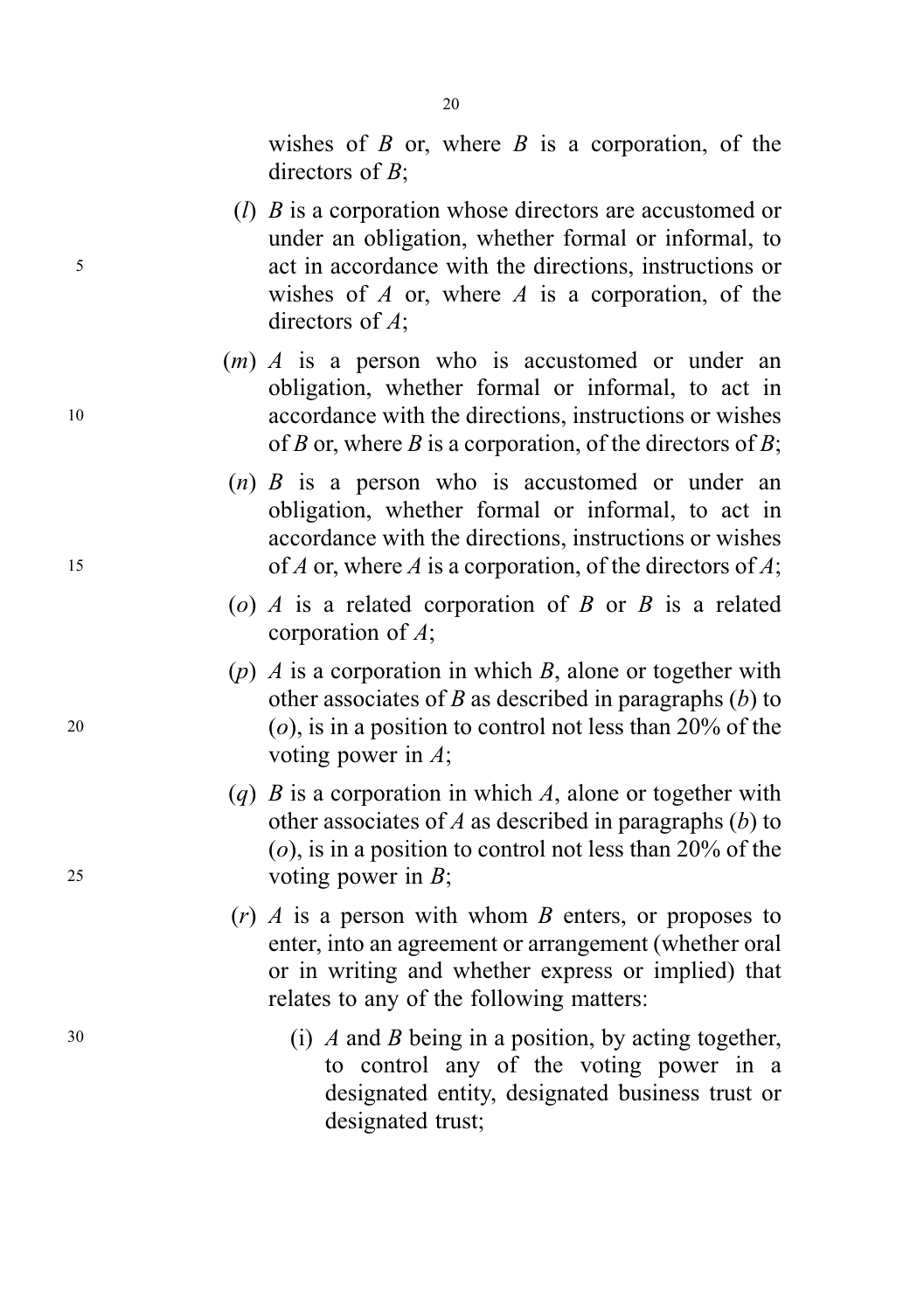- (ii) A and B acting together with respect to the acquisition, holding or disposal of equity interests or other interests in a designated entity, designated business trust or designated trust;  $\frac{1}{5}$
- (iii) the power of A and B, by acting together, to appoint or remove a director of a designated entity, a director of the trustee-manager of a designated business trust or, where the trustee of a designated trust is a corporation, a director 10 of the trustee;
- (iv) the situation where one or more of the directors  $of$  —
	- (A) a designated entity;
	- (B) the trustee-manager of a designated <sup>15</sup> business trust; or
	- (C) the trustee of a designated trust, where the trustee is a corporation,

is or are accustomed or under an obligation (whether formal or informal) to act in <sup>20</sup> accordance with the directions, instructions or wishes of  $A$  and  $B$  acting together;

- $(s)$  A controls more than half of the voting power of a holding company of  $B$ ;
- (t) B controls more than half of the voting power of a  $25$ holding company of A; or
- (u) A is related to B in such other manner as may be prescribed by regulations made under section 72.

(2) A corporation  $(A)$  and another corporation  $(B)$  are deemed to be related to each other for the purposes of this section where  $30$  $\overline{A}$  is —

(*a*) the holding company of  $B$ ;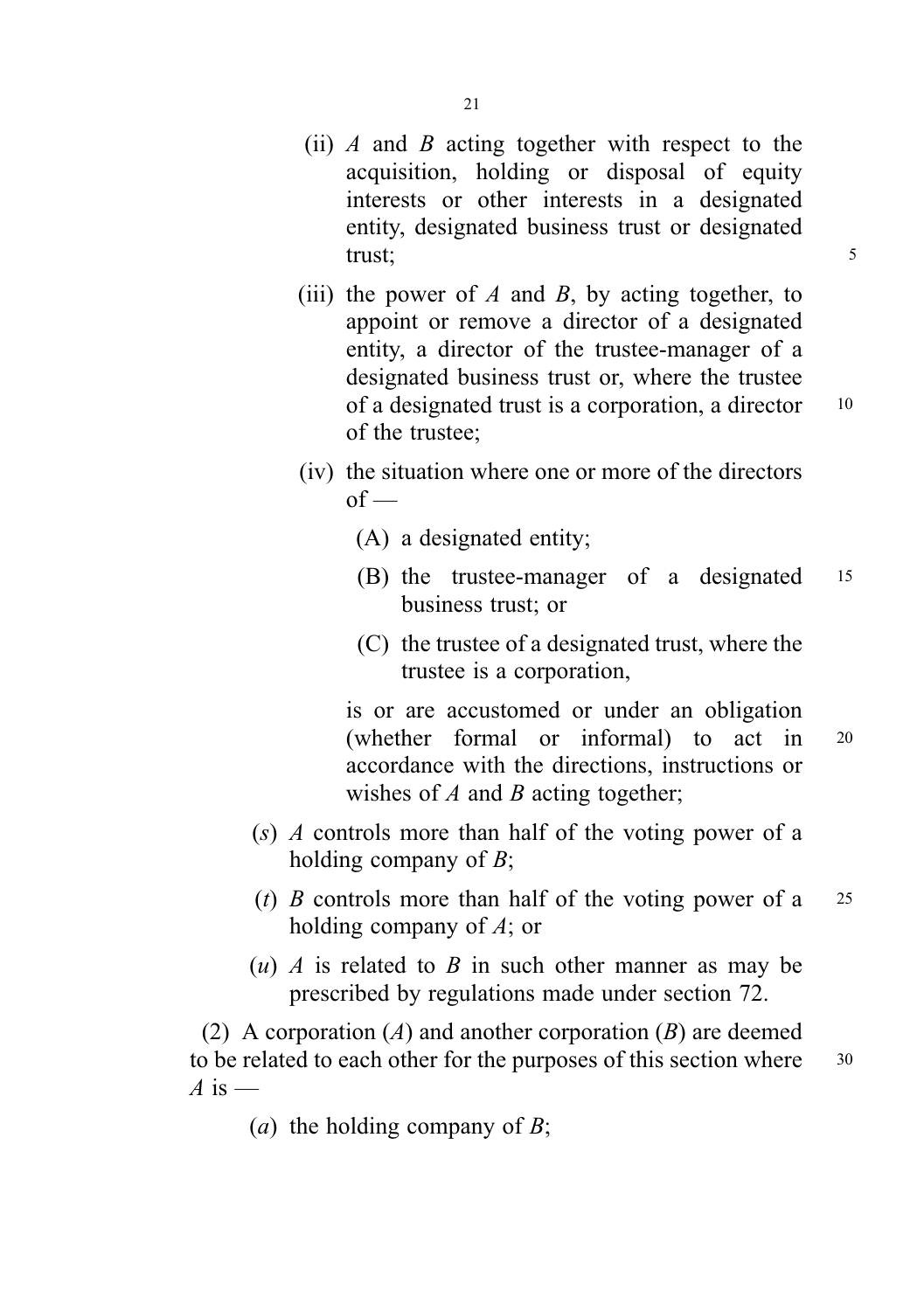- (b) a subsidiary of  $B$ ; or
- (c) a subsidiary of the holding company of  $B$ .

(3) For the purposes of this section, a corporation  $(A)$  is, subject to subsection (5), deemed to be a subsidiary of another  $5$  corporation (B) if —

- (a) B controls the composition of the board of directors of A;
- (b) B controls more than half of the voting power of A; or
- (c)  $\Lambda$  is a subsidiary of any corporation which is  $B$ 's 10 subsidiary.

(4) For the purposes of subsection (3), the composition of  $A$ 's board of directors is deemed to be controlled by  $B$  if, by the exercise of some power exercisable by B without the consent or concurrence of any other person, B can appoint or remove all or <sup>15</sup> a majority of the directors, and for the purposes of this provision, B is deemed to have power to make such an appointment if —

- (a) a person cannot be appointed as a director without the exercise in the person's favour by  $B$  of such a power; or
- <sup>20</sup> (b) a person's appointment as a director follows necessarily from that person being a director or other officer of B.

(5) In determining whether one corporation (A) is the subsidiary of another corporation  $(B)$  —

- 25 (a) any shares held or power exercisable by  $B$  in a fiduciary capacity is treated as not held or exercisable by  $B$ ;
	- (b) subject to paragraphs  $(c)$  and  $(d)$ , any shares held or power exercisable —
- $30$  (i) by any person as a nominee for B (except where B is concerned only in a fiduciary capacity); or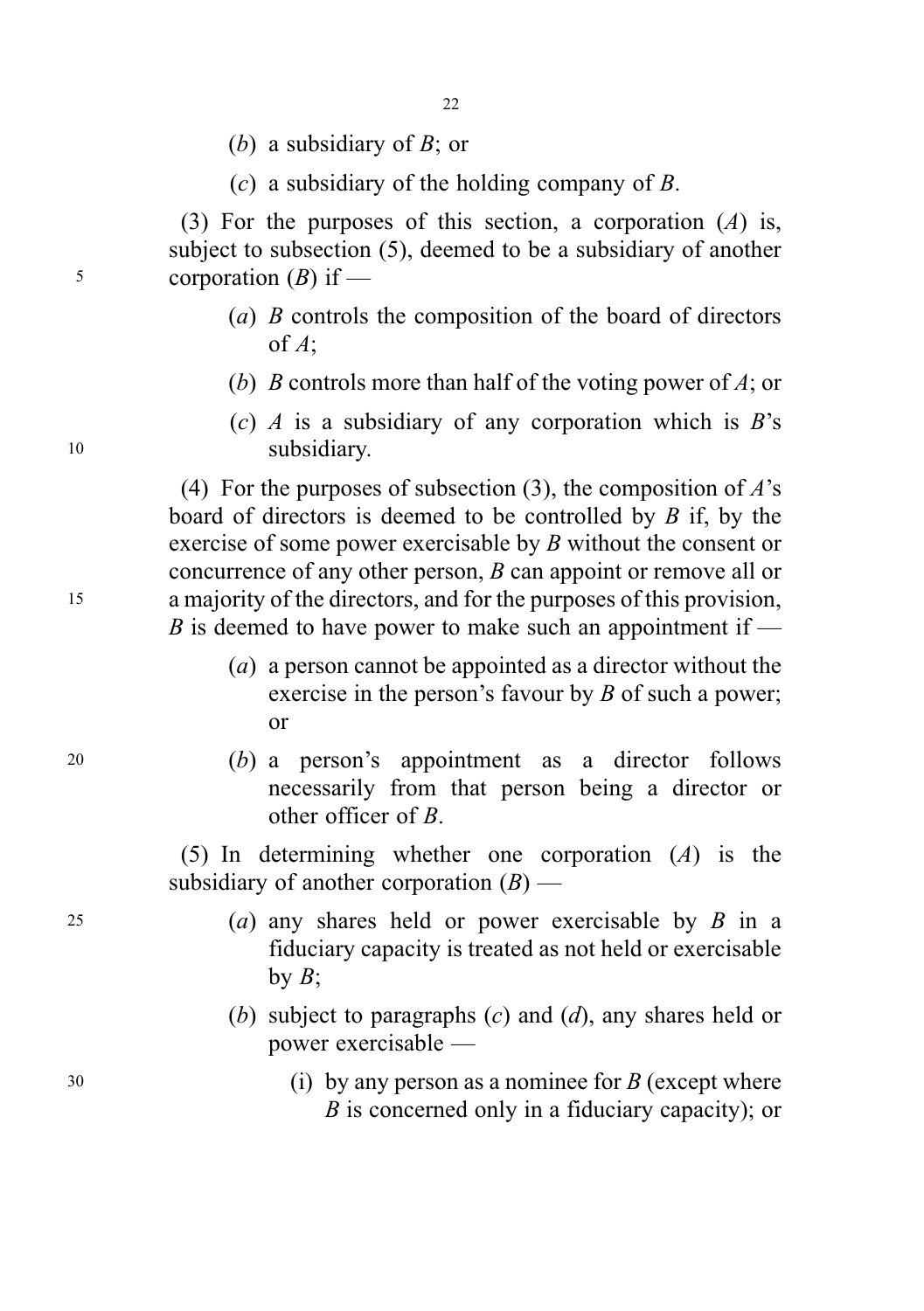(ii) by, or by a nominee for, a subsidiary of  $B$ , not being a subsidiary which is concerned only in a fiduciary capacity,

is to be treated as being held or exercisable by  $B$ ;

- (c) any shares held or power exercisable by any person by  $\frac{5}{5}$ virtue of the provisions of any debentures of  $A$ , or of a trust deed for securing any issue of such debentures, is to be disregarded; and
- (d) any shares held or power exercisable by, or by a nominee for,  $\hat{B}$  or its subsidiary (not being held or 10 exercisable as mentioned in paragraph  $(c)$  is to be treated as not held or exercisable by  $B$  if the ordinary business of  $B$  or its subsidiary (as the case may be) includes the lending of money and the shares are so held or power is so exercisable by way of security 15 only for the purposes of a transaction entered into in the ordinary course of that business.

(6) A reference in this section to the holding company of a company or other corporation is to be read as a reference to a corporation of which the last mentioned company or corporation <sup>20</sup> is a subsidiary.

(7) For the purposes of this section, the Depository is not to be regarded as a holding company of a corporation by reason only of the shares it holds in that corporation as a bare trustee.

(8) Regulations made under section 72 may provide that any <sup>25</sup> person or class of persons are not associates of another person for the purposes of any provision of this Part.

 $(9)$  In this section —

- "Depository" has the meaning given by section 81SF of the Securities and Futures Act (Cap. 289); 30
- "officer", in relation to a corporation, means a director or secretary of, or any person employed in an executive capacity by, the corporation.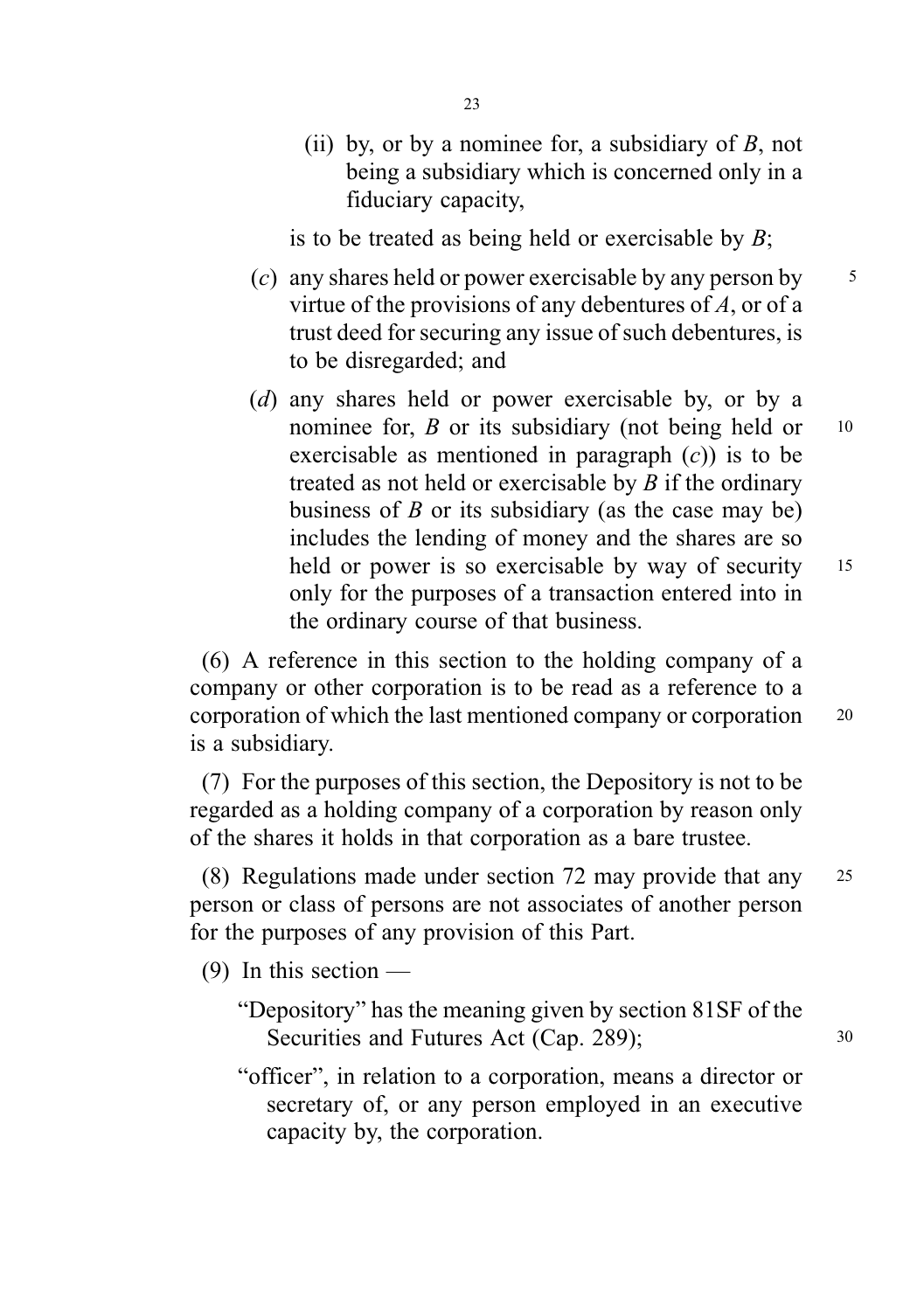Division 2 — Designation and controllers of designated entities, designated business trusts and designated trusts

# Designation of designated entity, designated business trust and designated trust

<sup>5</sup> 44D.—(1) The Board may, after consultation with the Minister —

- (a) designate as a designated entity any entity that has a contract with the Board —
	- (i) to supply water to the Board; or
- <sup>10</sup> (ii) to collect, treat, recover or dispose of used water (including sewage, waste matter and effluent);
	- (b) designate as a designated business trust a business trust that is established wholly or partly in respect  $of$  —
- <sup>15</sup> (i) the supply of water to the Board; or
	- (ii) the collection, treatment, recovery or disposal of used water (including sewage, waste matter and effluent); and
- (c) designate as a designated trust a trust that is <sup>20</sup> established wholly or partly in respect of —
	- (i) the supply of water to the Board; or
	- (ii) the collection, treatment, recovery or disposal of used water (including sewage, waste matter and effluent),
- <sup>25</sup> if the Board considers that such designation is necessary in the public interest.

(2) Any designation under subsection (1) must be notified in the Gazette.

## Notice to Board by 5% controller

<sup>30</sup> 44E.—(1) If a person becomes, on or after the appointed day, a 5% controller of a designated entity, designated business trust or

 $24$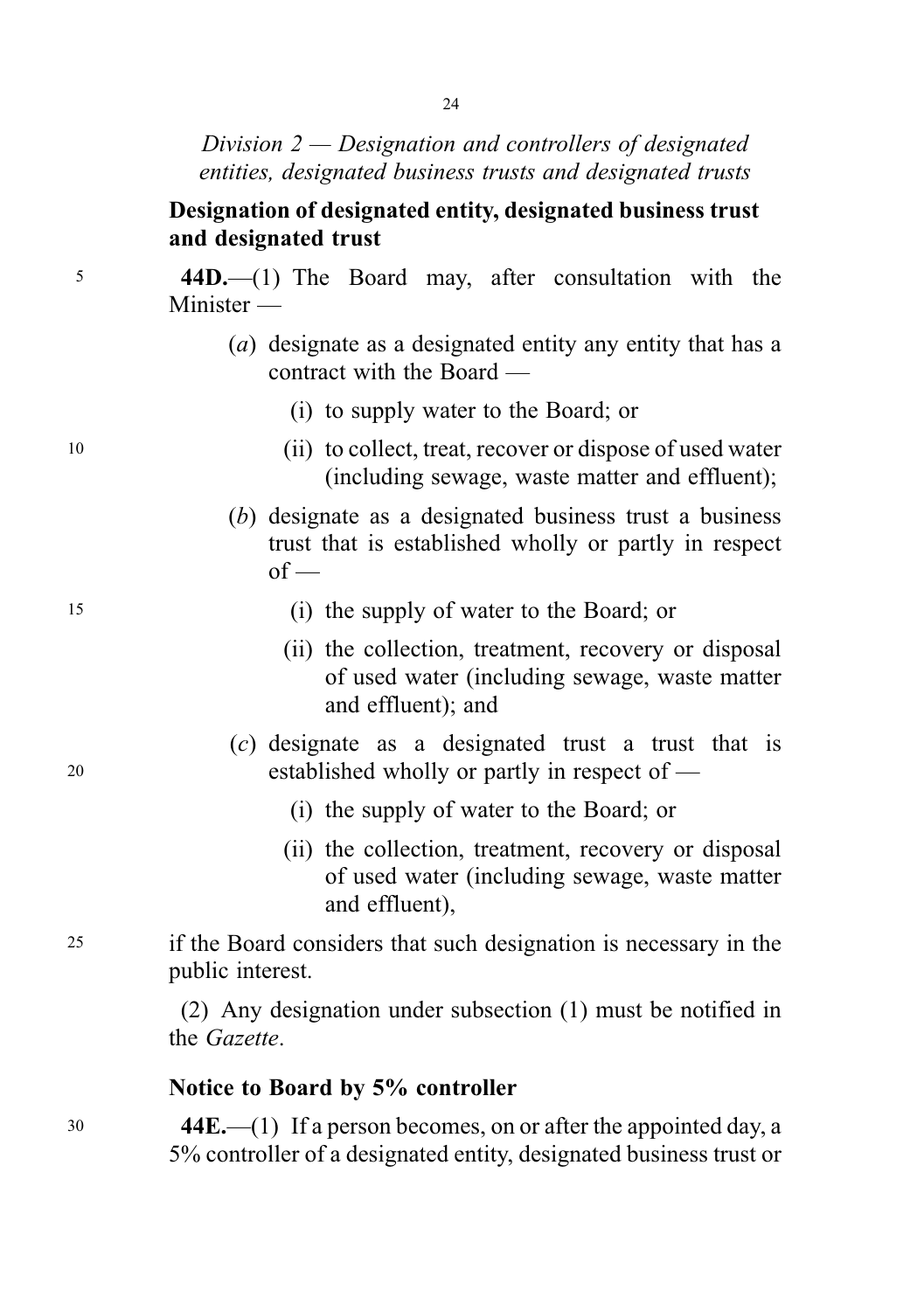designated trust, that person must, within 7 days after becoming the 5% controller, give notice in writing to the Board of that fact.

(2) Any person who contravenes subsection (1) shall be guilty of an offence.

(3) In any proceedings for an offence in relation to a <sup>5</sup> contravention of subsection (1), it is a defence for the accused to prove that the accused —

- (a) was not aware of the contravention when it occurred; and
- (b) notified the Board of the contravention within a 10 period of 14 days after becoming aware of the contravention.

(4) In any proceedings for an offence in relation to a contravention of subsection (1), it is also a defence for the accused to prove that even though the accused was aware of the <sup>15</sup> contravention —

- (a) the contravention occurred as a result of an increase in the holding of equity interest, or in the voting power controlled, by any of the associates of the accused, in the designated entity, designated business trust or <sup>20</sup> designated trust, as the case may be;
- (b) the accused has no agreement or arrangement (whether oral or in writing and whether express or implied) with that associate with respect to the acquisition, holding or disposal of equity interests <sup>25</sup> or other interests, or under which they act together in exercising their voting power, in relation to the designated entity, designated business trust or designated trust, as the case may be; and
- (c) the accused notified the Board of the contravention <sup>30</sup> within a period of 7 days after the contravention.

(5) Except as provided in subsections (3) and (4), it is not a defence in any proceedings for an offence in relation to a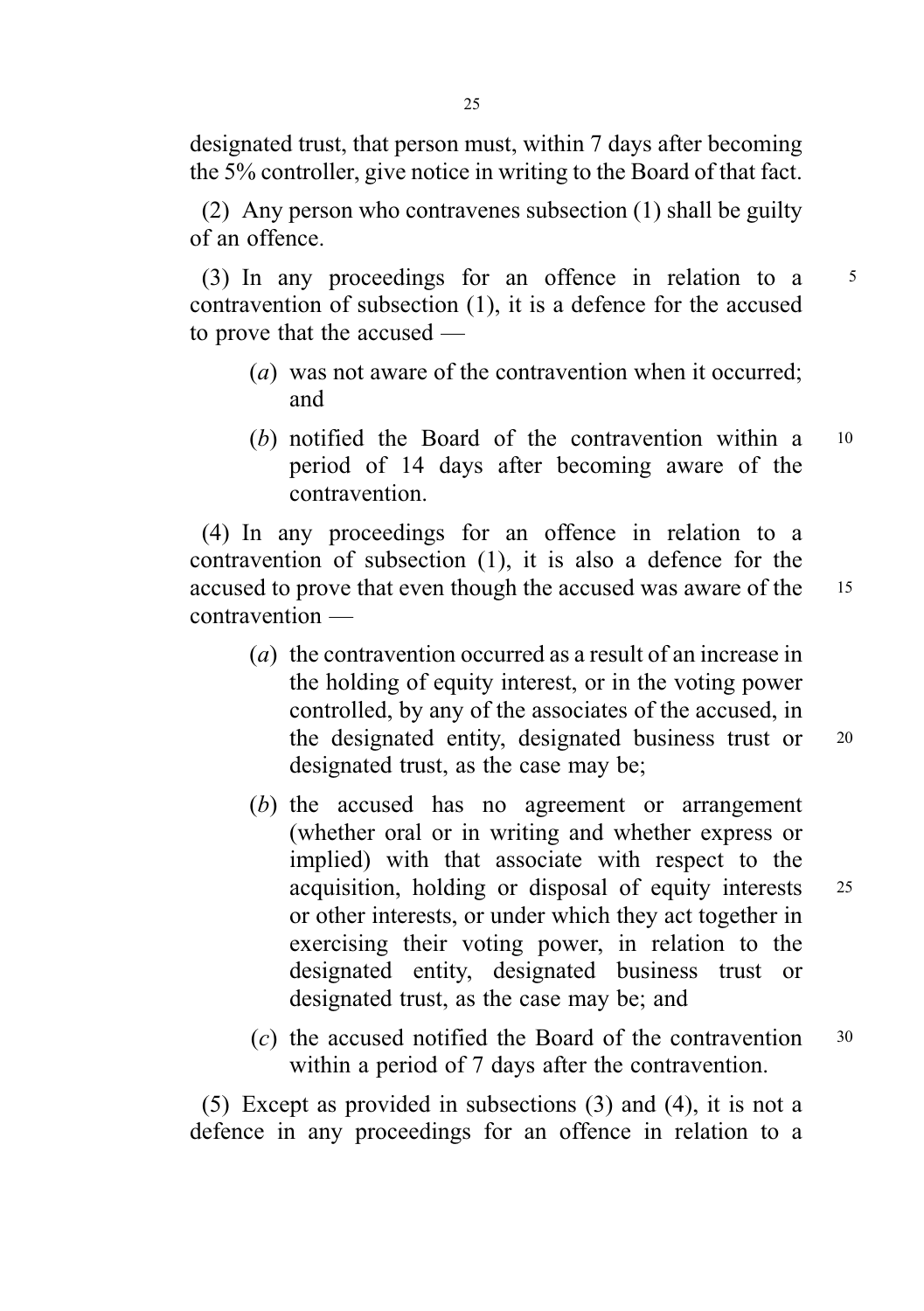26

contravention of subsection (1) to prove that the accused did not intend to or did not knowingly contravene subsection (1).

# Approvals of Board in relation to equity interests and control of voting power in certain cases

<sup>5</sup> 44F.—(1) Except with the prior written approval of the Board, a person must not become, on or after the appointed day, a 12% controller or 30% controller of a designated entity, designated business trust or designated trust.

(2) Subsection (1) does not apply where the transaction <sup>10</sup> through which a person becomes a 12% controller or 30% controller is entered into before the appointed day.

(3) Except with the prior written approval of the Board, a person must not become, on or after the appointed day, an indirect controller of a designated entity, designated business <sup>15</sup> trust or designated trust.

> (4) A person must not acquire, on or after the appointed day, as a going concern the business or undertaking, or any part of the business or undertaking, of a designated entity, a designated business trust or a designated trust which relates to —

- <sup>20</sup> (a) the supply of water to the Board; or
	- (b) the collection, treatment, recovery or disposal of used water (including sewage, waste matter and effluent),

unless the person, and the designated entity, the trustee-manager of the designated business trust, or the trustee of the designated <sup>25</sup> trust (as the case may be) have obtained the prior written approval of the Board.

> (5) On an application for approval under subsection (1) or (3), the Board may approve the application if the Board is satisfied —

 $(a)$  that the person who is to become a 12% controller or 30% controller or an indirect controller of a designated entity, designated business trust or designated trust (as the case may be) and every associate of that person, is a fit and proper person;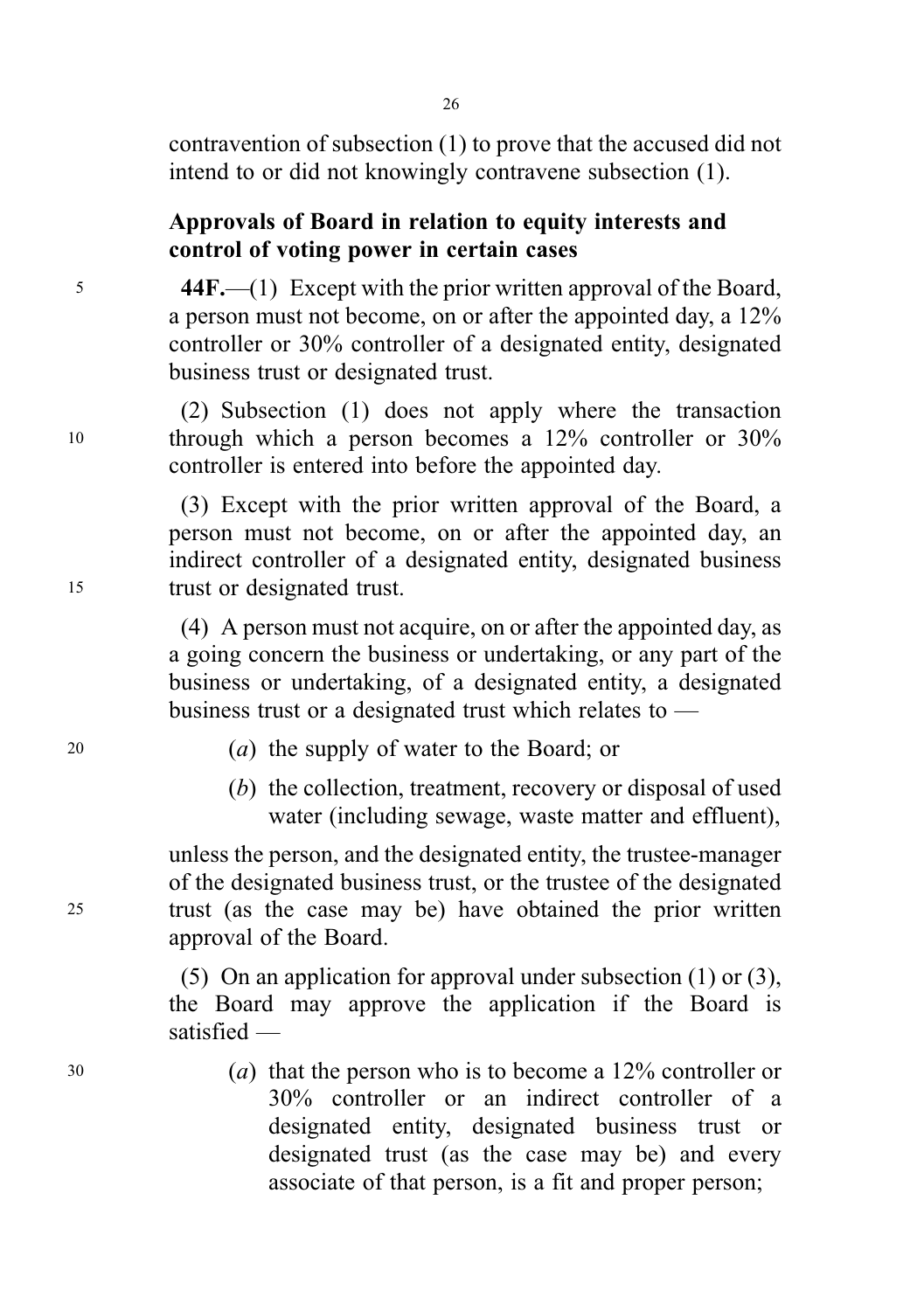- (b) that having regard to the influence of  $-$ 
	- (i) the person mentioned in paragraph  $(a)$ ; and
	- (ii) every associate of that person,

the designated entity, designated business trust or designated trust (as the case may be) will continue to  $\frac{5}{5}$ conduct its business or undertaking prudently and continue its business or undertaking of supplying water to the Board or of collecting, treating, recovering or disposing of used water (including sewage, waste matter and effluent); and 10

 $(c)$  that it is in the public interest to do so.

(6) On an application for approval under subsection (4), the Board may approve the application if the Board is satisfied —

- (a) that the person acquiring the business or undertaking is a fit and proper person; 15
- (b) that the acquisition will not affect the security and reliability of the supply of water in Singapore; and
- (c) that it is in the public interest to do so.

(7) An approval of the Board under this section may be granted subject to such conditions as the Board considers <sup>20</sup> appropriate to impose.

(8) Any condition imposed by the Board under subsection (7) has effect despite the provisions of any other written law or anything contained in the memorandum or articles of association, trust deed or other constitution of the designated <sup>25</sup> entity, designated business trust or designated trust in relation to which the application for approval under subsection (1), (3) or (4) is made.

(9) Any person who is aggrieved by the refusal of the Board to grant an approval required under subsection (1), (3) or (4) or by  $30$ the imposition of any condition under subsection (7), may within 14 days after being informed of the refusal or the imposition of the condition (as the case may be) appeal to the Minister whose decision is final.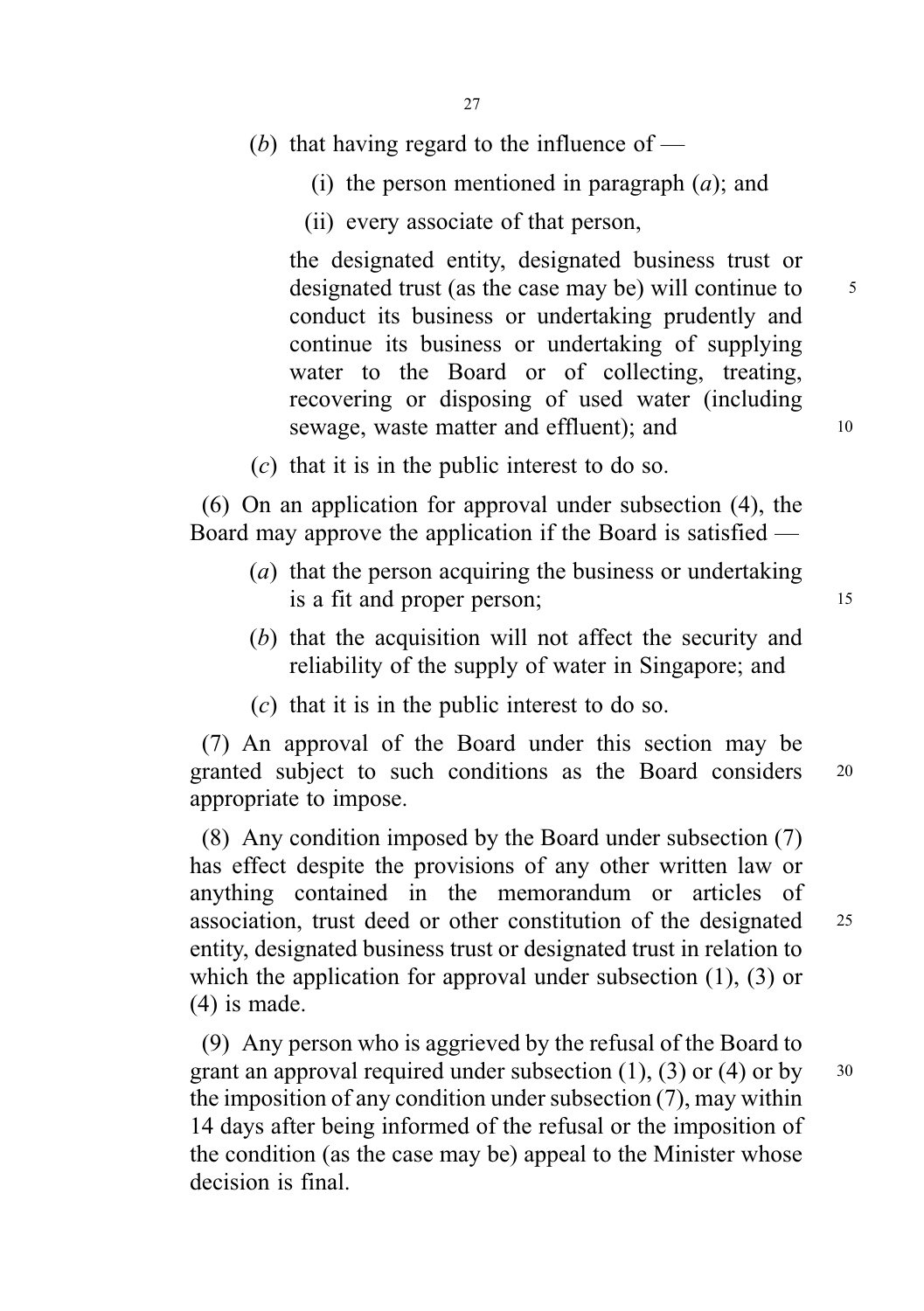(10) Any person who contravenes subsection (1), (3) or (4) shall be guilty of an offence.

(11) In any proceedings for an offence in relation to a contravention of subsection (1), it is a defence for the accused <sup>5</sup> to prove that —

- (a) the accused was not aware of the contravention when it occurred;
- (b) the accused notified the Board of the contravention within a period of 14 days after becoming aware of 10 the contravention; and
- (c) where the Board issued any direction under section 44G relating to the contravention and the holding of equity interests or the control of voting power by the accused in the designated entity, <sup>15</sup> designated business trust or designated trust, as the case may be —
	- (i) the accused complied with the direction within the period determined by the Board under that section; or
- <sup>20</sup> (ii) the period determined by the Board under that section for the compliance of the direction has not expired.

(12) In any proceedings for an offence in relation to a contravention of subsection (1), it is also a defence for the <sup>25</sup> accused to prove that even though the accused was aware of the contravention —

- (a) the contravention occurred as a result of an increase in the holding of equity interest, or in the voting power controlled, by any of the associates of the accused, in <sup>30</sup> the designated entity, designated business trust or designated trust, as the case may be;
	- (b) the accused has no agreement or arrangement (whether oral or in writing and whether express or implied) with that associate with respect to the

28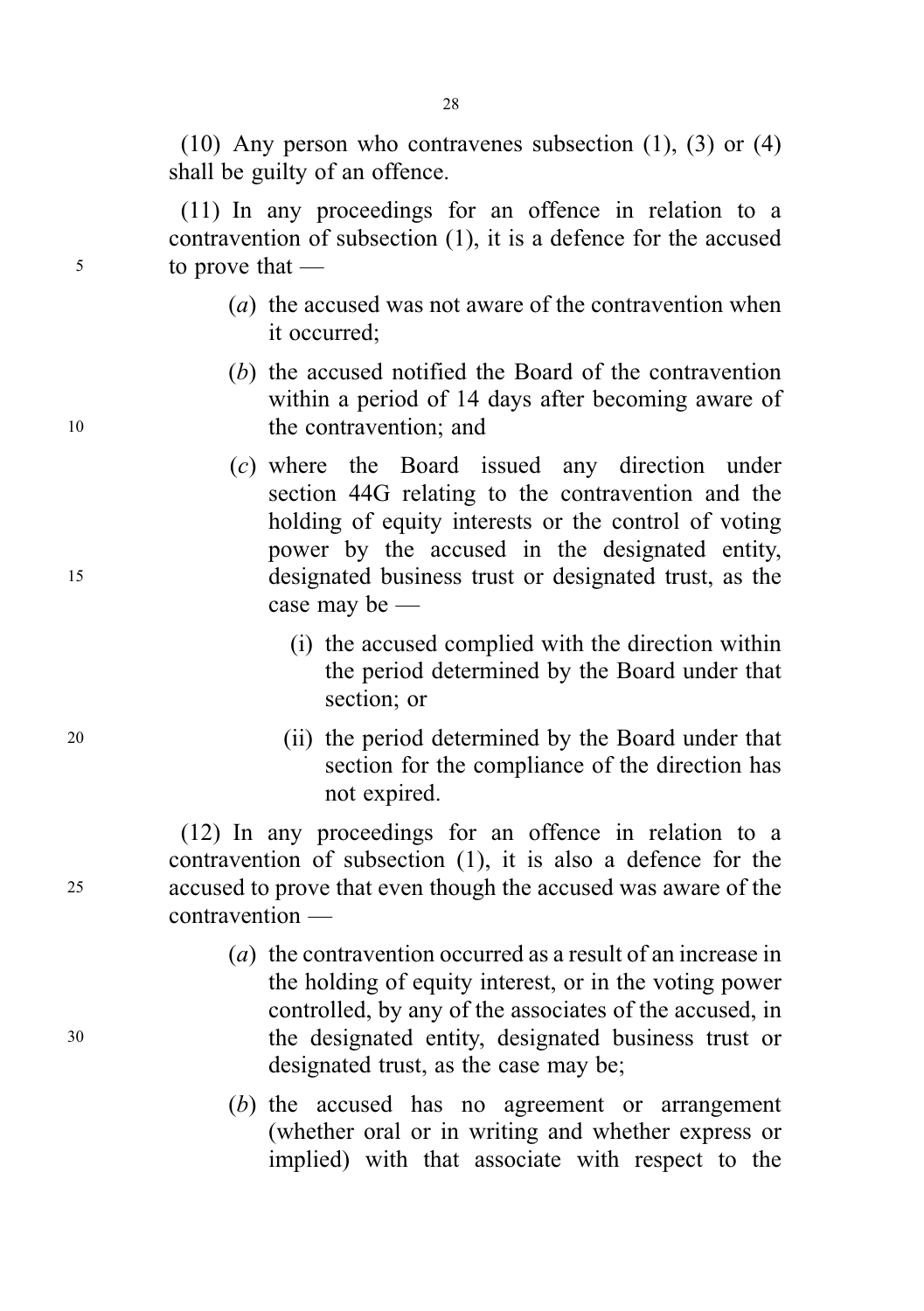acquisition, holding or disposal of equity interests or other interests, or under which they act together in exercising their voting power, in relation to the designated entity, designated business trust or designated trust, as the case may be;  $\frac{5}{5}$ 

- (c) the accused notified the Board of the contravention within a period of 7 days after the contravention; and
- (d) where the Board issued any direction under section 44G relating to the contravention and the holding of equity interests or the control of voting 10 power by the accused in the designated entity, designated business trust or designated trust, as the case may be —
	- (i) the accused complied with the direction within the period determined by the Board under that 15 section; or
	- (ii) the period determined by the Board under that section for the compliance of the direction has not expired.

(13) In any proceedings for an offence in relation to a <sup>20</sup> contravention of subsection (3), it is a defence for the accused to prove that —

- (a) the accused was not aware of the contravention when it occurred;
- (b) the accused notified the Board of the contravention 25 within a period of 14 days after the contravention; and
- (c) where the Board issued any direction under section 44G relating to the contravention and the accused becoming an indirect controller of the designated entity, designated business trust or <sup>30</sup> designated trust, as the case may be —
	- (i) the accused complied with the direction within the period determined by the Board under that section; or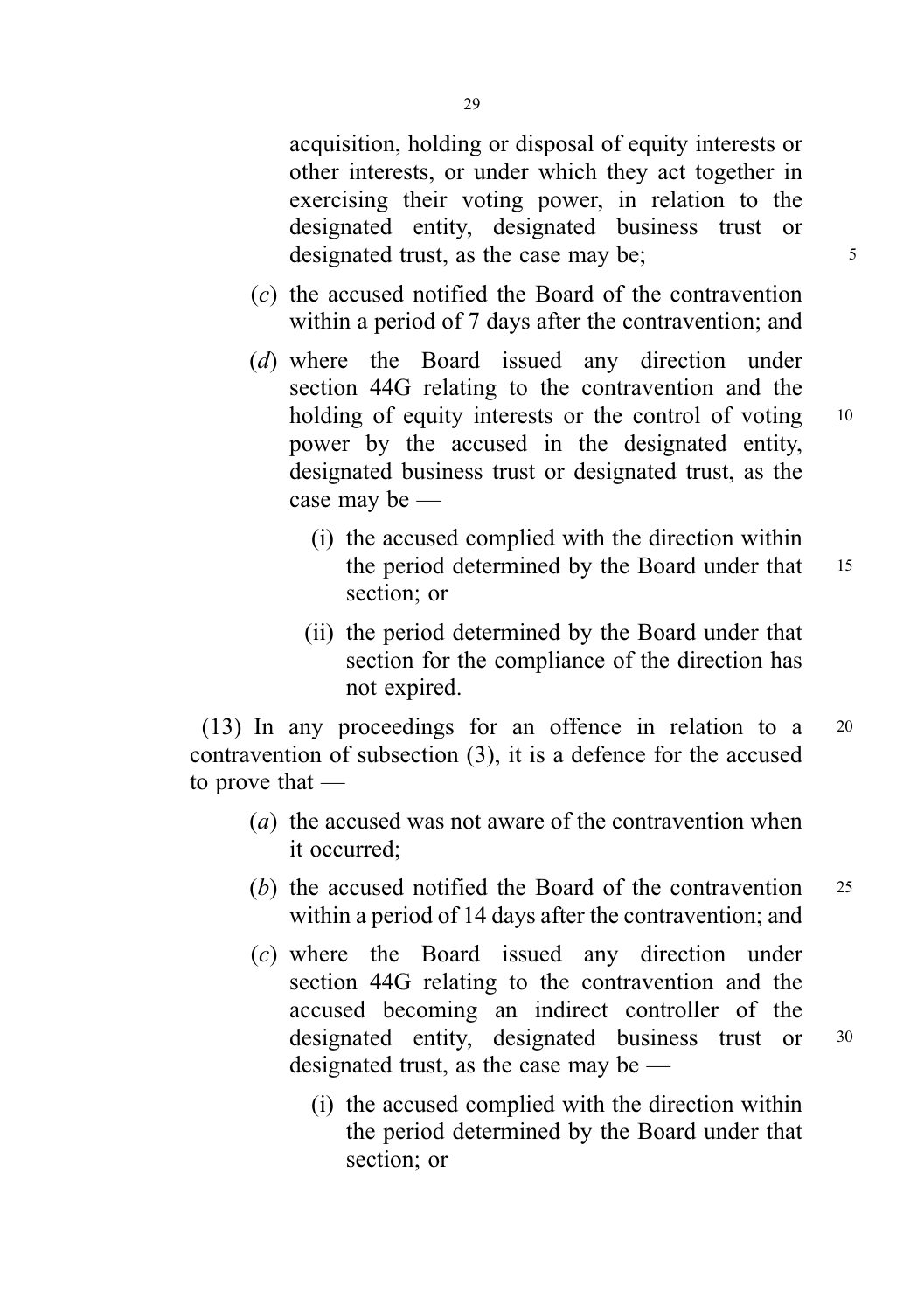(ii) the period determined by the Board under that section for the compliance of the direction has not expired.

 $(14)$  Except as provided in subsections  $(11)$ ,  $(12)$  and  $(13)$ , it is <sup>5</sup> not a defence in any proceedings for an offence in relation to a contravention of subsection (1) or (3) to prove that the accused did not intend to or did not knowingly contravene subsection (1) or (3), as the case may be.

#### Remedial directions

 $10 \qquad \qquad 44G$ . (1) This section applies if the Board is satisfied that —

- (a) the person mentioned in subsection  $(2)$ ,  $(3)$  or  $(4)$  has contravened section  $44F(1)$ , (3) or (4), as the case may be;
- (b) any condition of approval imposed on a person under <sup>15</sup> section 44F(7) has not been complied with;
	- (c) a person has provided false or misleading information or documents in connection with an application for approval under section 44 $F(1)$ , (3) or (4), as the case may be;
- <sup>20</sup> (d) in the case of a person who had obtained the Board's approval under section 44F(5) —
	- (i) the person or any associate of the person is not, or has ceased to be, a fit and proper person;
- (ii) that having regard to the influence of the person <sup>25</sup> or of any associate of the person, the designated entity, designated business trust or designated trust (as the case may be) is not, or is no longer likely to continue to conduct its business or undertaking prudently or is not, or is no longer <sup>30</sup> likely to continue its business or undertaking of supplying water to the Board or of collecting, treating, recovering or disposing of used water (including sewage, waste matter and effluent); or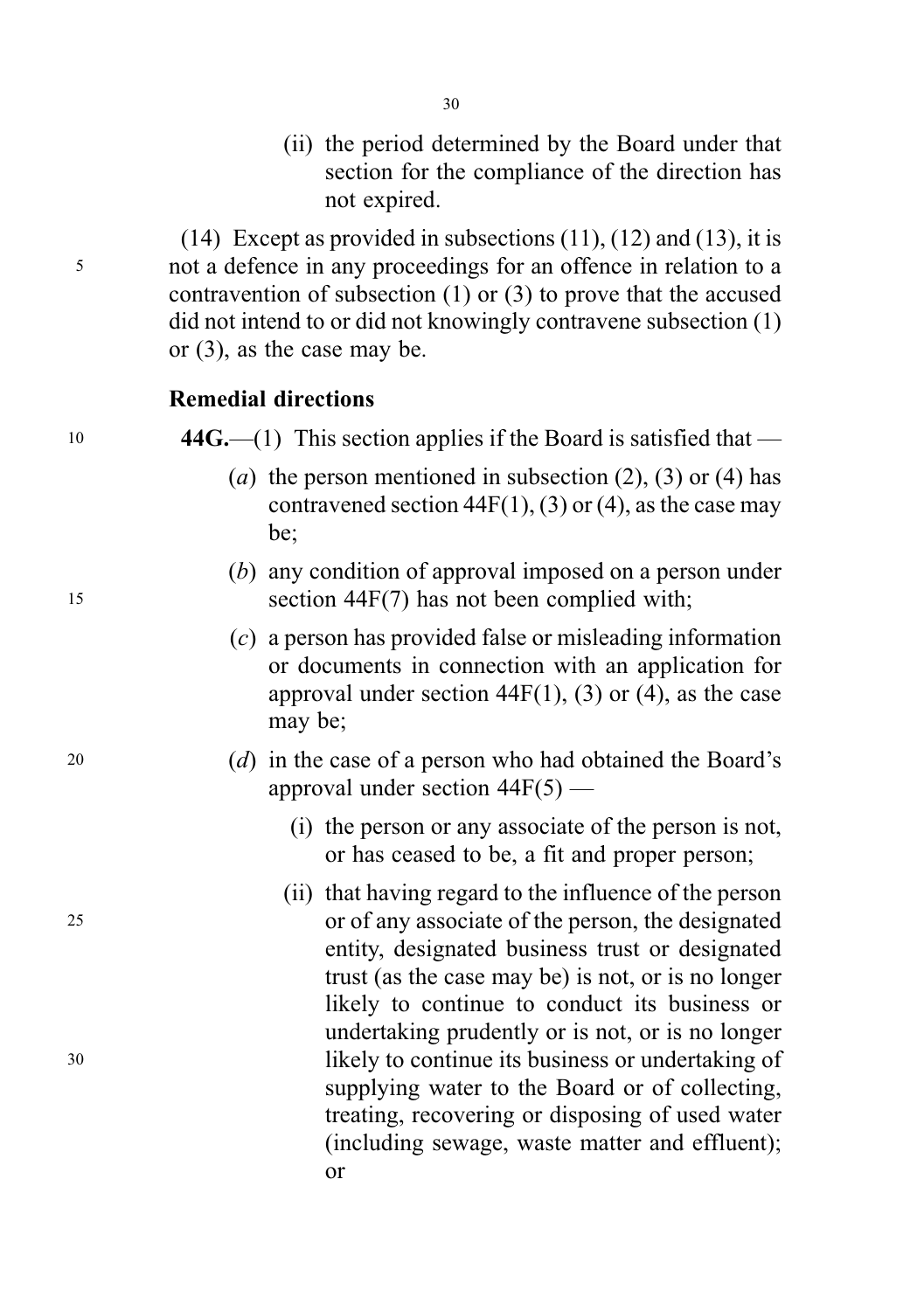- (iii) it is not, or is no longer, in the public interest to allow the person to continue to be a 12% controller, a 30% controller or an indirect controller, as the case may be;
- (e) in the case of a person who had obtained the Board's  $\frac{5}{5}$ approval under section 44F(6) —
	- (i) the person is not or has ceased to be a fit and proper person; or
	- (ii) it is not, or is no longer, in the public interest to allow the person to continue to own or manage 10 the business or undertaking or the part of the business or undertaking that was acquired; or
- (f) the Board would not have granted its approval to a person under section  $44F(5)$  or (6) (as the case may be) if the Board had been aware, at the time, of 15 circumstances relevant to the person's application for such approval.

(2) Where the person mentioned in subsection (1) is a 12% controller or 30% controller of a designated entity, designated business trust or designated trust, the Board may do any one or <sup>20</sup> more of the following:

- (a) direct the person to take such steps as are necessary, within such period as may be specified by the Board, to cease to be a 12% controller or 30% controller (as the case may be) of the designated entity, designated  $25$ business trust or designated trust, as the case may be;
- (b) direct the transfer or disposal of all or any of the equity interest in the designated entity, designated business trust or designated trust (as the case may be) held by the person or any of the person's associates 30 (called in this section and section 44H the specified equity interest), within such time and subject to such conditions as the Board considers appropriate;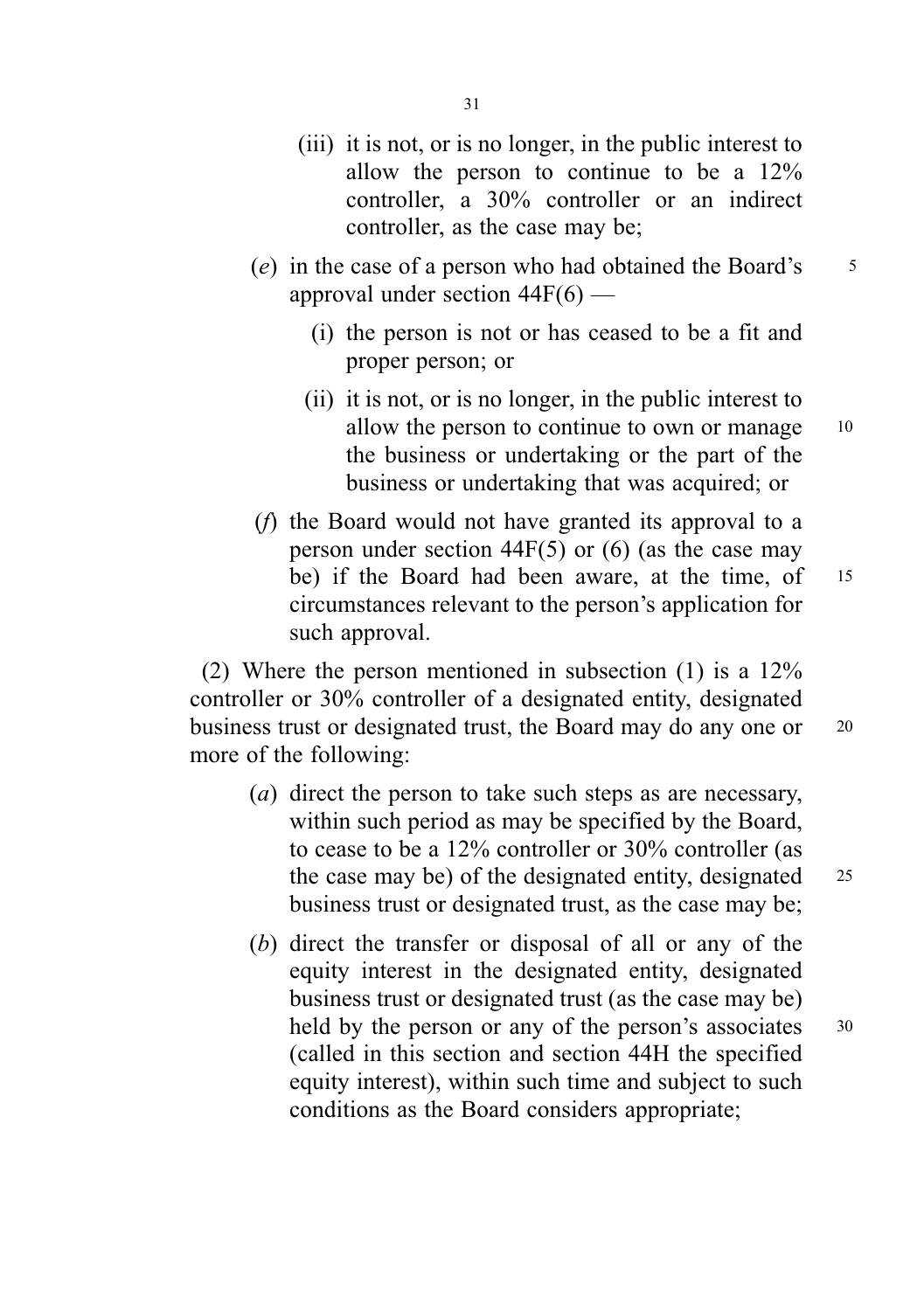- (c) direct that the transfer or disposal of all or any of the specified equity interest be restricted, subject to such conditions as the Board considers appropriate;
- (d) make such other direction as the Board considers <sup>5</sup> appropriate.

(3) Where the person mentioned in subsection (1) is an indirect controller of a designated entity, designated business trust or designated trust, the Board may do one or both of the following:

- <sup>10</sup> (a) direct the person, or direct the designated entity, the trustee-manager of the designated business trust or the trustee of the designated trust (as the case may be) to take such steps as are necessary, within such period as may be specified by the Board, to cease to be such an <sup>15</sup> indirect controller or to cause the person to cease to be such an indirect controller, as the case may be;
	- (b) make such other direction as the Board considers appropriate.

(4) Where the person mentioned in subsection (1) has acquired <sup>20</sup> as a going concern a business or an undertaking mentioned in section 44F(4), the Board may do one or both of the following:

- (a) direct the person to transfer or dispose of all or any part of the business or undertaking within such time and subject to such conditions as the Board considers <sup>25</sup> appropriate;
	- (b) make such other direction as the Board considers appropriate.

(5) Before issuing any direction to a person under subsection (2), (3) or (4), the Board must —

<sup>30</sup> (a) unless the Board decides that it is not practicable or desirable to do so, give the person written notice of the Board's intention to issue the direction and to specify a date by which the person may make written representations with regard to the direction; and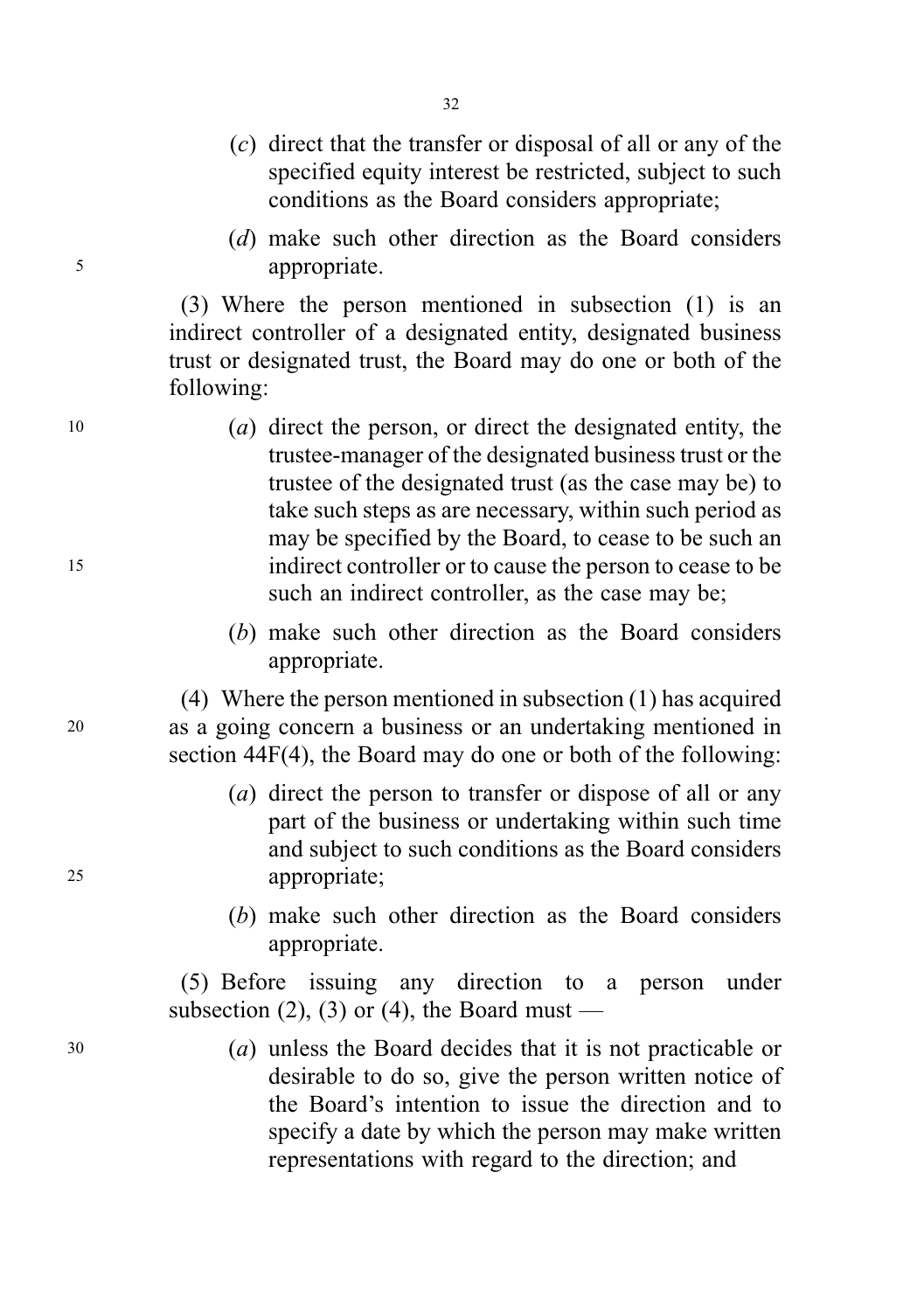(b) consider every written representation from the person received on or before the specified date mentioned in paragraph (a).

(6) The Board may, at any time, revoke, vary or discharge any direction under subsection  $(2)$ ,  $(3)$  or  $(4)$  or suspend the  $5$ operation of any such direction.

(7) Any person who is aggrieved by the Board's decision to issue a direction under subsection (2), (3) or (4) or to vary a direction under subsection (6) may, within 14 days after being informed of the decision, appeal to the Minister whose decision 10 is final.

(8) Despite the fact that any appeal under subsection (7) is pending, any direction issued by the Board under subsection (2), (3) or (4) and any variation of a direction under subsection (6), takes effect from the date specified by the Board, unless the <sup>15</sup> Minister otherwise directs.

(9) Any person who fails to comply with a direction issued by the Board under subsection (2), (3) or (4) (including a direction that is varied under subsection (6)) within the period specified by the Board, shall be guilty of an offence. 20

# Effect of remedial directions, etc.

44H.—(1) Any direction issued to a person, and any condition imposed, under section  $44G(2)$ , (3) or (4) takes effect, despite —

- (a) the Business Trusts Act, the Companies Act and the Limited Liability Partnerships Act; <sup>25</sup>
- (b) anything in any listing rules as defined in section  $2(1)$ of the Securities and Futures Act; and
- (c) the provisions of the memorandum or articles of association, trust deed or other constitution of the designated entity, designated business trust or <sup>30</sup> designated trust in question.

(2) Without affecting subsection (1), where any direction is issued under section  $44G(2)$  or  $(3)$ , then, until the direction is carried out or is discharged, suspended or revoked —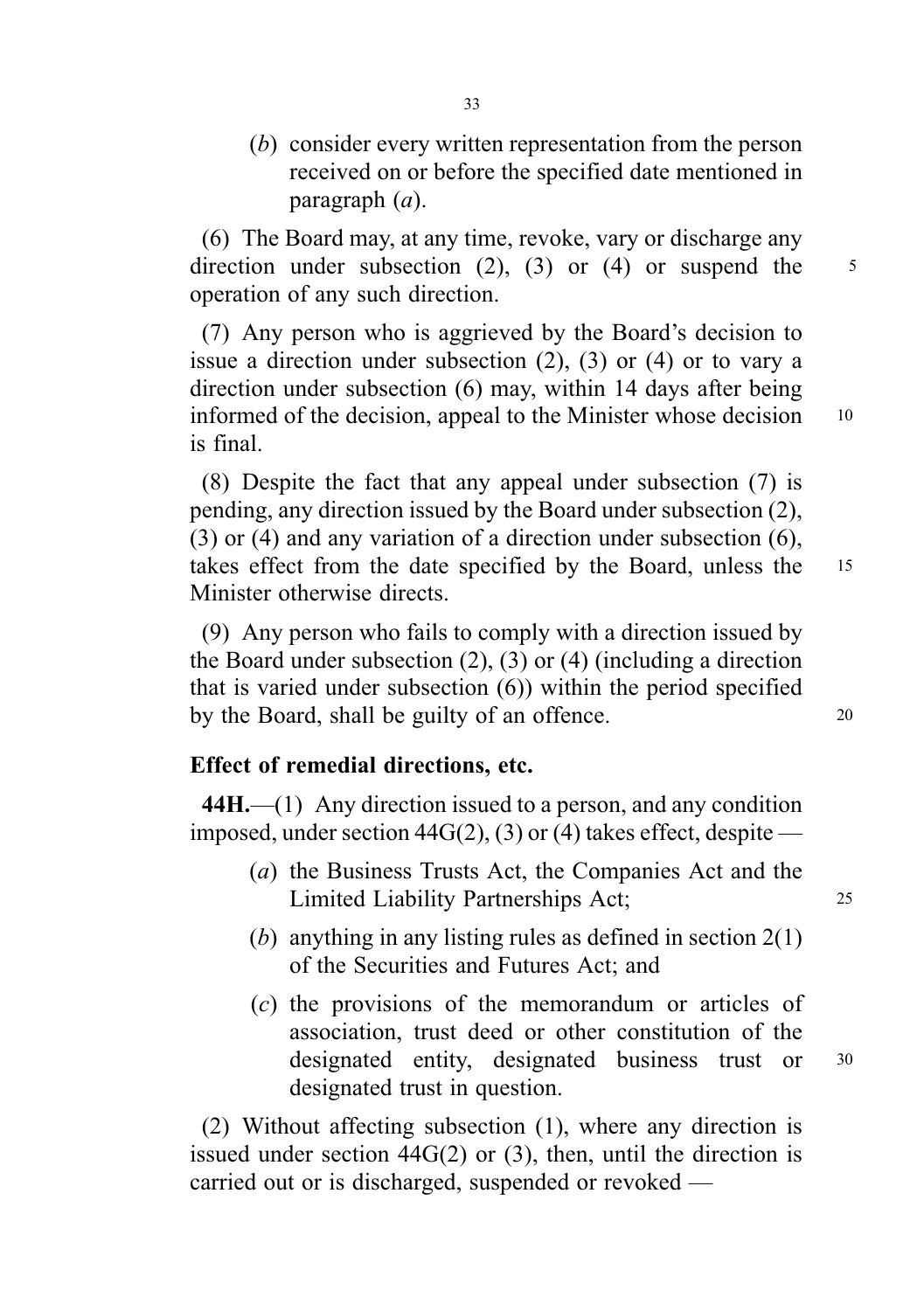- (a) the voting rights in respect of the specified equity interest that is subject to the direction are not exercisable unless the Board expressly permits those rights to be exercised;
- <sup>5</sup> (b) the voting power that the person to whom the direction is issued controls, whether alone or together with that person's associates, in the designated entity, designated business trust or designated trust (as the case may be) is not <sup>10</sup> exercisable unless the Board expressly permits that power to be exercised;
- (c) no equity interest in the designated entity, designated business trust, or designated trust is to be issued or offered (whether by way of dividends or otherwise) in <sup>15</sup> respect of the specified equity interest that is subject to the direction, unless the Board expressly permits that issue or offer; and
- (d) no amount may be paid (whether by way of profits, income or otherwise) in respect of the specified equity <sup>20</sup> interest that is subject to the direction, unless the Board expressly authorises that payment.

(3) Subsection  $(2)(d)$  does not apply in the event of a winding up, dissolution or termination of the designated entity, designated business trust or designated trust, as the case may be.

### <sup>25</sup> Restrictions on voluntary winding up, etc.

44I.—(1) Despite any other written law —

- (a) a designated entity that is a corporation or a limited liability partnership cannot be wound up voluntarily without the consent of the Board;
- <sup>30</sup> (b) a designated entity that is a partnership cannot be dissolved —
	- (i) by a partner giving notice to the other partner or other partners (as the case may be) of the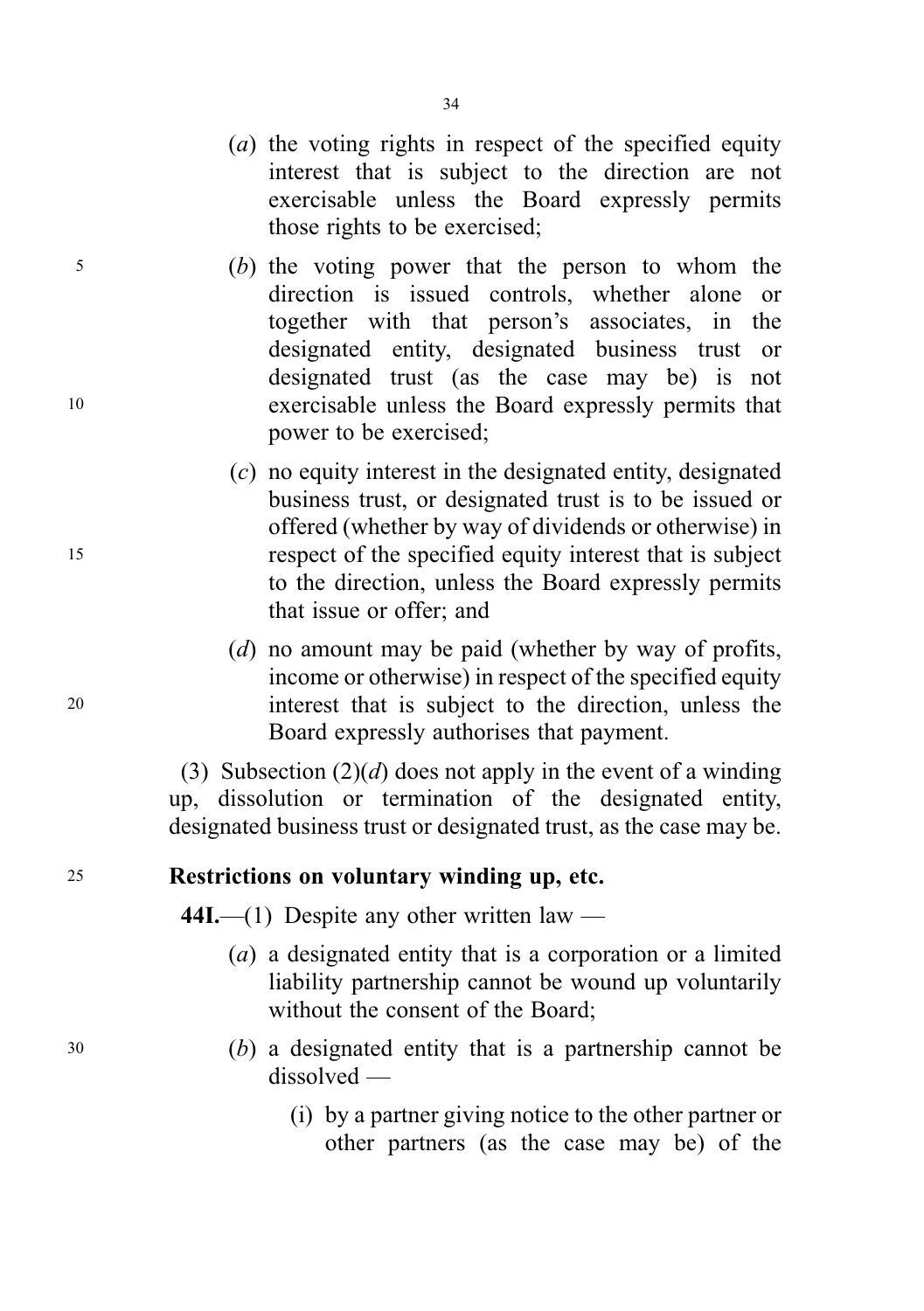partner's intention to dissolve the partnership; or

(ii) by the partners agreeing to dissolve the partnership,

without the consent of the Board;  $\frac{5}{5}$ 

- (c) a designated business trust cannot be wound up voluntarily without the consent of the Board;
- (d) a designated trust cannot be wound up or terminated voluntarily without the consent of the Board;
- (e) a person must not make any application under <sup>10</sup> section 210 or 211I of the Companies Act in relation to a designated entity that is a corporation, unless that person has served 14 days' notice in writing of his intention to make that application on the Board; 15
- (f) no judicial management order under Part VIIIA of the Companies Act may be made in relation to a designated entity that is a corporation without the consent of the Board;
- $(g)$  a person must not take any step to enforce any 20 security over a designated entity, the trust property of a designated business trust or the trust property of a designated trust, unless that person has served 14 days' notice in writing of his intention to take that step on the Board; and 25
- (h) a person must not take any step to execute or enforce any judgment or order of court obtained against a designated entity, designated business trust or designated trust, unless that person has served 14 days' notice in writing of his intention to take <sup>30</sup> that step on the Board.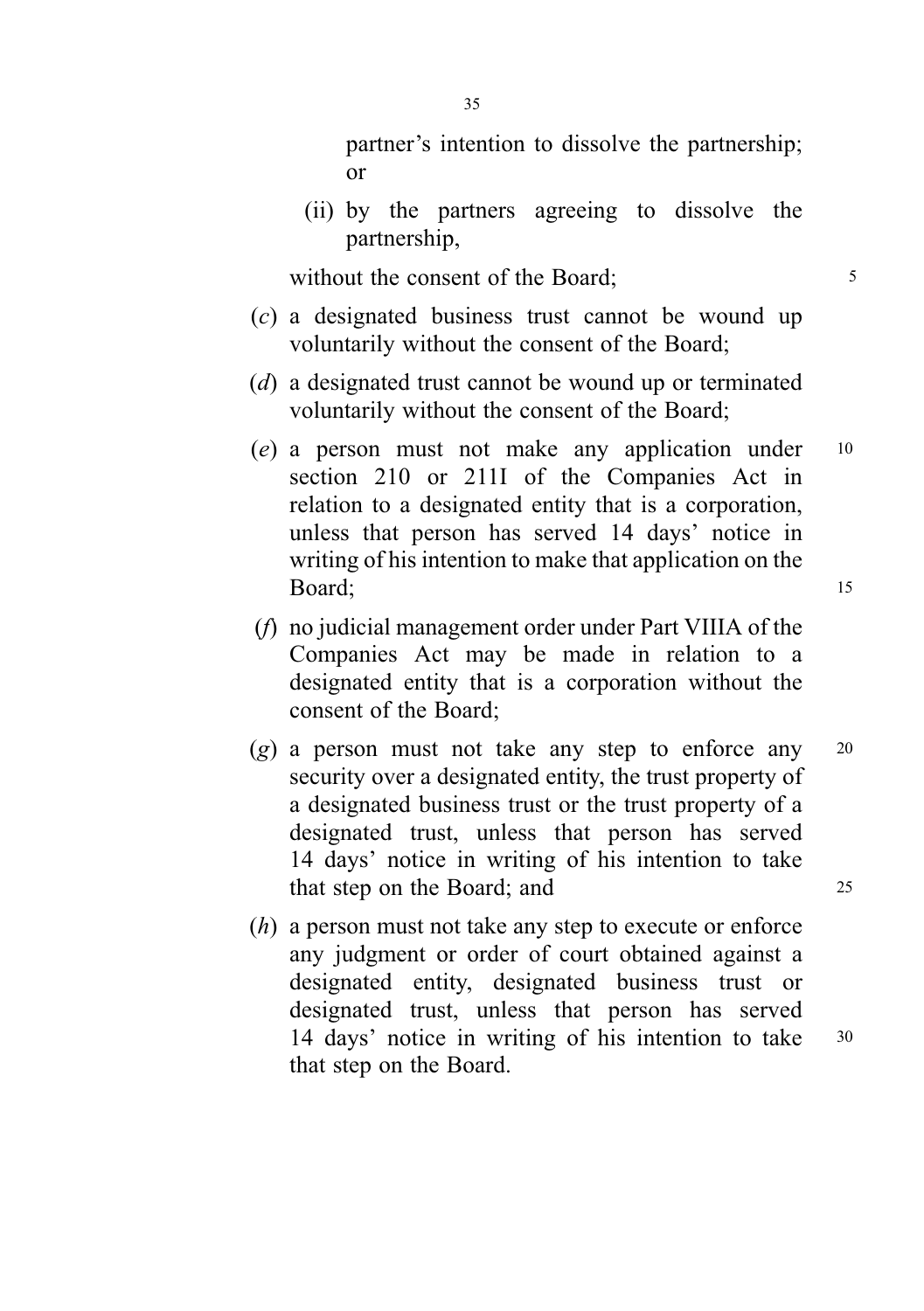#### (2) The Board must be a party to —

- (a) any proceedings relating to the making of an order under section 210 or 211I of the Companies Act in relation to a designated entity that is a corporation;
- <sup>5</sup> (b) any proceedings relating to the making of a judicial management order under the Companies Act in relation to a designated entity that is a corporation;
- (c) any proceedings under the Companies Act relating to the winding up of the affairs of a designated entity 10 that is a company or an unregistered company;
	- (d) any proceedings under the Limited Liability Partnerships Act relating to the winding up of the affairs of a designated entity that is a limited liability partnership; and
- <sup>15</sup> (e) any proceedings before any court for the dissolution, winding up or termination (as the case may be) of any designated entity not mentioned in paragraph (c) or (d), or of any designated business trust or designated trust.

<sup>20</sup> (3) A court must, when deciding any proceedings mentioned in subsection (2), take into consideration any representations made by the Board in those proceedings.

### Penalties under this Division

44J. A person guilty of an offence under this Division shall be <sup>25</sup> liable on conviction —

- $(a)$  in the case of an individual, to a fine not exceeding \$500,000 or to imprisonment for a term not exceeding 3 years or to both and, in the case of a continuing offence, to a further fine not exceeding \$50,000 for <sup>30</sup> every day or part of a day during which the offence continues after conviction; or
	- (b) in any other case, to a fine not exceeding \$1 million and, in the case of a continuing offence, to a further fine not exceeding \$100,000 for every day or part of a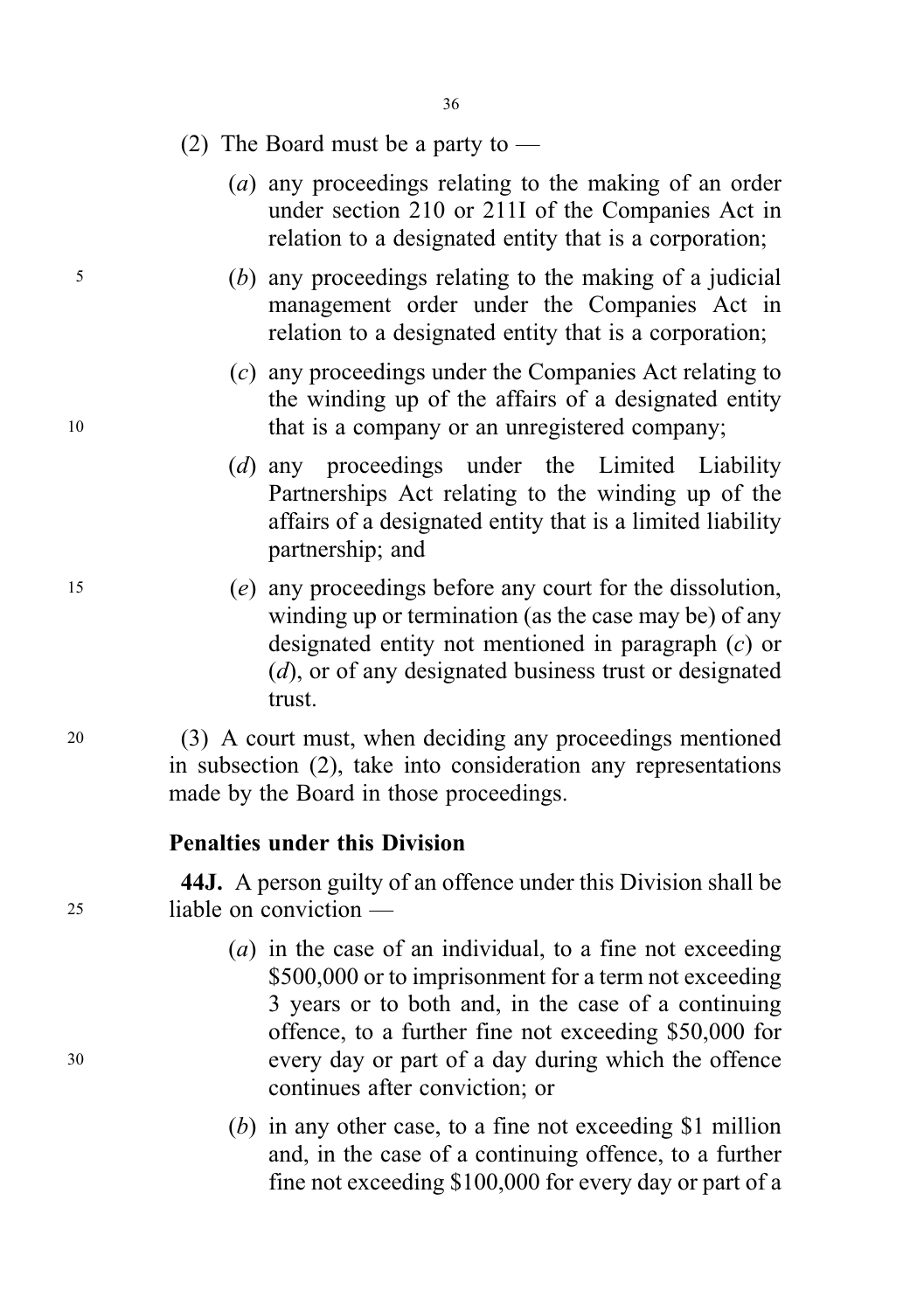day during which the offence continues after conviction.

### Division 3 — Special administration order

## Meaning and effect of special administration order

 $44K$ —(1) A special administration order is an order of the  $5$ Minister, made in accordance with section 44L in relation to a designated entity, designated business trust or designated trust, directing that during the period for which the order is in force, the affairs, business and property of that designated entity, designated business trust or designated trust (as the case may be) 10 is to be managed by a person appointed by the Minister (which may include the Board) —

- (a) for securing one or more of the purposes of such an order set out in subsection (2); and
- (b) in a manner which protects the respective interests of  $15$ the shareholders, unitholders or beneficiaries (as the case may be), and the creditors, of the designated entity, designated business trust or designated trust, as the case may be.

(2) The purposes mentioned in subsection  $(1)(a)$  are the 20 following:

- (a) the security and reliability of the supply of water in Singapore;
- (b) the survival of the designated entity, designated business trust or designated trust (as the case may <sup>25</sup> be), or the whole or any part of its business or undertaking, as a going concern;
- (c) the transfer to another person, or (as respects different parts of its business or undertaking), to 2 or more different persons, as a going concern, of so much of  $30$ the business or undertaking of a designated entity, designated business trust or designated trust as it is necessary to transfer in order to ensure that the obligations of the designated entity, the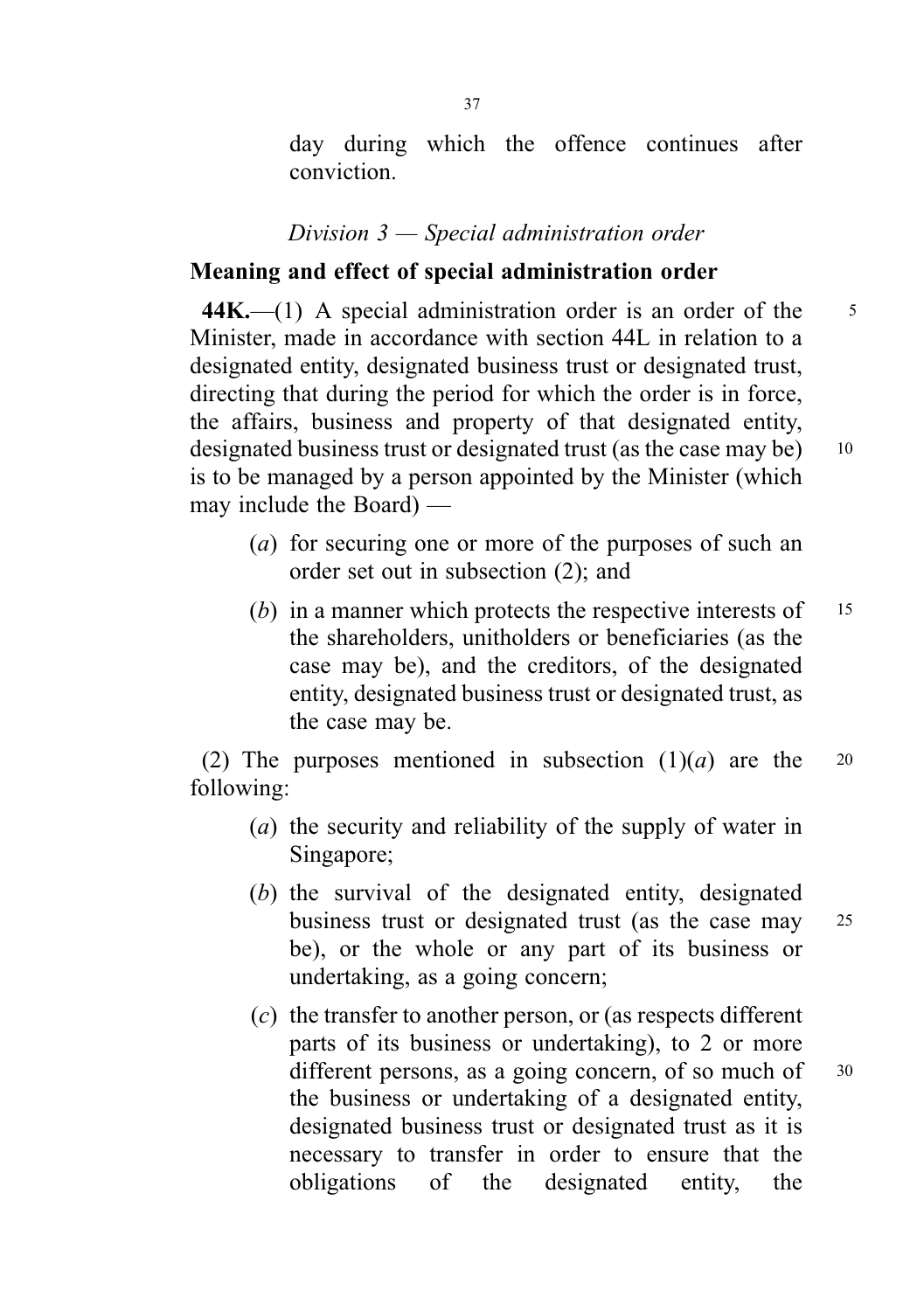trustee-manager of the designated business trust or the trustee of the designated trust (as the case may be) under or in respect of any contract with the Board —

(i) to supply water to the Board; or

<sup>5</sup> (ii) to collect, treat, recover or dispose of used water (including sewage, waste matter and effluent),

may be properly carried out;

- (d) the carrying out of the obligations of the designated entity, the trustee-manager of the designated business <sup>10</sup> trust or the trustee of the designated trust (as the case may be) under or in respect of any contract with the Board —
	- (i) to supply water to the Board; or
- (ii) to collect, treat, recover or dispose of used water <sup>15</sup> (including sewage, waste matter and effluent),

pending the making of the transfer, as a going concern, of the business or undertaking of the designated entity, designated business trust or designated trust to any other person or persons.

<sup>20</sup> (3) The Minister may make regulations under section 72 for giving effect to this Division, including —

- (a) regulations governing the transfer of a business or an undertaking of a designated entity, designated business trust or designated trust referred to in 25 subsection  $(2)(c)$ ; and
	- (b) where a special administration order is made, regulations for applying, omitting or modifying the provisions of Part VIIIA of the Companies Act.

#### Power to make special administration order, etc.

<sup>30</sup> 44L.—(1) If, on an application made to the Minister by the Board in relation to a designated entity, designated business trust or designated trust, the Minister is satisfied that any one or more of the grounds specified in subsection (2) are satisfied in relation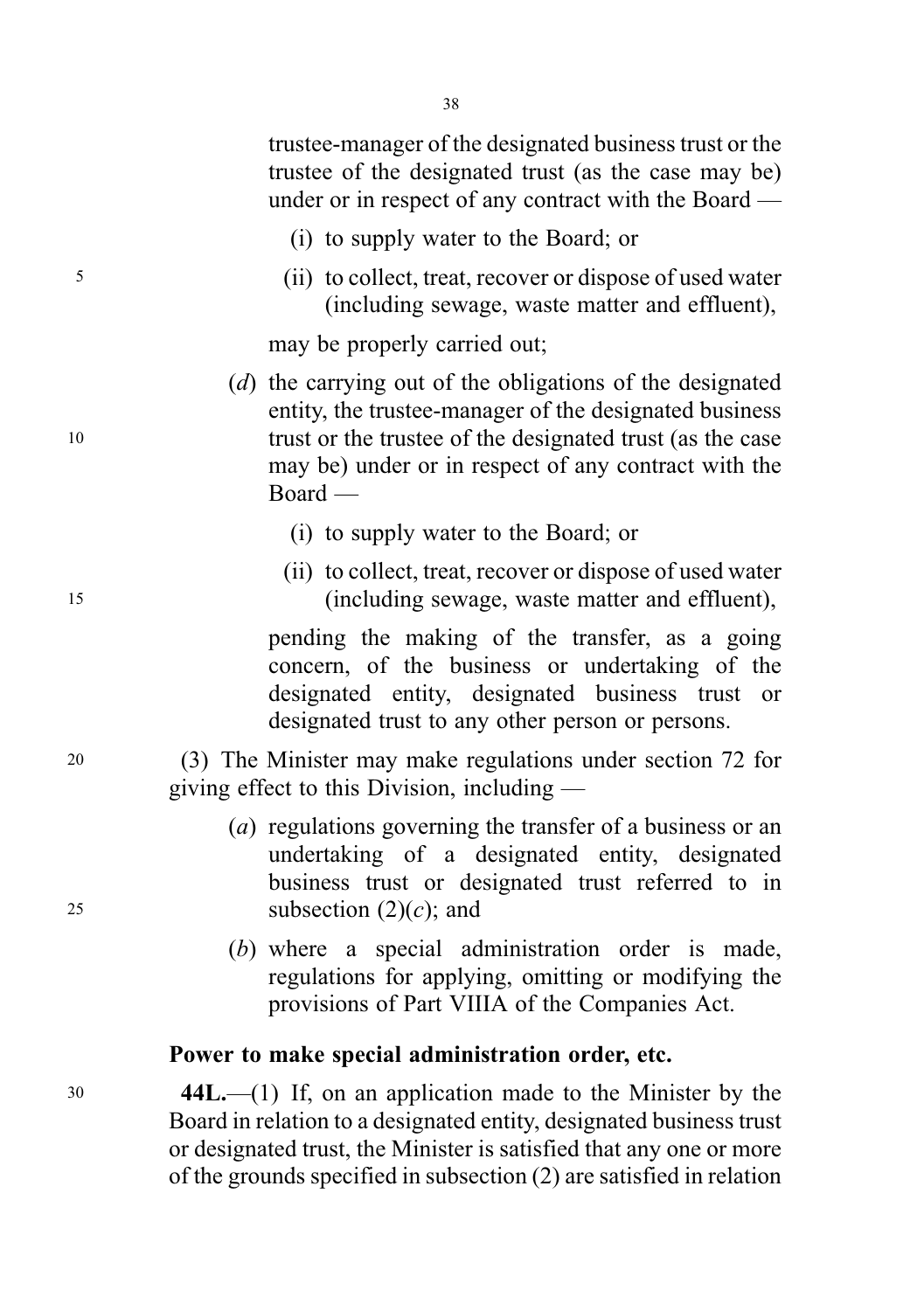to that designated entity, designated business trust or designated trust (as the case may be), the Minister may make any one or more of the following orders:

- (a) a special administration order in relation to that designated entity, designated business trust or  $5$ designated trust, as the case may be;
- (b) an order requiring the designated entity, the trustee-manager of the designated business trust or the trustee of the designated trust (as the case may be) immediately to take any action or to do or not to do 10 any act or thing in relation to the business or undertaking of the designated entity, the designated business trust or the designated trust as the Minister may consider necessary;
- (c) an order appointing a person to advise that designated  $15$ entity, the trustee-manager of the designated business trust or the trustee of the designated trust (as the case may be) in the proper conduct of the business or undertaking of the designated entity, the designated business trust or the designated trust.
- (2) The grounds mentioned in subsection (1) are the following:
	- (a) the designated entity, the trustee-manager of the designated business trust or the trustee of the designated trust (as the case may be) is or is likely to be unable to pay its debts; 25
	- (b) the occurrence of a public emergency;
	- $(c)$  the Minister considers it in the interest of the security and reliability of the supply of water in Singapore;
	- (d) the Minister considers it to be in the public interest.

(3) The Minister may make a special administration order in <sup>30</sup> relation to a designated entity, designated business trust or designated trust, despite the commencement of (if applicable) —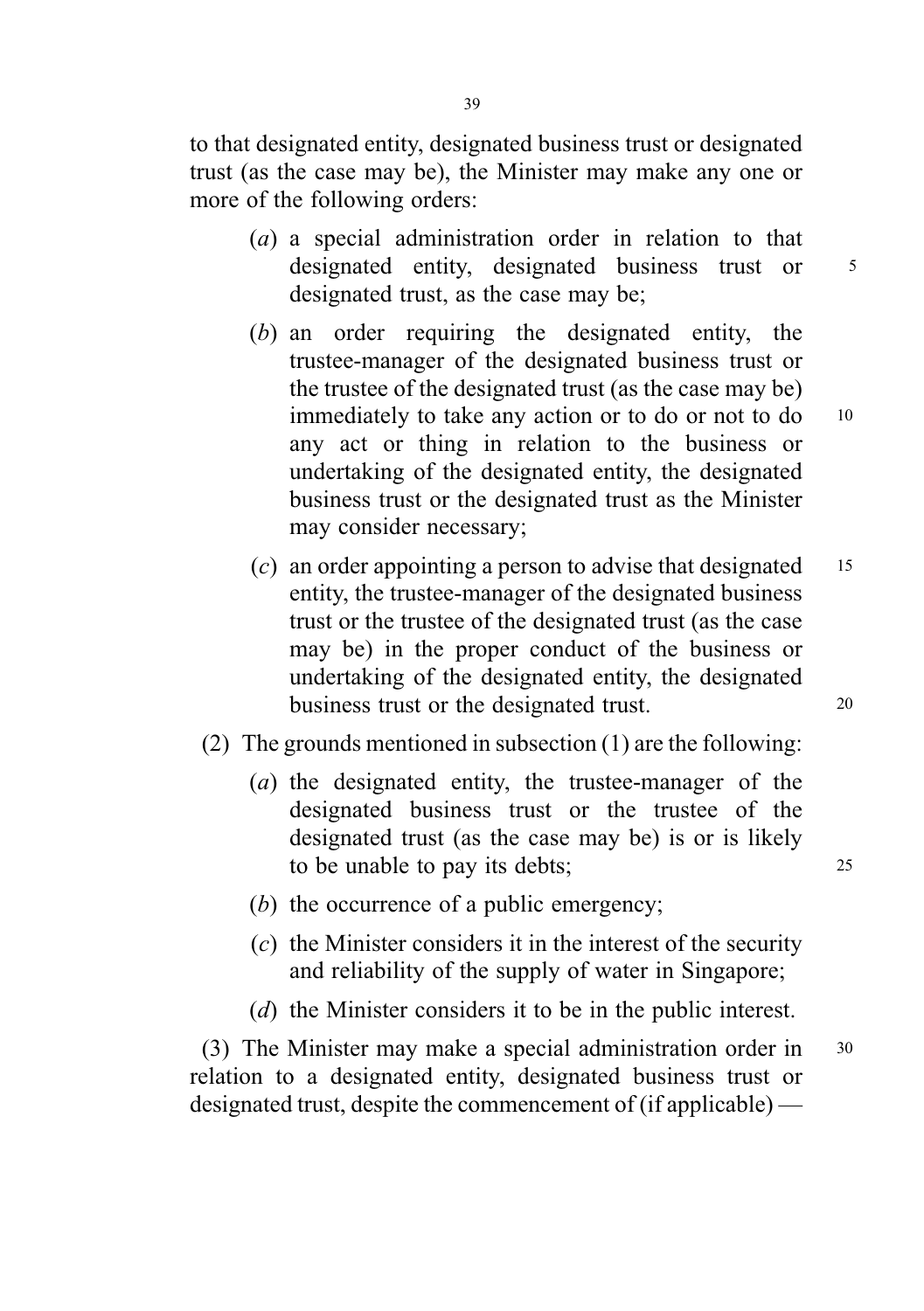|    | $(a)$ any proceedings relating to the making of an order<br>under section 210 or 211I of the Companies Act in<br>relation to a designated entity that is a corporation;                                                                            |
|----|----------------------------------------------------------------------------------------------------------------------------------------------------------------------------------------------------------------------------------------------------|
| 5  | $(b)$ any proceedings relating to the making of a judicial<br>management order under the Companies Act in<br>relation to a designated entity that is a corporation;                                                                                |
|    | $(c)$ any proceedings under the Companies Act relating to<br>the winding up of the affairs of a designated entity<br>that is a company or an unregistered company;                                                                                 |
| 10 | (d) any proceedings under the Limited Liability<br>Partnerships Act relating to the winding up of the<br>affairs of a designated entity that is a limited liability<br>partnership; or                                                             |
| 15 | (e) any proceedings before any court for the dissolution,<br>winding up or termination (as the case may be) of any<br>designated entity not mentioned in paragraph $(c)$ or<br>$(d)$ , or of any designated business trust or designated<br>trust. |
| 20 | (4) Notice of any application under subsection (1) must be<br>given immediately by the Board to such persons and in such<br>manner as may be determined by the Board.                                                                              |
|    | (5) Any order made by the Minister under subsection (1) must<br>be published in such manner as will secure adequate publicity.                                                                                                                     |
|    | $(6)$ Any decision of the Minister under subsection $(1)$ is final.                                                                                                                                                                                |
| 25 | (7) For the purposes of this section —                                                                                                                                                                                                             |
|    | (a) a designated entity that is a company is unable to pay<br>its debts if it is deemed to be unable to pay its debts<br>under section $254(2)$ of the Companies Act;                                                                              |
| 30 | $(b)$ a designated entity that is an unregistered company is<br>unable to pay its debts if it is deemed to be unable to<br>pay its debts under section $351(2)$ of the Companies<br>Act; and                                                       |
|    | $(c)$ a designated entity that is a limited liability<br>partnership is unable to pay its debts if it is deemed                                                                                                                                    |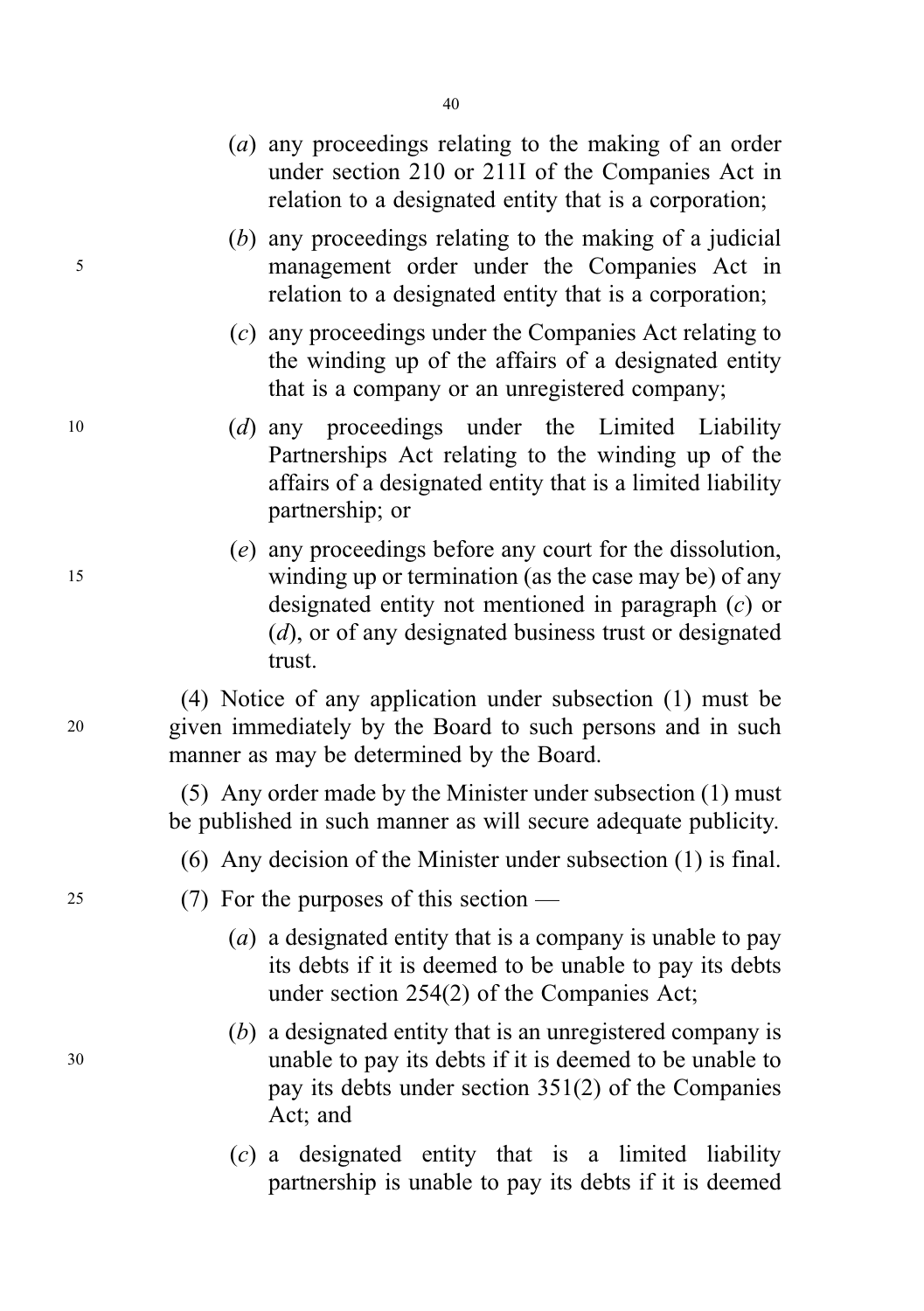to be unable to pay its debts under paragraph 3(2) of the Fifth Schedule to the Limited Liability Partnerships Act.

(8) The Minister may at any time (whether or not the appointment of the person has terminated) fix the <sup>5</sup> remuneration and expenses to be paid by the designated entity, the trustee-manager of the designated business trust or the trustee of the designated trust (as the case may be) to any person appointed by the Minister under subsection  $(1)(c)$  to advise the designated entity, the trustee-manager of the <sup>10</sup> designated business trust or the trustee of the designated trust (as the case may be) in the proper conduct of its business or undertaking.

 $(9)$  Where —

- (a) the Minister issues an order under subsection (1) to a  $15$ designated entity, the trustee-manager of a designated business trust or the trustee of a designated trust; and
- (b) the designated entity, the trustee-manager of the designated business trust or the trustee of the designated trust (as the case may be) fails to <sup>20</sup> comply with that order,

the designated entity, the trustee-manager of the designated business trust or the trustee of the designated trust (as the case may be) shall be guilty of an offence.

# Transfer of property, etc., under special administration <sup>25</sup> order

44M.—(1) Without limiting sections 44K and 44L, a special administration order may provide for the following matters:

- $(a)$  the transfer of
	- (i) the property, rights and liabilities of a <sup>30</sup> designated entity;
	- (ii) the trust property of the designated business trust, and the rights held and the liabilities incurred by the trustee-manager of the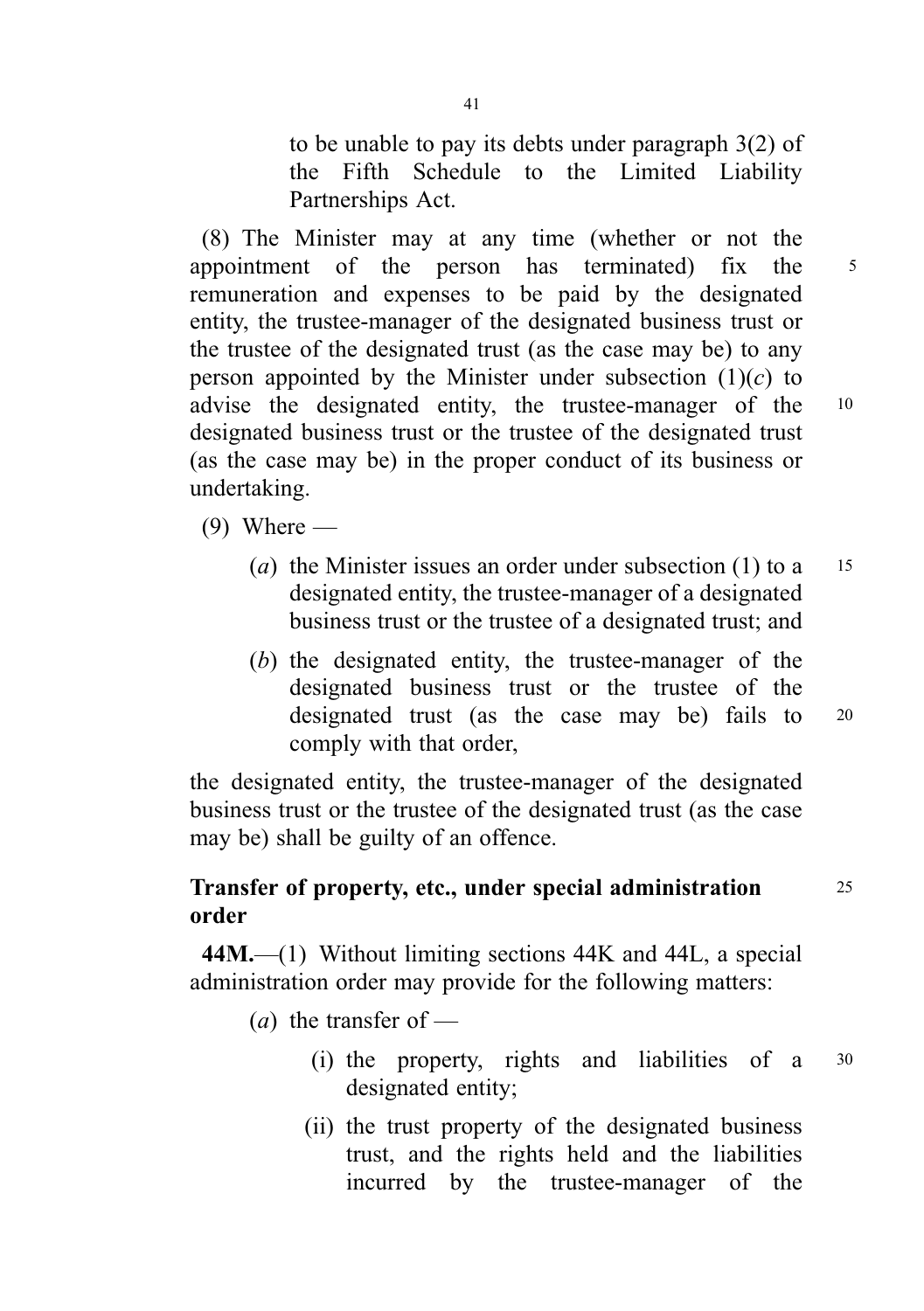designated business trust in its capacity as trustee-manager of the designated business trust; or

(iii) the trust property of the designated trust, and the <sup>5</sup> rights held and the liabilities incurred by the trustee of the designated trust in his capacity as trustee of the designated trust,

> as the case may be, to one or more prescribed transferees;

<sup>10</sup> (b) matters that are consequential or related to any such transfer.

(2) If the Minister makes a special administration order providing for any matter mentioned in subsection (1), the Minister must, within the time specified in subsection (4), by <sup>15</sup> notification in the Gazette, establish a scheme for determining the amount of any compensation payable by the prescribed transferee to the designated entity, the trustee-manager of the designated business trust or the trustee of the designated trust (as the case may be) for the transfer of the property, rights and <sup>20</sup> liabilities.

> (3) A scheme established under subsection (2) may provide  $for -$

- (a) the manner in which any compensation or consideration is to be assessed, including methods <sup>25</sup> of calculation, valuation dates and matters to be taken into account or disregarded when making valuations;
	- (b) the assessment to be made by an independent valuer appointed by the Minister; and
- (c) the remuneration and expenses of the independent <sup>30</sup> valuer.

(4) Subject to subsection (5), the time specified for the purposes of subsection (2) is within 6 months after the making of the special administration order mentioned in subsection (2).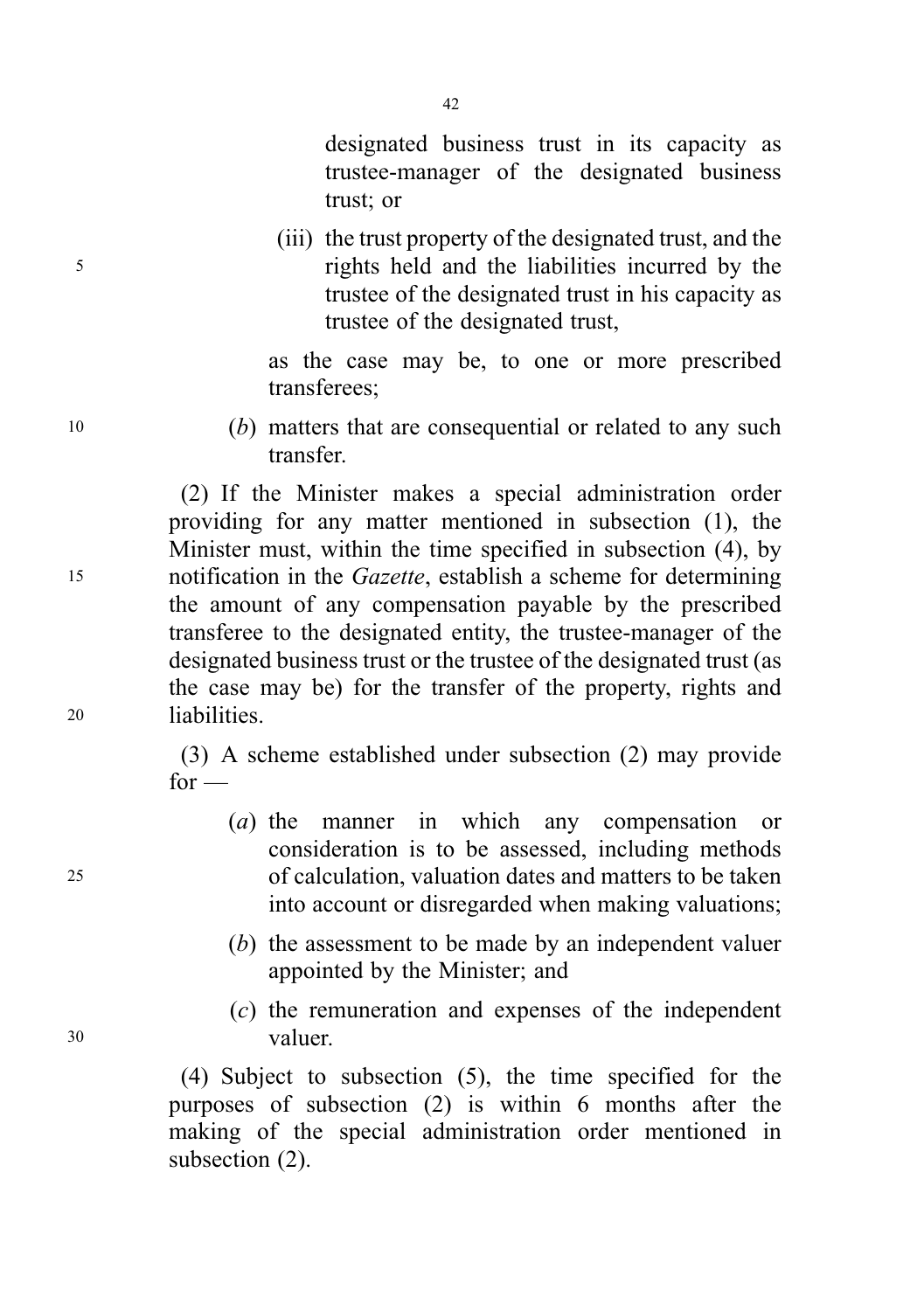(5) The time specified in subsection (4) may be extended by agreement of the prescribed transferee and the designated entity, the trustee-manager of the designated business trust or the trustee of the designated trust (as the case may be) to which the scheme established under subsection (2) relates.

(6) In this section, "prescribed transferee" means —

- (a) the Board; or
- (b) a person nominated by the Board.".

(2) Section 44I(1) of the principal Act, as inserted by subsection (1), is amended by inserting, immediately after 10 paragraph  $(f)$ , the following paragraph:

> " $(fa)$  no interim judicial manager or judicial manager may be appointed under section 94 of the Insolvency, Restructuring and Dissolution Act 2018 in respect of a designated entity that is a corporation without the <sup>15</sup> consent of the Board;".

(3) Section 44L(3) of the principal Act, as inserted by subsection (1), is amended by inserting, immediately after paragraph  $(b)$ , the following paragraph:

> " $(ba)$  any meeting convened under section 94(7) of the 20 Insolvency, Restructuring and Dissolution Act 2018 in respect of a designated entity that is a corporation;".

#### Amendment of section 45

9. Section 45(2) of the principal Act is amended by deleting the <sup>25</sup> words "water storage cistern" and substituting the words "storage tank".

# New section 45A

10. The principal Act is amended by inserting, immediately after section 45, the following section: 30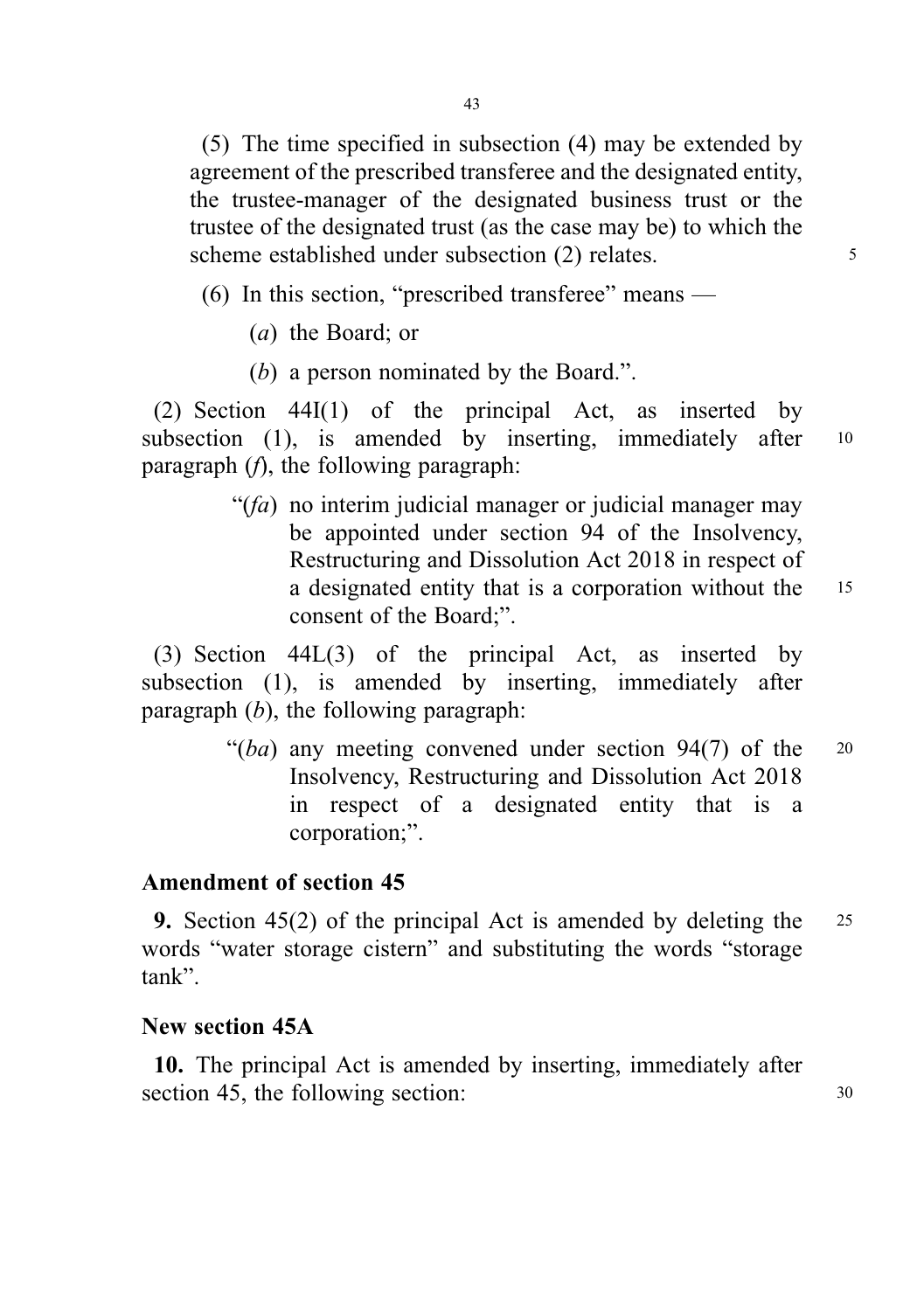# "Security of water service installation having certain storage tank

45A.—(1) A person responsible for the security of a water service installation having a storage tank from which piped <sup>5</sup> water suitable for drinking (excluding NEWater) is drawn must ensure that —

- (a) the storage tank (including any tap fitted to the storage tank) and its appurtenances; and
- (b) the premises where the storage tank and its <sup>10</sup> appurtenances are located,

are secured against unauthorised access and tampering.

(2) Subject to subsection (3), a person (A) responsible for the security of a water service installation having a storage tank from which piped water suitable for drinking (excluding <sup>15</sup> NEWater) is drawn must ensure that —

- (a) no person, except with A's authority, has access to
	- (i) the storage tank (including any tap fitted to the storage tank) and its appurtenances; or
- (ii) the premises where the storage tank and its <sup>20</sup> appurtenances are located;
	- (b) the storage tank (including any tap fitted to the storage tank) and its appurtenances, and the premises where the storage tank and its appurtenances are located, are kept properly locked at all times;
- <sup>25</sup> (c) checks are conducted regularly for the purpose of ascertaining whether paragraph  $(b)$  is being complied with;
	- (d) proper records are kept of  $-$
- (i) persons granted access to the storage tank <sup>30</sup> (including any tap fitted to the storage tank) and its appurtenances, or the premises where the storage tank and its appurtenances are located; and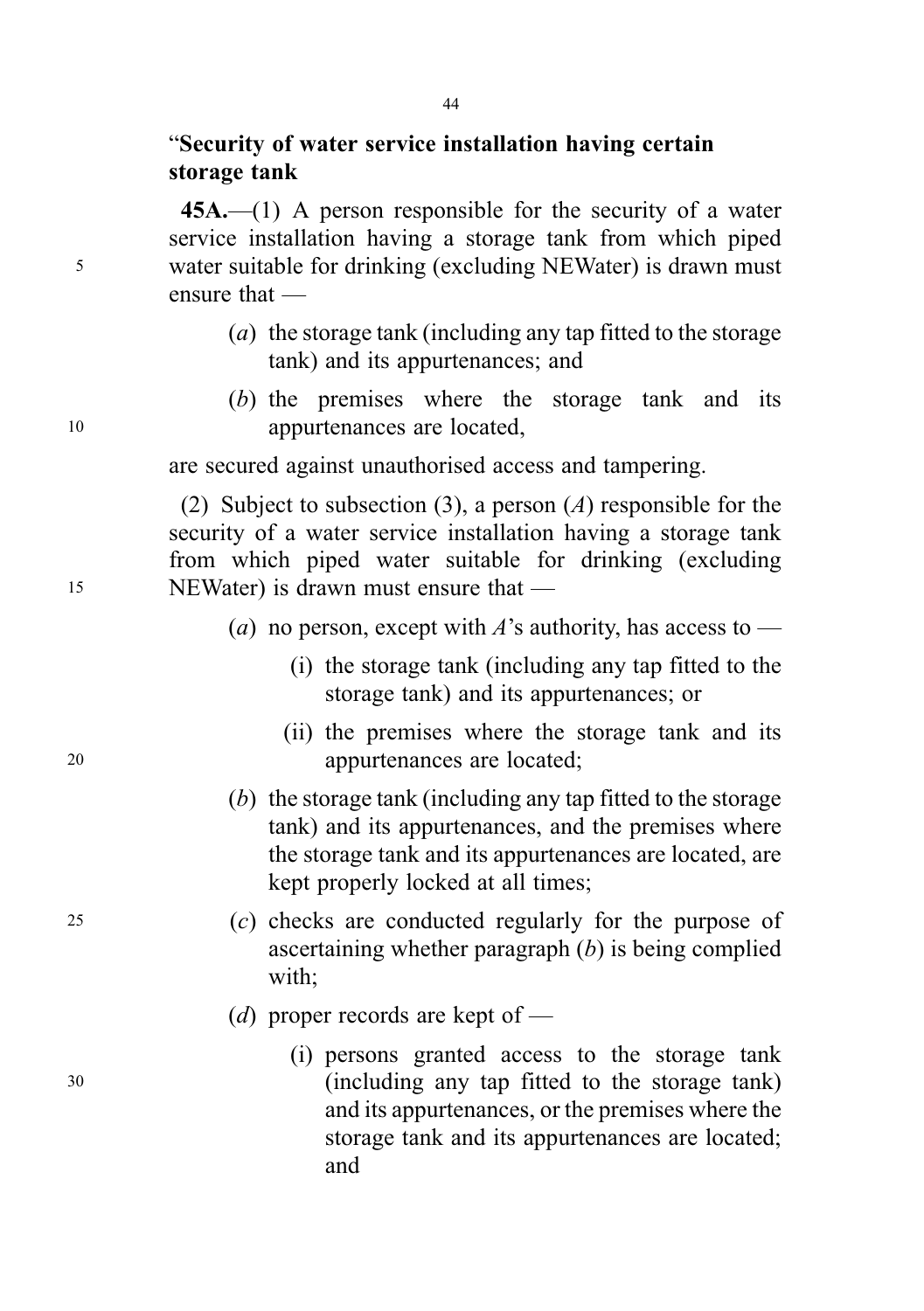(ii) checks conducted under paragraph  $(c)$ ,

and that such records are made available for inspection by an authorised officer; and

(e) the Board is notified without delay of any unauthorised access to the storage tank (including 5 any tap fitted to the storage tank) or its appurtenances which comes to A's knowledge.

(3) Subsection (2) does not apply to a person responsible for the security of a water service installation having any storage tank in residential premises which do not take their water supply <sup>10</sup> through a master meter.

(4) A person must not, except with the express permission of the person responsible for the security of a water service installation having a storage tank from which piped water suitable for drinking (excluding NEWater) is drawn — 15

- (a) enter the premises where the storage tank and its appurtenances are located; or
- (b) open or operate the storage tank or its appurtenances.

(5) Any person who, without reasonable excuse, contravenes subsection (1), (2) or (4) shall be guilty of an offence and shall  $\frac{20}{2}$ be liable on conviction to a fine not exceeding \$50,000 or to imprisonment for a term not exceeding 12 months or to both and, in the case of a continuing offence, to a further fine not exceeding \$1,000 for every day or part of a day during which the offence continues after conviction. <sup>25</sup>

 $(6)$  In this section —

- "appurtenances", in relation to a storage tank, means any equipment attached or linked to the storage tank that is necessary to ensure the proper functioning of the storage  $tank;$  30
- "NEWater" means NEWater supplied through the water reticulation system of the Board to persons who have entered into an agreement with the Board for the supply of NEWater.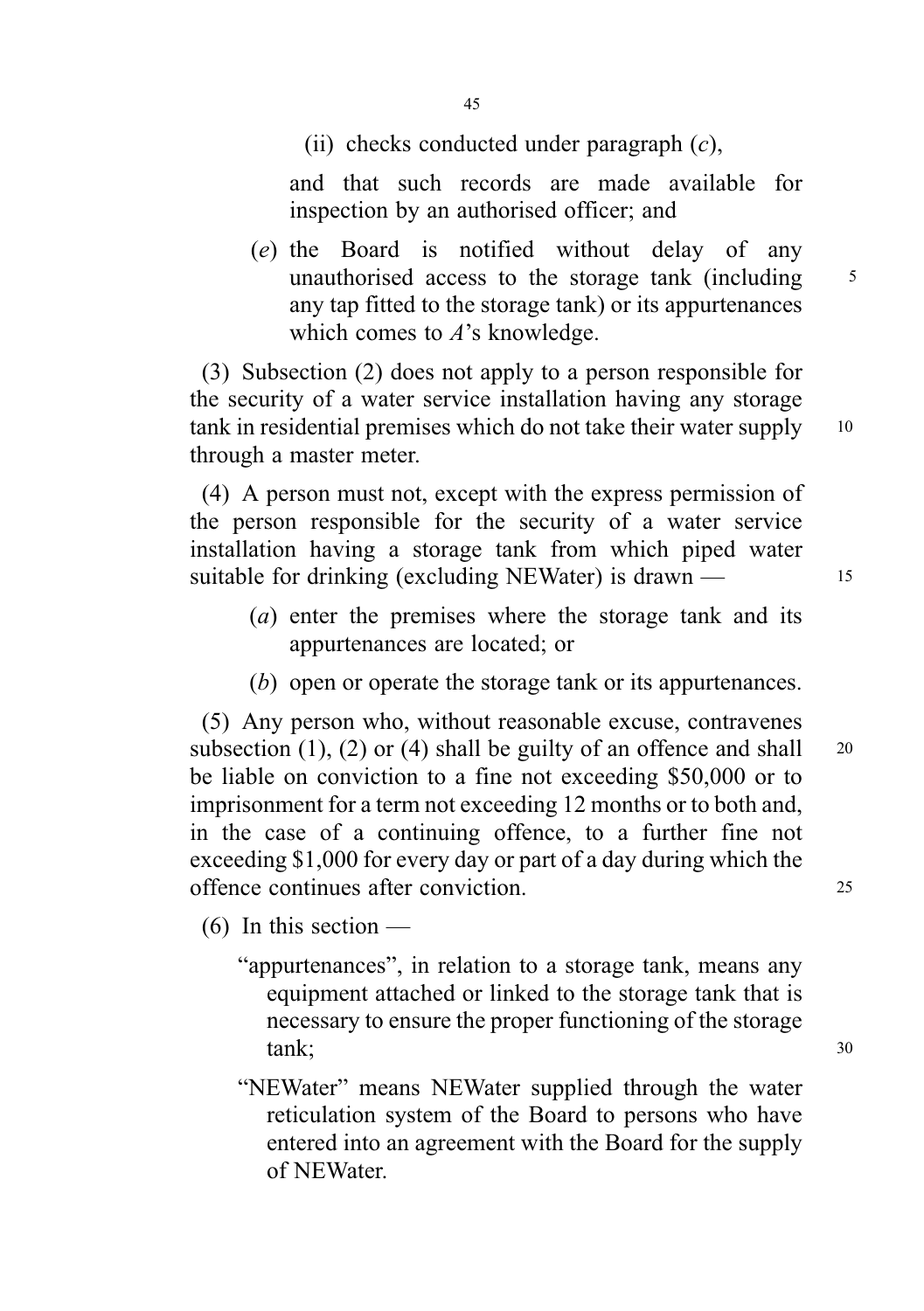(7) Regulations made under section 72 may specify the person or persons responsible for the security of a water service installation having a storage tank.".

#### Amendment of section 50

- <sup>5</sup> 11. Section 50 of the principal Act is amended
	- (a) by deleting the word "or" at the end of paragraph  $(b)$  of subsection (2), and by inserting immediately thereafter the following paragraph:
- " $(ba)$  without the consent of the Board, interferes <sup>10</sup> with, interrupts or obstructs the operation of any meter supplied by the Board; or";
	- (b) by inserting, immediately after subsection (2), the following subsection:

"(2A) Where a person is prosecuted for an offence <sup>15</sup> under subsection (2)(ba) in respect of an AMI meter, the installation, placement or erection by the person of any device, structure or object that is designed or is capable of being used to interfere with, interrupt or obstruct the electromagnetic function of an <sup>20</sup> AMI meter, when the AMI meter is in the custody or under the control of the person, is prima facie evidence that the person has interfered with, interrupted or obstructed the operation of the AMI meter."; and

<sup>25</sup> (c) by inserting, immediately after subsection (3), the following subsection:

> "(3A) Without limiting subsection (3), where a person is prosecuted for an offence under subsection  $(2)(c)$  in respect of an AMI meter —

- <sup>30</sup> (a) the existence of a cut in the wires leading to or within the AMI meter;
	- (b) the disconnection of wires leading to or within the AMI meter that were connected at the time the AMI meter was supplied;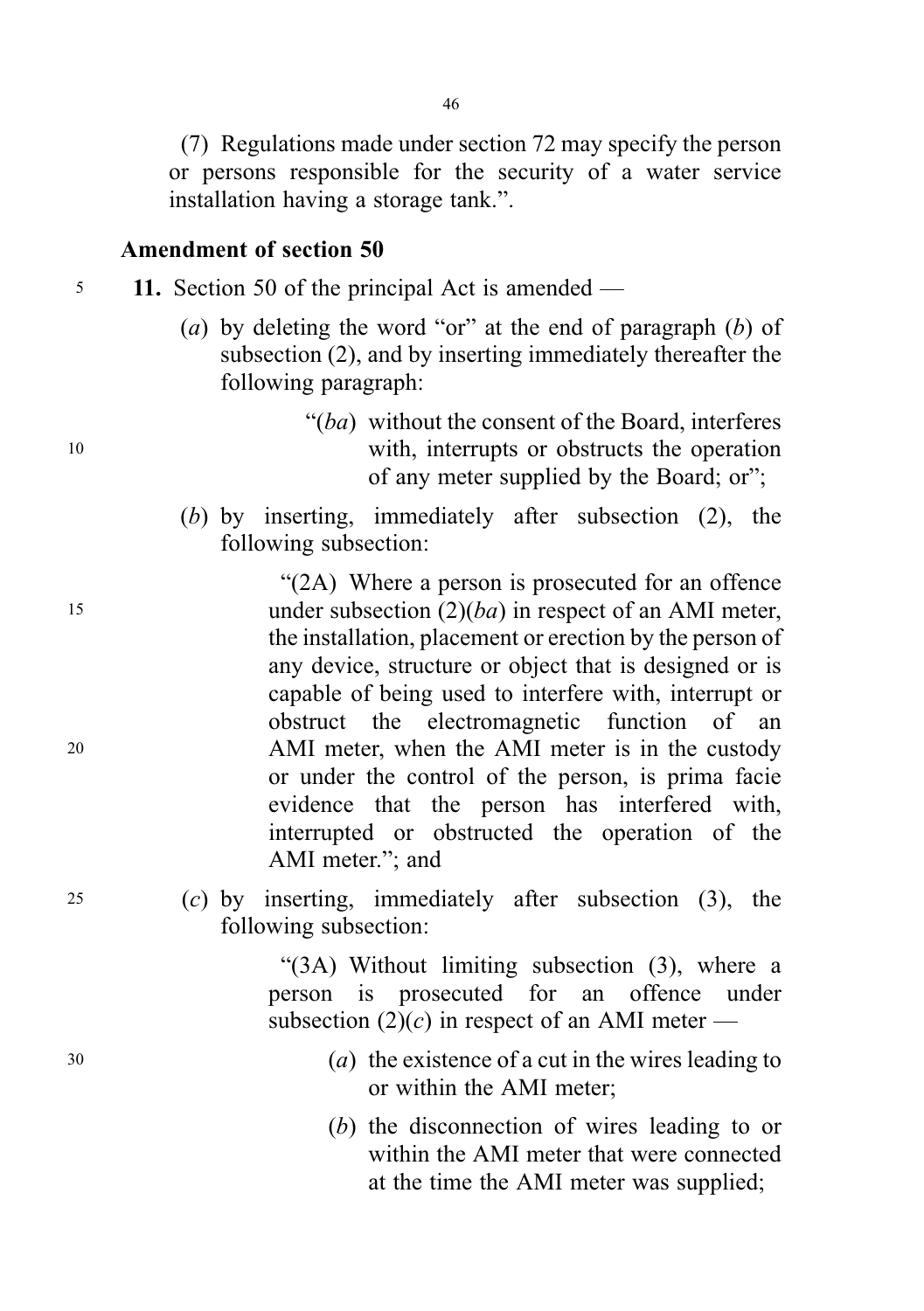- (c) the existence of a hole in the body of an AMI meter which did not exist at the time that the AMI meter was supplied; or
- (d) the removal, modification or displacement of, or damage to, any seal, screw, 5 component or mechanism of the AMI meter,

when the AMI meter is in the custody or under the control of the person, is also prima facie evidence that the person has altered or tampered with the meter.". 10

Amendment of section 59

12. Section 59 of the principal Act is amended by deleting subsection (1) and substituting the following subsection:

- "(1) The Board may, in its discretion
	- (a) compound any offence under section 45A by <sup>15</sup> collecting from a person reasonably suspected of having committed the offence a sum not exceeding \$10,000; and
	- (b) compound any other offence under this Act or regulations made under this Act that is prescribed <sup>20</sup> as a compoundable offence by collecting from a person reasonably suspected of having committed the offence a sum not exceeding \$3,000.".

# Amendment of section 72

13. Section 72(2) of the principal Act is amended by deleting the 25 words "water meters" in paragraph (e) and substituting the word "meters".

# Amendment of Second Schedule

14. The Second Schedule to the principal Act is amended by inserting, immediately before paragraph 2, the following paragraph: 30

"1. To undertake building works and any activities connected with coastal management.".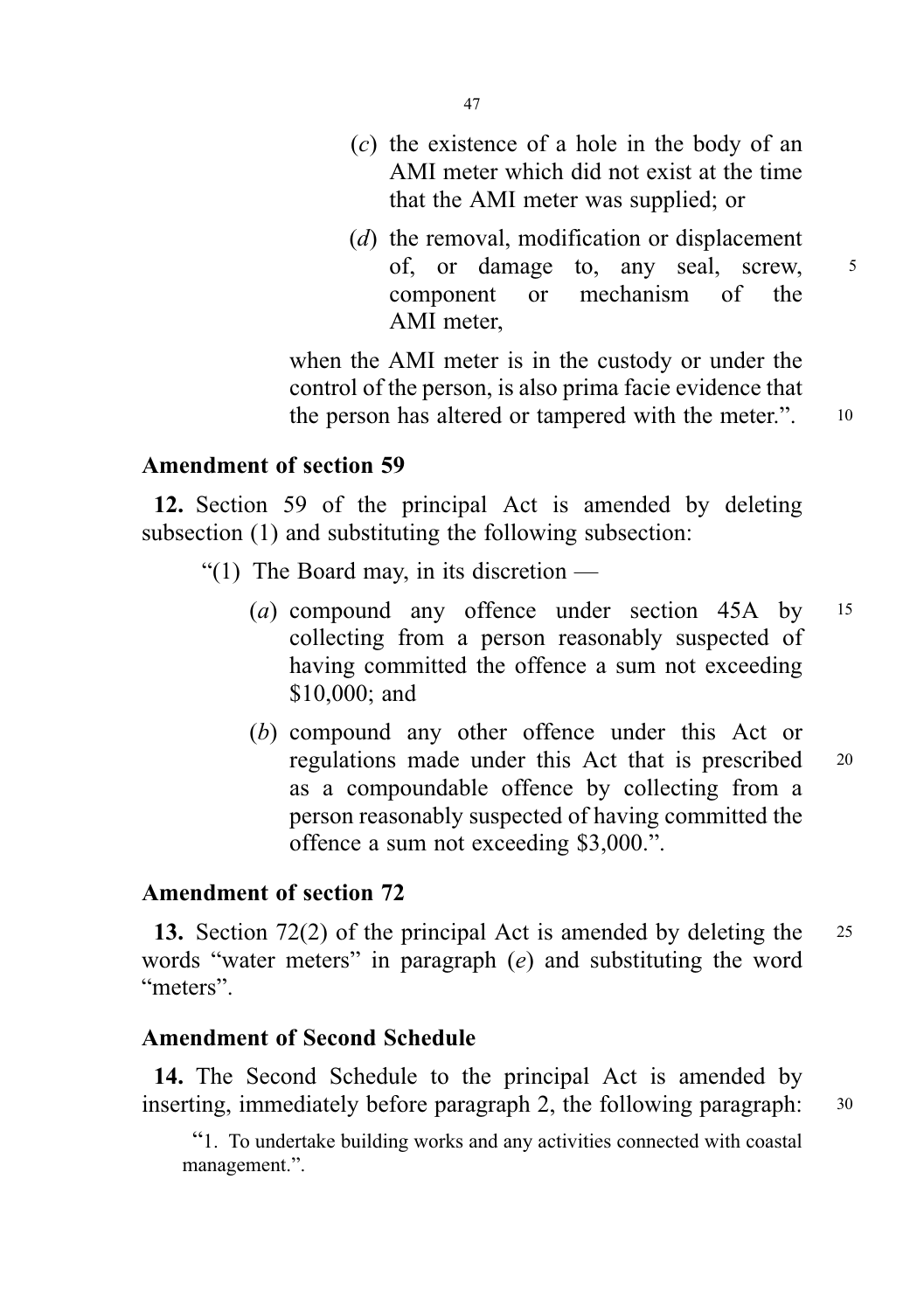15. Paragraph 2(2) of the Third Schedule to the principal Act is amended by deleting the words "and drainage function" and substituting the words ", drainage function and coastal <sup>5</sup> management function".

### Miscellaneous amendments

16. The principal Act, as amended by section 8(1), is further amended —

- (a) by deleting the words "High Court" in paragraphs  $(b)$ ,  $(c)$ 10 and (d) of the definition of "officer" in section  $44A(1)$  and substituting in each case the words "General Division of the High Court";
- (b) by deleting the words "Part VIIIA of the Companies Act" in paragraph  $(d)$  of the definition of "officer" in <sup>15</sup> section 44A(1) and substituting the words "Part 7 of the Insolvency, Restructuring and Dissolution Act 2018 (Act 40 of 2018)";
- (c) by deleting the words "Official Assignee as defined in section  $2(1)$  of the Bankruptcy Act (Cap. 20)" in the <sup>20</sup> definition of "Official Receiver" in section 44A(1) and substituting the words "Official Receiver as defined in section 2(1) of the Insolvency, Restructuring and Dissolution Act 2018";
- (d) by deleting the words "section 350 of the Companies Act" <sup>25</sup> in the definition of "unregistered company" in section 44A(1) and substituting the words "section 245 of the Insolvency, Restructuring and Dissolution Act 2018";
- (e) by deleting the words "or 211I of the Companies Act" in 30 sections  $44I(1)(e)$  and  $(2)(a)$  and  $44L(3)(a)$  and substituting in each case the words "of the Companies Act or section 71 of the Insolvency, Restructuring and Dissolution Act 2018";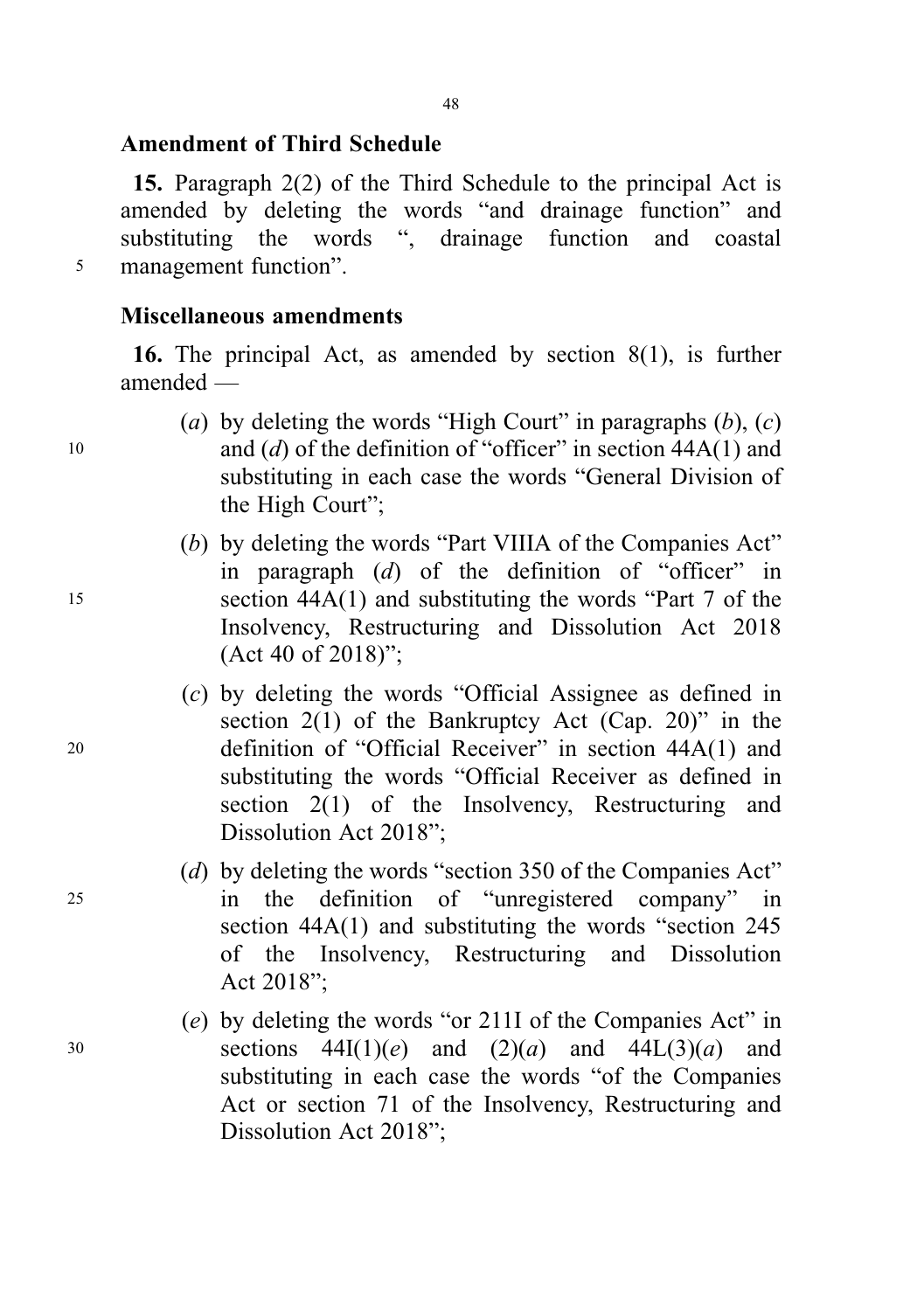- (f) by deleting the words "Part VIIIA of the Companies Act" in sections  $44I(1)(f)$  and  $44K(3)(b)$  and substituting in each case the words "Part 7 of the Insolvency, Restructuring and Dissolution Act 2018";
- (g) by deleting the words "Companies Act" in  $5$ sections  $44I(2)(b)$  and  $(c)$  and  $44L(3)(b)$  and  $(c)$  and substituting in each case the words "Insolvency, Restructuring and Dissolution Act 2018";
- (h) by deleting the words "section 254(2) of the Companies Act" in section  $44L(7)(a)$  and substituting the words 10 "section 125(2) of the Insolvency, Restructuring and Dissolution Act 2018";
- (i) by deleting the words "section  $351(2)$  of the Companies Act" in section  $44L(7)(b)$  and substituting the words "section 246(2) of the Insolvency, Restructuring and <sup>15</sup> Dissolution Act 2018"; and
- (j) by deleting subsection (5) of section 44A.

### EXPLANATORY STATEMENT

This Bill seeks to amend the Public Utilities Act (Cap. 261) for the following main purposes:

- (a) to establish a Coastal and Flood Protection Fund;
- (b) to provide for control over the holding of equity interests and control of voting power in designated entities, designated business trusts and designated trusts, and to enable the making of special administration orders in respect of designated entities, designated business trusts and designated trusts;
- (c) to extend the existing powers in relation to meter installation, maintenance and enforcement to cover Advanced Metering Infrastructure (AMI) meters;
- (d) to require persons responsible for the security of a storage tank for water to secure the tank from unauthorised access and tampering.

Clause 1 relates to the short title and commencement.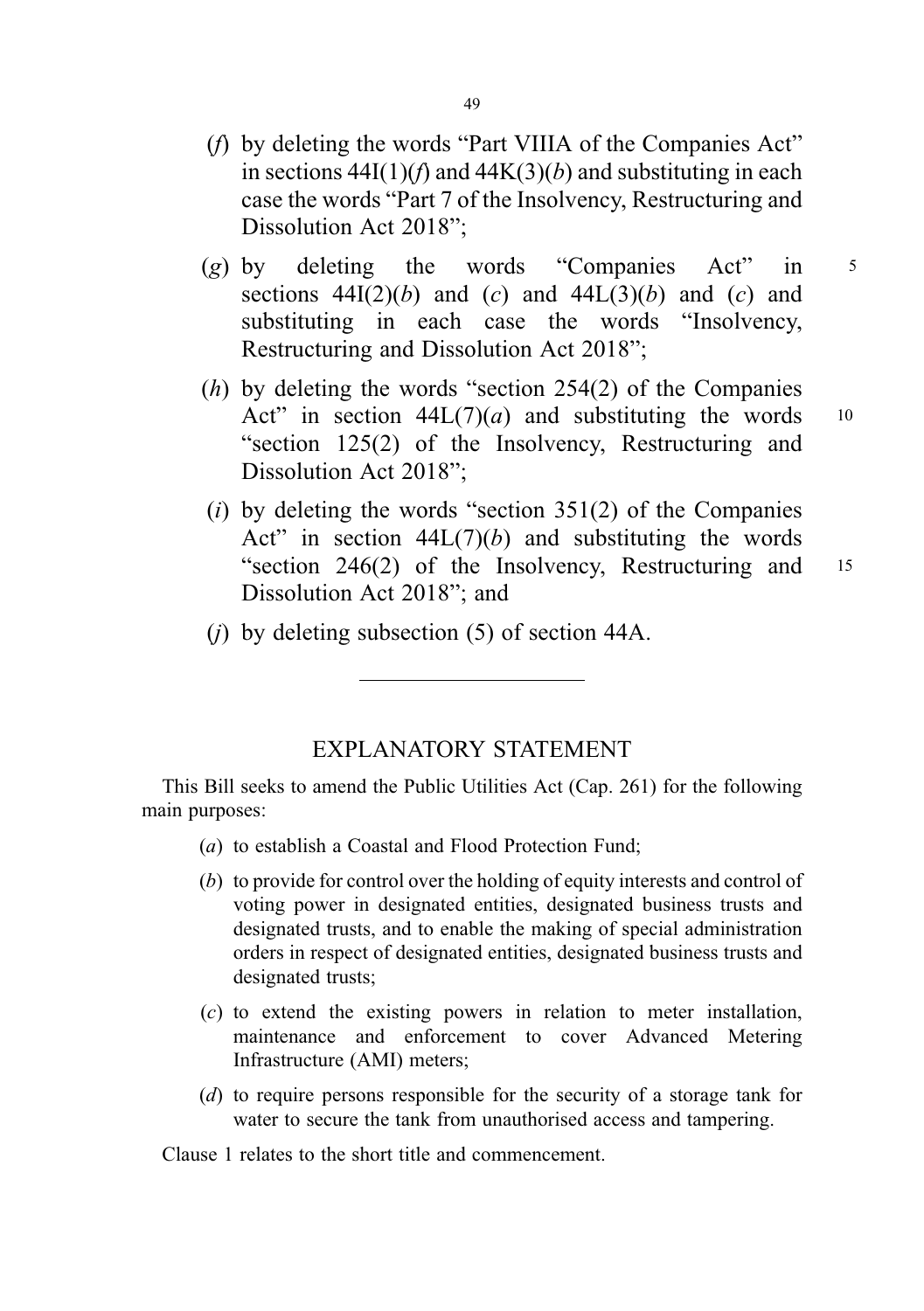Clause 2 amends section 2 (Interpretation) to insert new definitions of "AMI meter" (which term is used in the new subsections (2A) and (3A) of section 50 inserted by clause 11) and "telecommunications" (which term is used in the definition of "AMI meter"). The existing definition of "meter" is also amended to include an "AMI meter", so that the provisions of the Act to "meter" apply to any "AMI meter".

Clause 2 also inserts a new definition of "Coastal and Flood Protection Fund" in section 2, which refers to the fund set up under the new section 18. The expression "coastal management" is defined to include the protection, conservation, rehabilitation and management of the coastal zone.

Other new definitions of "coastal hazard", "coastal zone" and "foreshore" are also inserted to support the new functions of the Public Utilities Board (PUB) and the purposes of the Coastal and Flood Protection Fund.

Clause 3 amends section 6 (Functions and duties of Board) to include new functions of the PUB. These are the functions of managing and administering the Coastal and Flood Protection Fund, and of carrying out coastal management. The PUB is also conferred the function of being the lead agency in coastal management, and is charged with coordinating the policies and activities of the Government and other public authorities relating to the coastal zone so as to facilitate decisions about land use and support or restrict development and activities in Singapore so as to safeguard against coastal hazards, taking into account the effects of climate change.

The amendments also extend the PUB's role when it acts as an agent of the Government. Under the Bill, the PUB acts as an agent of the Government in the construction, management and maintenance of all or any part of any structure or installation designed to stop, reduce or mitigate the impact or risk of coastal hazards on the coastal zone. The construction may be for or connected with a seawall, revetment, groyne, weir or dyke, and drains or other channels for the interaction of tidal waters with catchment floodwaters.

The PUB may also act as an agent of the Government in the restoration, planting or conservation of any mangroves, littoral forest or other vegetation that is necessary or expedient for coastal management on unalienated State land within the coastal zone.

An amendment is also made to section 6(2) to reflect the current practice of assigning new functions to the PUB by way of a notification in the Gazette. Finally, a technical amendment is made to section 6(3) to clarify that the provision does serve as an immunity clause.

Clause 4 introduces new sections 18 and 18A.

The new section 18 establishes the Coastal and Flood Protection Fund and sets out its sources of moneys, which include moneys which may, from time to time, be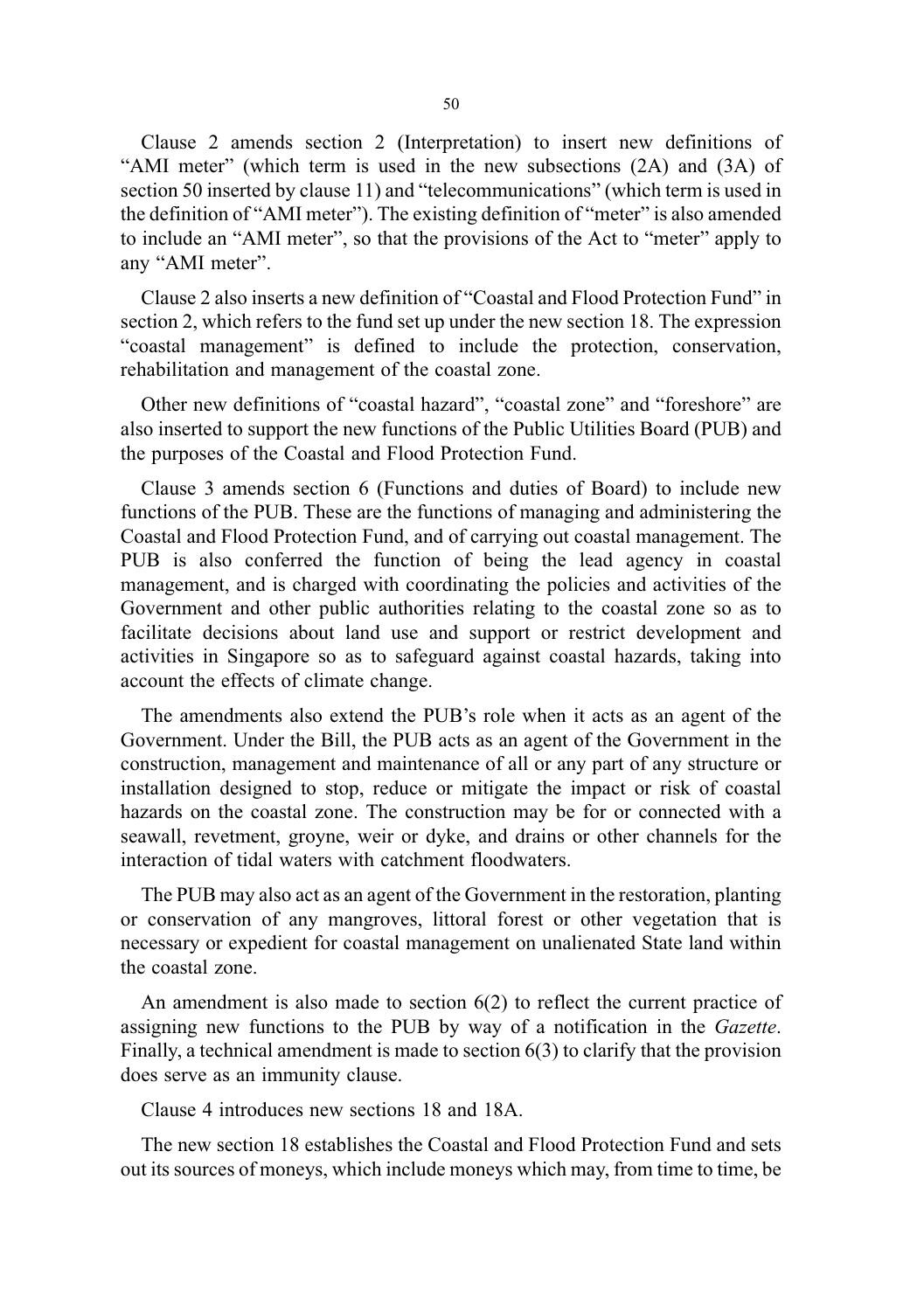appropriated from the Consolidated Fund or Development Fund and authorised to be paid into the Coastal and Flood Protection Fund by Supply law.

The purposes of the Coastal and Flood Protection Fund are set out in the new section 18A.

The Coastal and Flood Protection Fund may be used mainly to meet capital expenditure incurred by the PUB in carrying on any coastal management activity consisting of the construction, improvement or extension, or any demolition and replacement, of any structure or installation within the coastal zone to stop or reduce the impact of coastal hazards on land adjacent to tidal waters, or to mitigate current and future risks from coastal hazards, taking into account the effects of climate change. This can include a seawall, revetment, groyne, weir or dyke, and drains or other channels for the interaction of tidal waters with catchment floodwaters.

The Coastal and Flood Protection Fund may also be used mainly to meet capital expenditure incurred by the PUB in carrying on the restoration or planting within the coastal zone of mangroves, littoral forest or other vegetation that is necessary or expedient for coastal management.

Another permissible use of the moneys in the Coastal and Flood Protection Fund is to meet capital expenditure incurred by the PUB for carrying on any construction, improvement or extension, or any demolition and replacement, of any structure or installation that is part of the storm water drainage systems, drains and drainage reserves within the meaning of the Sewerage and Drainage Act (Cap. 294). The latter expenditure is presently borne by the PUB out of grants from the Government.

Another primary permissible use of the Coastal and Flood Protection Fund is for the acquisition by the PUB of capital machinery or equipment required for or in connection with the start of operations of any structure or installation the construction, improvement or extension, or demolition and replacement, of which (as the case may be) was paid for with moneys from the Coastal and Flood Protection Fund. Such machinery or equipment may include but is not limited to pumps, tide or barrage gates, power generators and associated machinery acquired and operated by the PUB as an agent of the Government.

The Coastal and Flood Protection Fund may also be used by the PUB to acquire capital machinery or equipment required for operating drainage infrastructure, even if the infrastructure is completed prior to the formation of that Fund.

Clause 5 amends section 24A (Power to enter premises for installation of pipes, water installations, etc.) by inserting a new subsection  $(1)(aa)$  to empower the PUB, for the purposes of the Act, by its employees, agents or contractors, to enter any premises to lay or install under, over, in, on or through the premises such meters as the PUB considers necessary to measure, ascertain or regulate the supply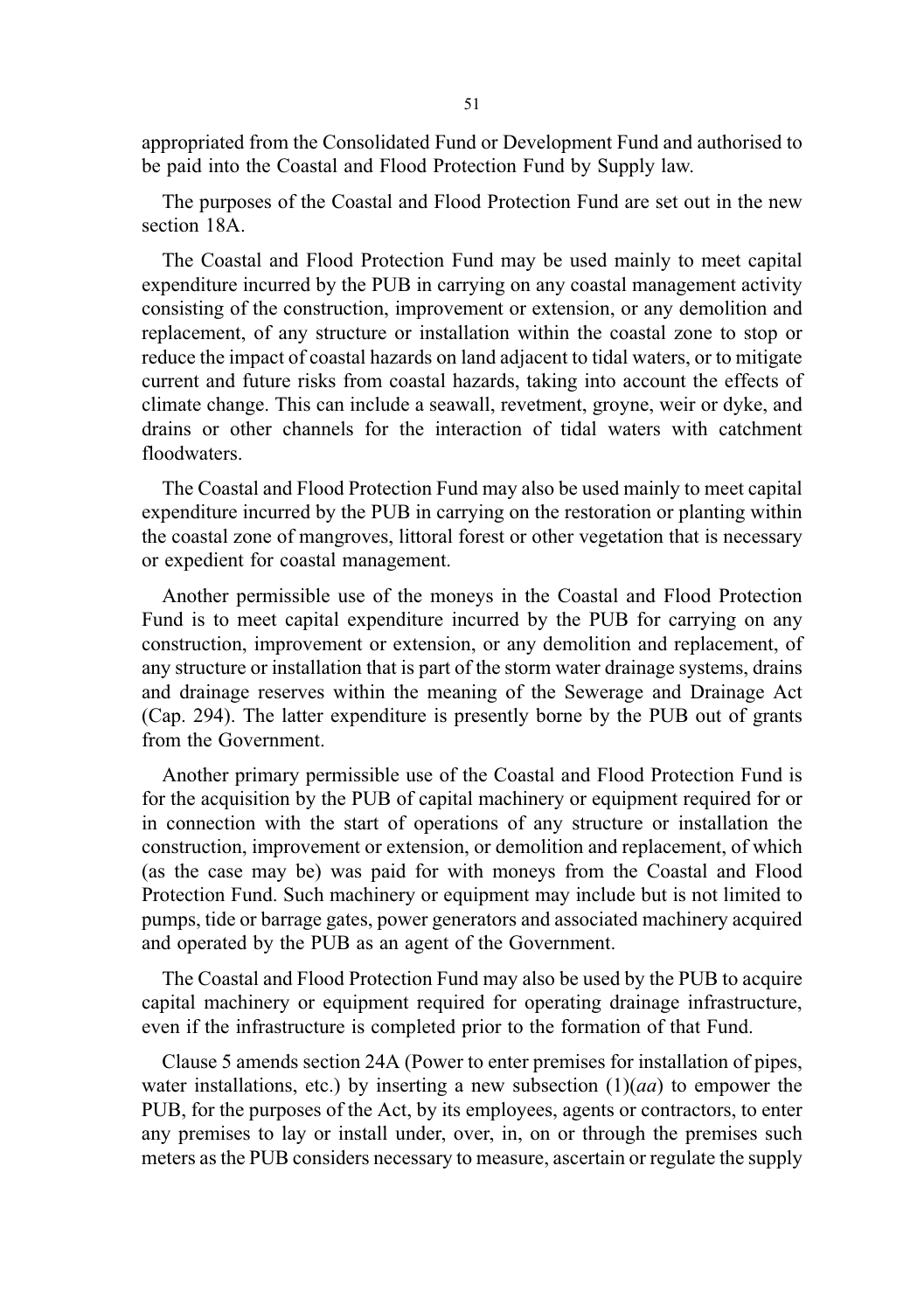of water to those or other premises. Consequential amendments are also made to section  $24A(1)(b)(i)$  and  $(c)$ .

Clause 6 amends section 31 (Power to enter premises to examine pipes, etc.) to make clear that the PUB, by its employees, agents or contractors, has power —

- (a) to enter any premises to which water is or has been supplied by the PUB for the purpose of examining, repairing, etc., pipes, meters, fittings, works or apparatus for, or in respect of, the supply of water belonging to or which are supplied from mains belonging to the PUB; and
- (b) when the PUB is authorised to discontinue the supply of water from any premises, to remove any meter belonging to the PUB.

Clause 7 amends section 33 (Removal of obstruction over existing water main or connecting pipe) to provide that the power of the PUB to direct certain persons to remove structures, objects or accumulations of substances that exist above or in the vicinity of any water main or connecting pipe belonging to the PUB extends to where the PUB is of the opinion that the structure, object or accumulation of substance hinders or obstructs or is likely to hinder or obstruct access to any meter.

Clause 8(1) inserts a new Part IVA on the control of designated entities, designated business trusts and designated trusts.

The new Part IVA (consisting of new sections 44A to 44M) sets out controls over the holding of equity interests and of voting power in designated entities, designated business trusts and designated trusts and for the making of special administration orders in respect of designated entities, designated business trusts and designated trusts in certain cases.

The new section 44A defines certain terms and explains certain references used in the new Part IVA.

The new section 44B explains what holding an equity interest means for the purposes of the new Part IVA.

The new section 44C provides for the definition of "associate".

The new section 44D provides for the declaration by the PUB of designated entities, designated business trusts and designated trusts.

The new section 44E sets out the obligation of a person who becomes, on or after the date of commencement of clause 8(1), a 5% controller of a designated entity, designated business trust or designated trust (as the case may be) to give notice in writing of that fact within 7 days after becoming a 5% controller. The term "5% controller" is defined in the new section 44A as a person who, alone or together with the person's associates —

(a) holds 5% or more, but less than 12%, of the total equity interests in; or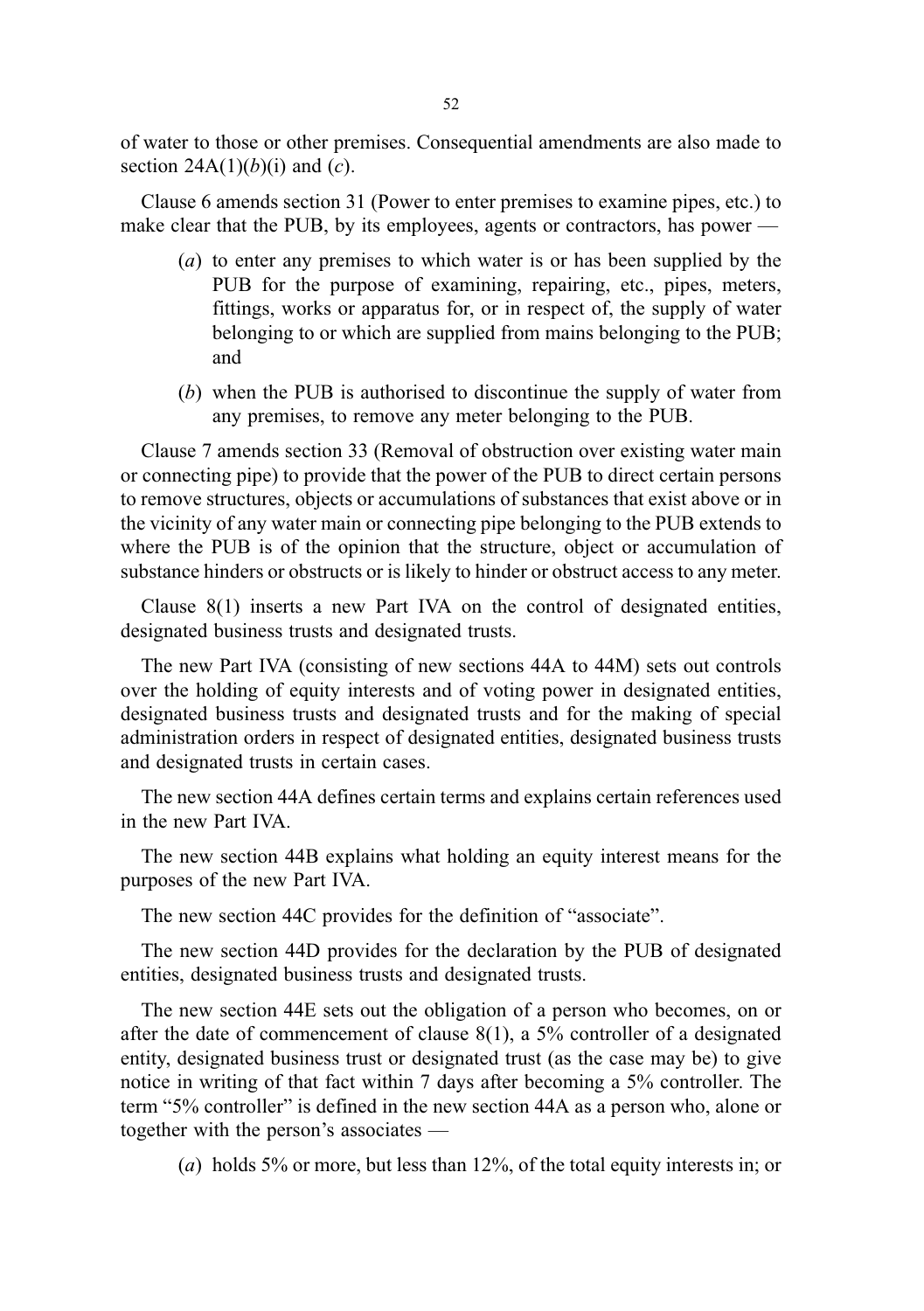(b) is in a position to control 5% or more, but less than  $12\%$ , of the voting power in,

the designated entity, designated business trust or designated trust, as the case may be.

The new section 44F provides that a person must not become, on or after the date of commencement of clause  $8(1)$ , without the prior written approval of the  $PIIB$  —

- (a) a 12% controller of a designated entity, designated business trust or designated trust. The term "12% controller" is defined in the new section 44A as a person who, alone or together with the person's associates —
	- (i) holds 12% or more, but less than 30%, of the total equity interests in; or
	- (ii) is in a position to control 12% or more, but less than 30%, of the voting power in,

the designated entity, designated business trust or designated trust, as the case may be;

- (b) a 30% controller of a designated entity, designated business trust or designated trust. The term "30% controller" is defined in the new section 44A as a person who, alone or together with the person's associates —
	- (i) holds 30% or more of the total equity interests in; or
	- (ii) is in a position to control 30% or more of the voting power in,

the designated entity, designated business trust or designated trust, as the case may be; or

- (c) an indirect controller of a designated entity, designated business trust or designated trust. The term "indirect controller" is defined in the new section 44A as (with certain express exceptions) a person, whether acting alone or together with any other person, and whether with or without holding equity interests or controlling the voting power in the designated entity, designated business trust or designated trust, as the case may be —
	- (i) whose directions, instructions or wishes the directors or other officers of the designated entity, the trustee-manager of the designated business trust, or the trustee of the designated trust (as the case may be) is accustomed or under an obligation, whether formal or informal, to act in accordance with; or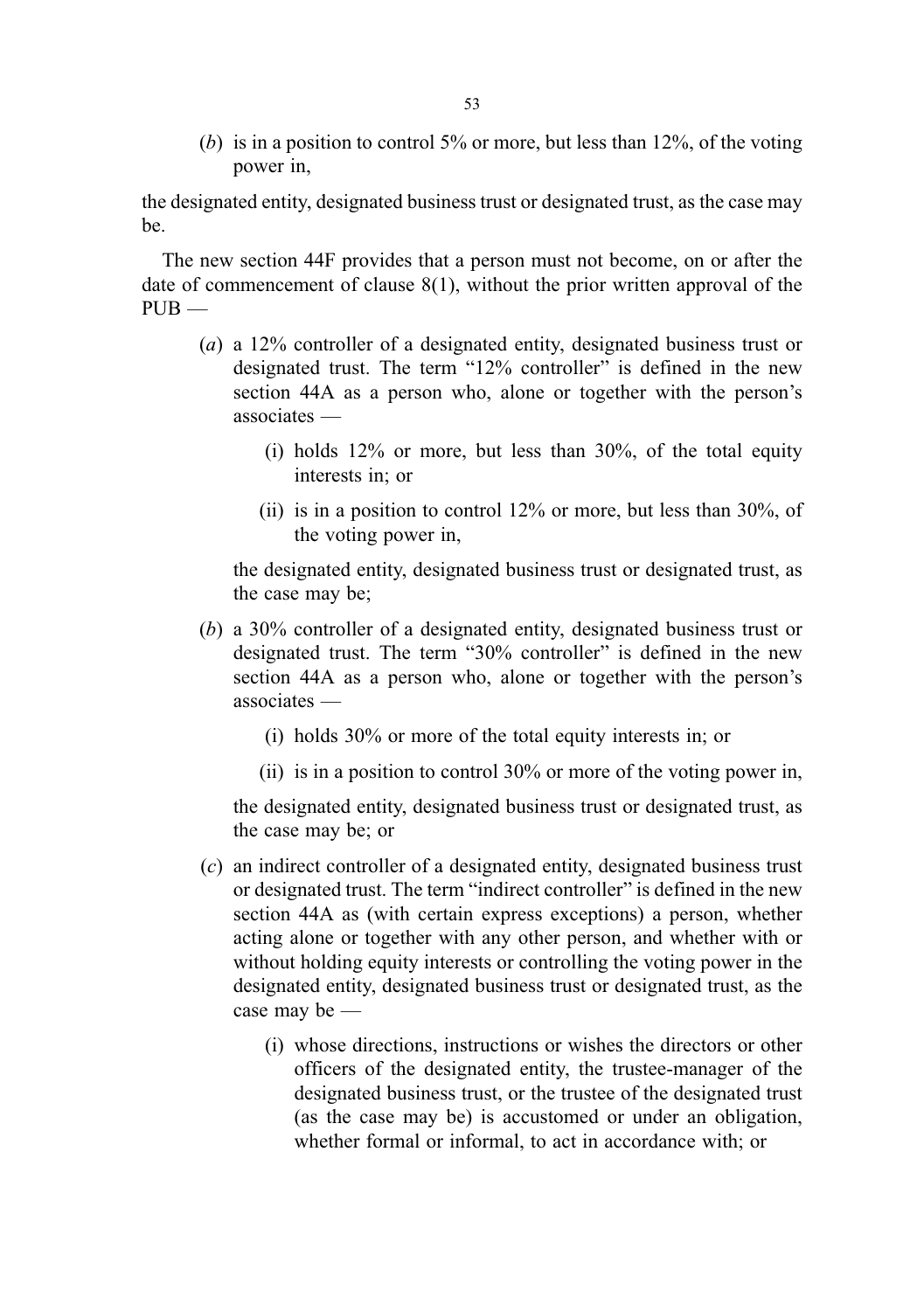(ii) who is in a position to determine the policy of the designated entity, designated business trust or designated trust, as the case may be.

The new section 44G empowers the PUB to issue the following remedial directions if the PUB is satisfied of certain defaults in relation to a person set out in subsection  $(1)(a)$  to  $(f)$ :

- (a) where the person is a  $12\%$  controller or  $30\%$  controller of a designated entity, designated business trust or designated trust, the PUB may do any one or more of the following:
	- (i) direct the person to take such steps as are necessary, within such period as may be specified by the PUB, to cease to be a 12% controller or 30% controller (as the case may be) of the designated entity, designated business trust or designated trust, as the case may be;
	- (ii) direct the transfer or disposal of all or any of the equity interest in the designated entity, designated business trust or designated trust (as the case may be) held by the person or any of the person's associates (called in the section and section 44H the specified equity interest), within such time and subject to such conditions as the PUB considers appropriate;
	- (iii) direct that the transfer or disposal of all or any of the specified equity interest be restricted, subject to such conditions as the PUB considers appropriate;
	- (iv) make such other direction as the PUB considers appropriate;
- (b) where the person is an indirect controller of a designated entity, designated business trust or designated trust, the PUB may do one or both of the following:
	- (i) direct the person, or direct the designated entity, the trustee-manager of the designated business trust or the trustee of the designated trust (as the case may be) to take such steps as are necessary, within such period as may be specified by the PUB, to cease to be such an indirect controller or to cause the person to cease to be such an indirect controller, as the case may be;
	- (ii) make such other direction as the PUB considers appropriate;
- (c) where the person has acquired as a going concern a business or an undertaking mentioned in the new section 44F(4), the PUB may do one or both of the following: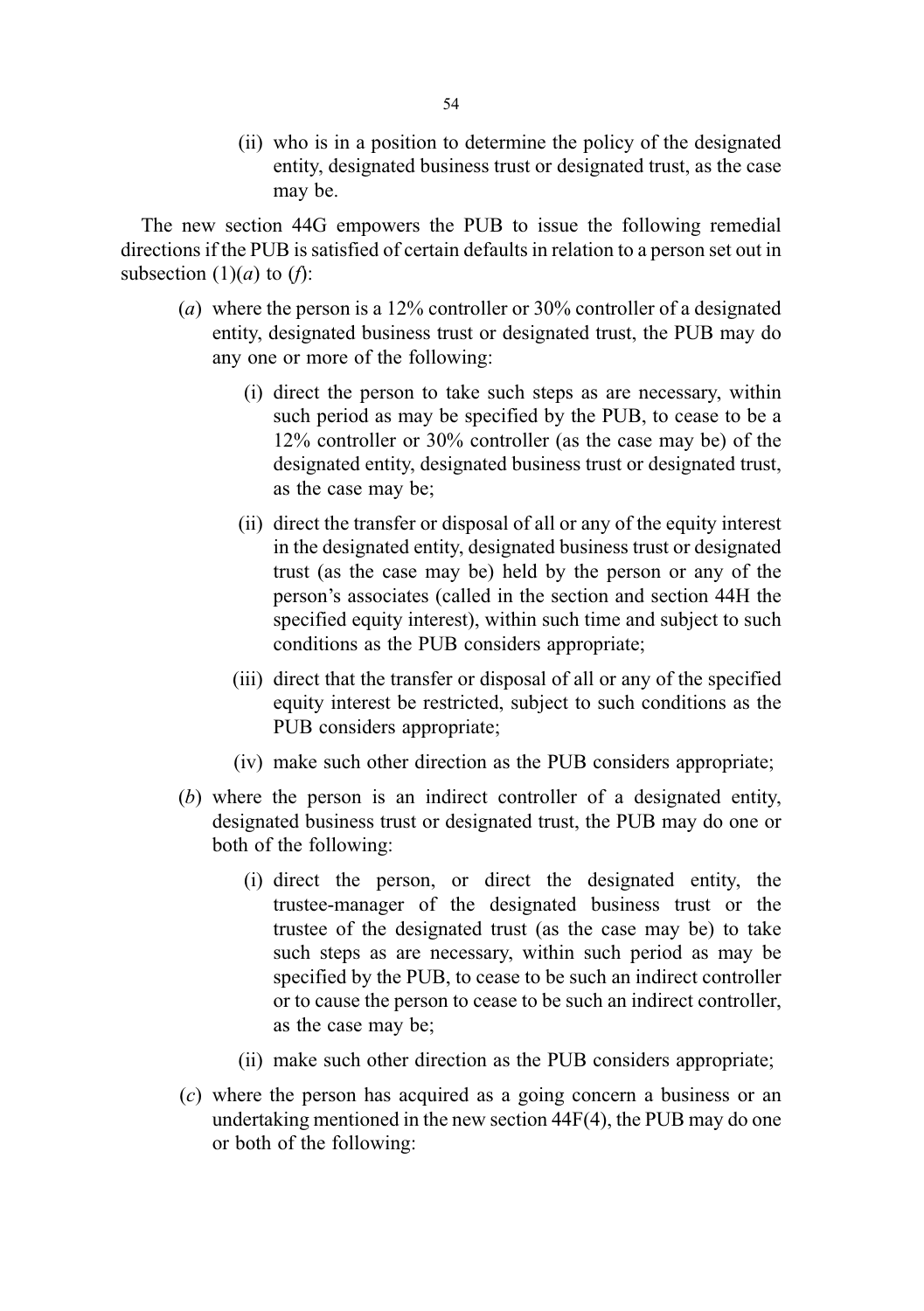- (i) direct the person to transfer or dispose of all or any part of the business or undertaking within such time and subject to such conditions as the Board considers appropriate;
- (ii) make such other direction as the Board considers appropriate.

The new section 44H sets out the effect of a direction issued by the PUB under the new section 44G.

The new section 44I provides that, in respect of designated entities, designated business trusts and designated trusts —

- (a) the consent of the PUB is required for the voluntary winding up, the voluntary dissolution or termination and the making of judicial management orders; and
- (b) 14 days' notice in writing must be given to the PUB of an intention to take steps to enforce security over a designated entity, the trust property of a designated business trust or the trust property of a designated trust or to make certain compromises or arrangements.

The new section 44I also provides that the PUB must be a party to certain proceedings in relation to designated entities, designated business trusts and designated trusts relating to certain compromises or arrangements, judicial management orders, winding up or dissolution.

The new section 44J sets out the penalties for offences under Division 2 of the new Part IVA.

The new section 44K sets out the purposes and effect of a special administration order. In particular, a special administration order is an order by the Minister in relation to a designated entity, designated business trust or designated trust, directing that during the period for which the order is in force, the affairs, business and property of that designated entity, designated business trust or designated trust (as the case may be) is to be managed by a person appointed by the Minister (which may include the PUB) —

- (a) for securing certain purposes specified in the section; and
- (b) in a manner which protects the respective interests of the shareholders, unitholders or beneficiaries (as the case may be), and the creditors, of the designated entity, designated business trust or designated trust, as the case may be.

The new section 44K also empowers the Minister to make regulations for giving effect to the section and new sections 44L and 44M, including —

(a) regulations governing the transfer of a business or an undertaking of a designated entity, designated business trust or designated trust in certain cases; and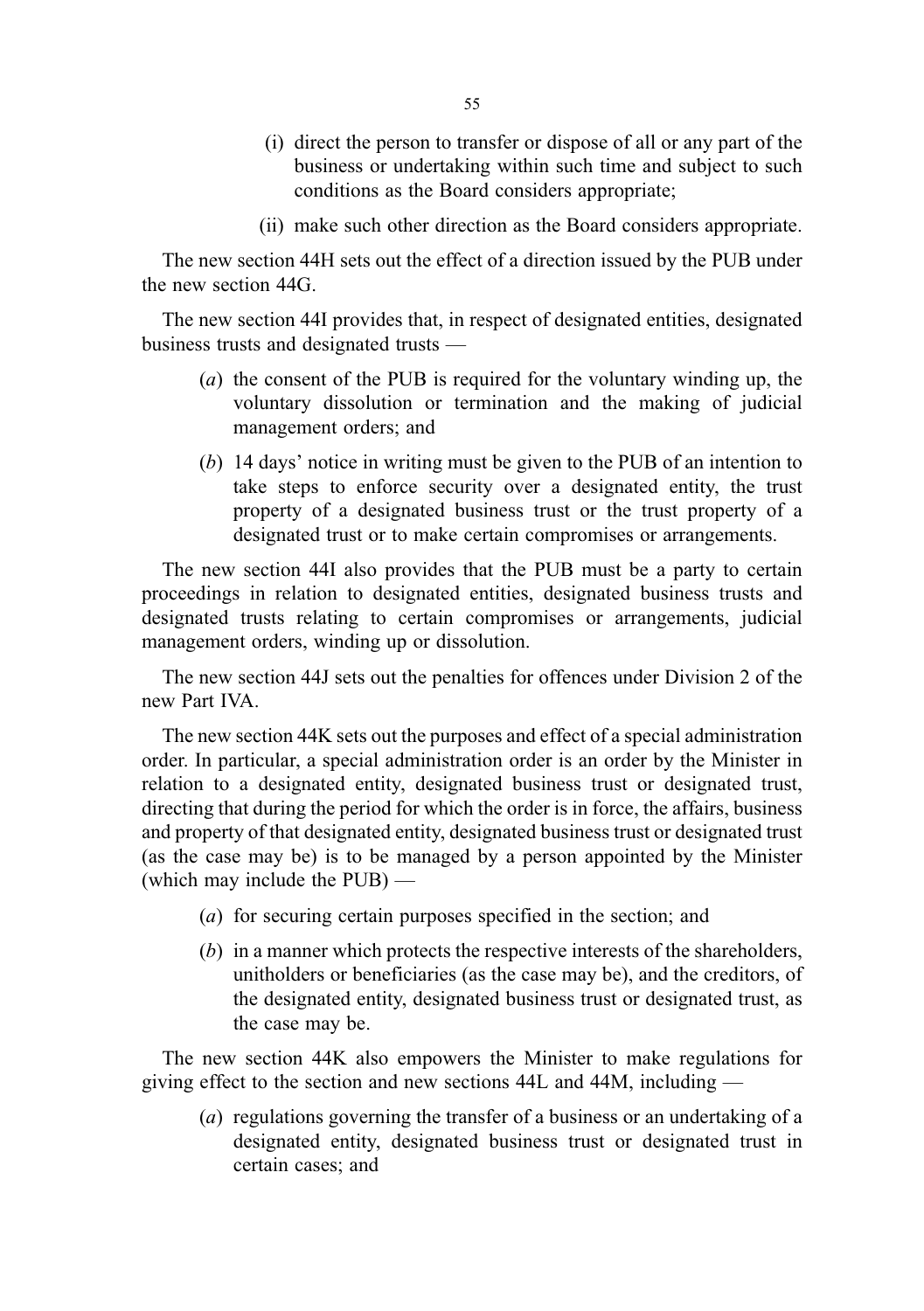(b) where a special administration order is made, regulations for applying, omitting or modifying the provisions of Part VIIIA of the Companies Act.

The new section 44L provides that if the Minister is satisfied of certain specified grounds in relation to a designated entity, designated business trust or designated trust, the Minister may make any one or more of the following orders:

- (a) a special administration order in relation to the designated entity, designated business trust or designated trust, as the case may be;
- (b) an order requiring the designated entity, the trustee-manager of the designated business trust or the trustee of the designated trust (as the case may be) immediately to take any action or to do or not to do any act or thing in relation to the business or undertaking of the designated entity, designated business trust or designated trust as the Minister may consider necessary;
- (c) an order appointing a person to advise the designated entity, the trustee-manager of the designated business trust or the trustee of the designated trust (as the case may be) in the proper conduct of the business or undertaking of the designated entity, designated business trust or designated trust.

Failure to comply with a special administration order is an offence.

The new section 44M expressly permits a special administration order to provide —

- (a) for the transfer, to one or more prescribed transferees (i.e. the PUB or a person nominated by the PUB), of the property, rights and liabilities of a designated entity; the trust property of the designated business trust, and the rights held and the liabilities incurred by the trustee-manager of the designated business trust in its capacity as trustee-manager of the designated business trust; and the trust property of the designated trust, and the rights held and the liabilities incurred by the trustee of the designated trust in his or her capacity as trustee of the designated trust; and
- (b) for matters that are consequential or related to the transfer.

The new section 44M also provides that if the special administration order provides for any of those matters, the Minister must, by notification in the Gazette, establish a scheme for determining the amount of any compensation payable by the prescribed transferee to the designated entity, the trustee-manager of the designated business trust or the trustee of the designated trust (as the case may be) for the transfer of the property, rights and liabilities.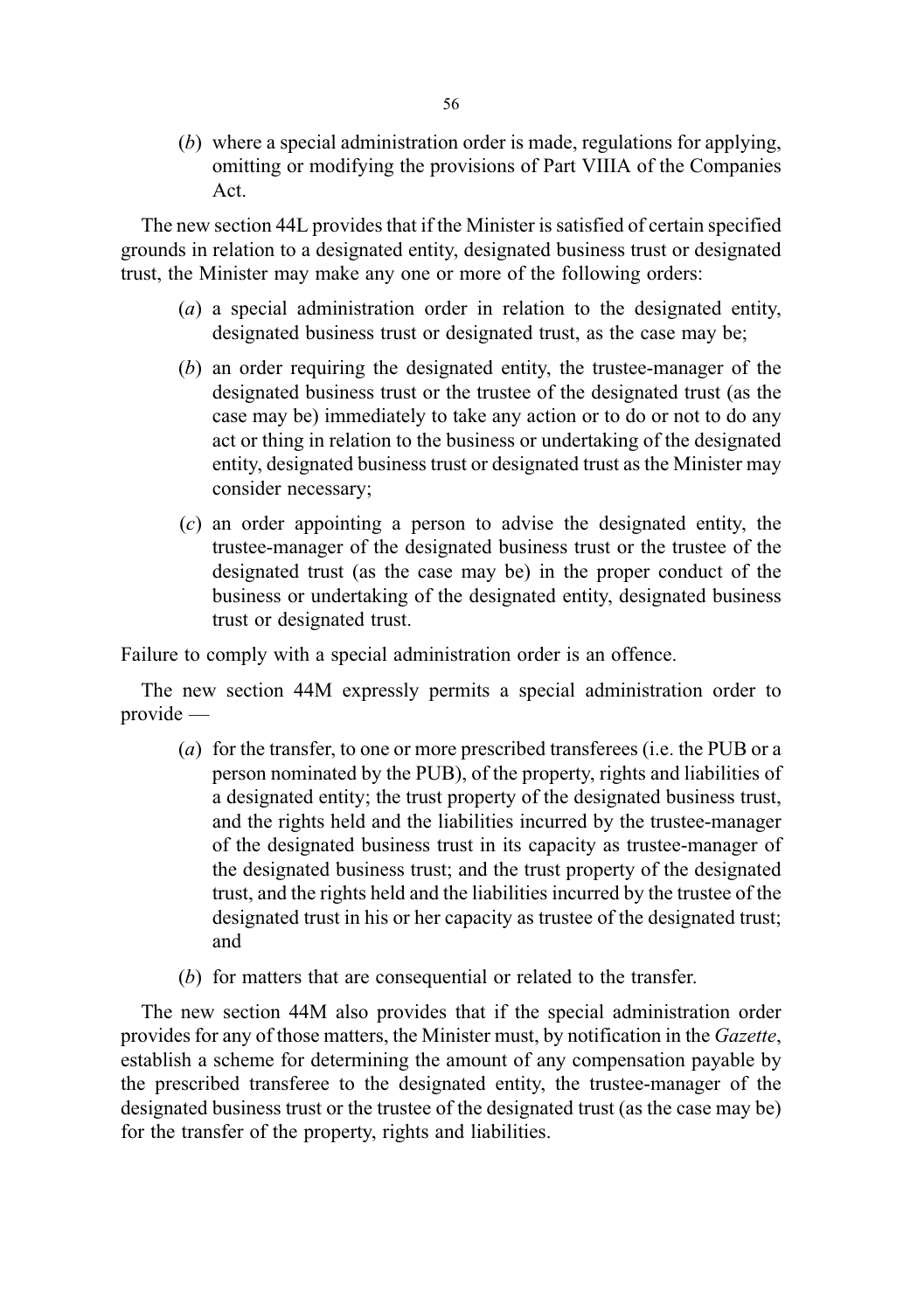Clause  $8(2)$  amends section  $44I(1)$  (as inserted by clause  $8(1)$ ) to provide that no interim judicial manager or judicial manager may be appointed under section 94 of the Insolvency, Restructuring and Dissolution Act 2018 (Act 40 of 2018) in respect of a designated entity that is a corporation without the consent of the PUB.

Clause  $8(3)$  amends section  $44L(3)$  (as inserted by clause  $8(1)$ ) to provide that a special administration order may be made despite the commencement of any meeting convened under section 94(7) of the Insolvency, Restructuring and Dissolution Act 2018 in relation to a designated entity that is a corporation.

Clause 9 amends section 45 (Maintenance of water service installation) to replace a reference to a "water storage cistern" with a reference to a "storage tank". The term "storage tank" is the correct term and the term that is used consistently in the rest of the Act.

Clause 10 inserts a new section 45A on security of water service installations having certain storage tanks. The new section imposes a duty on a person responsible for the security of a water service installation having a storage tank from which piped water suitable for drinking (excluding NEWater) is drawn (with certain exceptions set out in the section) —

- (a) to ensure that the storage tank, its appurtenances (as defined in the section) and the premises on which the storage tank and its appurtenances are located, are secured against unauthorised access and tampering; and
- (b) to take additional measures with regard to the storage tank and its appurtenances and the premises where they are located with regard to locking, checks on locking, records of access and locking, and notification to the PUB without delay of unauthorised access.

The new section 45A also prohibits a person from entering the premises where the storage tank and its appurtenances are located and from opening or operating the storage tank or its appurtenances. Breach of the provisions of the section is an offence, which is punishable on conviction to a fine not exceeding \$50,000 or to imprisonment for a term not exceeding 12 months or to both. The new section also provides that regulations made under section 72 may specify the person or persons responsible for the security of a water service installation having a storage tank.

Clause 11 amends section 50 (Unauthorised connection with main, contamination, wastage, etc.) to insert a new subsection  $(2)(ba)$  to provide that any person who, without the consent of the PUB, interferes with, interrupts or obstructs the operation of any meter supplied by the PUB commits an offence. In addition —

(a) a new subsection  $(2A)$  is inserted to provide that where a person is prosecuted for the new offence under subsection  $(2)(ba)$  of interfering with, interrupting or obstructing the operation of a meter supplied by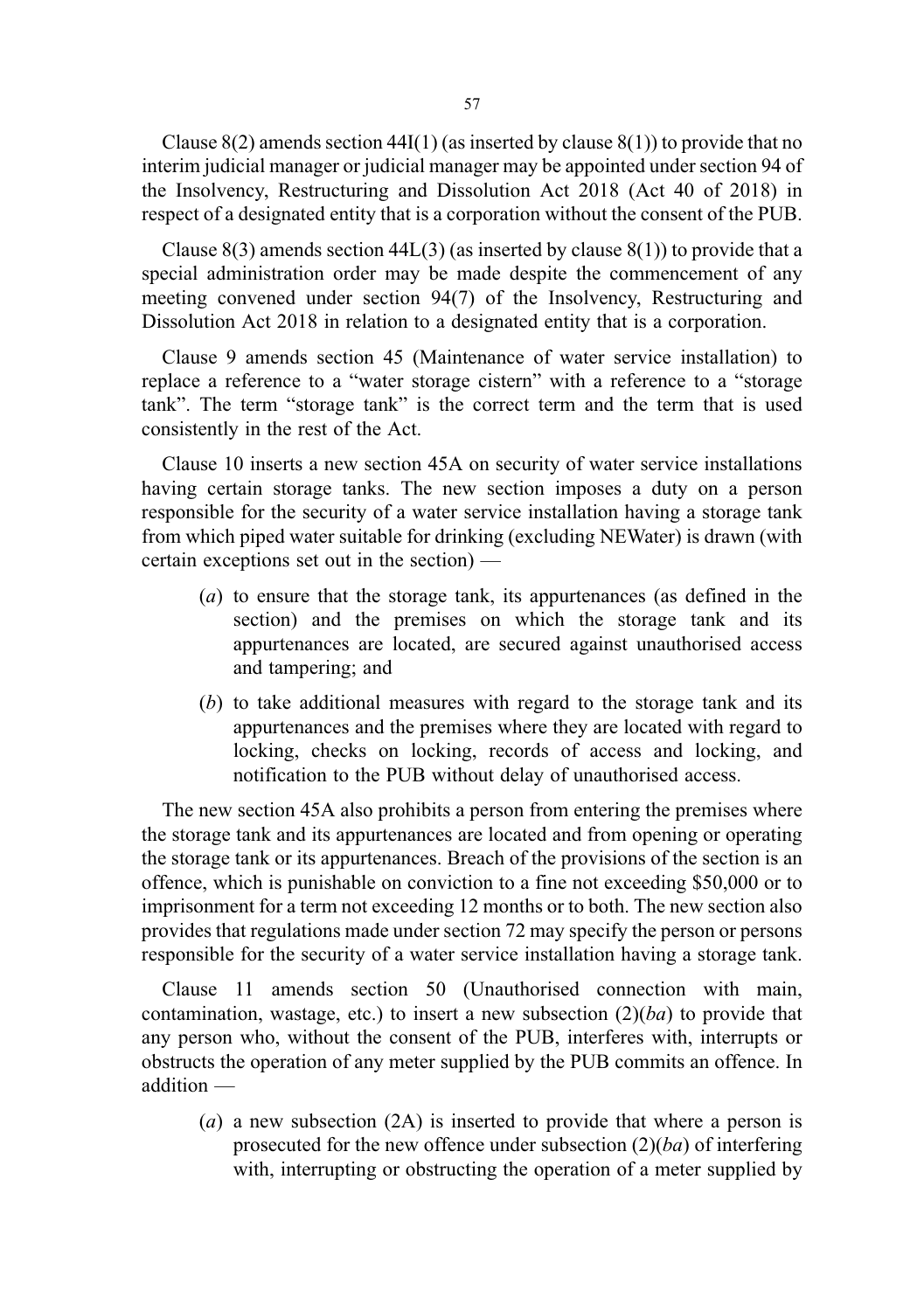the PUB and the meter is an AMI meter, the installation, placement or erection by the person of any device, structure or object that is designed or is capable of being used to interfere with, interrupt or obstruct the electromagnetic function of the AMI meter, when the AMI meter is in the custody or under the control of the person, gives rise to a presumption that the person has interfered with, interrupted or obstructed the operation of the AMI meter; and

(b) a new subsection (3A) is inserted to provide that where a person is prosecuted for an offence under subsection  $(2)(c)$  of altering or tampering with a meter supplied by the PUB and the meter is an AMI meter, that certain additional circumstances, when the AMI meter is in the custody or under the control of the person, give rise to a presumption that the person has altered or tampered with the meter.

Clause 12 amends section 59 (Composition of offences) to provide that the PUB may, in its discretion, compound any offence under section 45A by collecting from a person reasonably suspected of having committed the offence a sum not exceeding \$10,000, and may compound any other offence under the Act or regulations made under the Act that is prescribed as a compoundable offence by collecting from a person reasonably suspected of having committed the offence a sum not exceeding \$3,000.

Clause 13 amends section 72 (Regulations) to make a technical amendment (i.e. changing the term "water meters" to "meters" as the reference to "water" is redundant having regard to the fact that the term "meter" is defined in section 2).

Clause 14 amends the Second Schedule to make explicit the powers of the PUB insofar as its new functions relating to coastal management are concerned. These particular powers do not limit what is the general power in section 7(1), which says that the PUB may carry on such activities as appear to the PUB to be advantageous, necessary or convenient for it to carry on for or in connection with the discharge of its functions and duties.

Clause 15 amends paragraph 2(2) of the Third Schedule to require the PUB to account for expenditure for coastal management separately from the rest of its water, sewerage and drainage undertakings.

Clause 16 makes miscellaneous amendments to the Act to update the terminology used in the Act and to update the references to certain written laws which will take effect when the Supreme Court of Judicature (Amendment) Act 2019 (Act 40 of 2019) and the Insolvency, Restructuring and Dissolution Act 2018 are brought into operation.